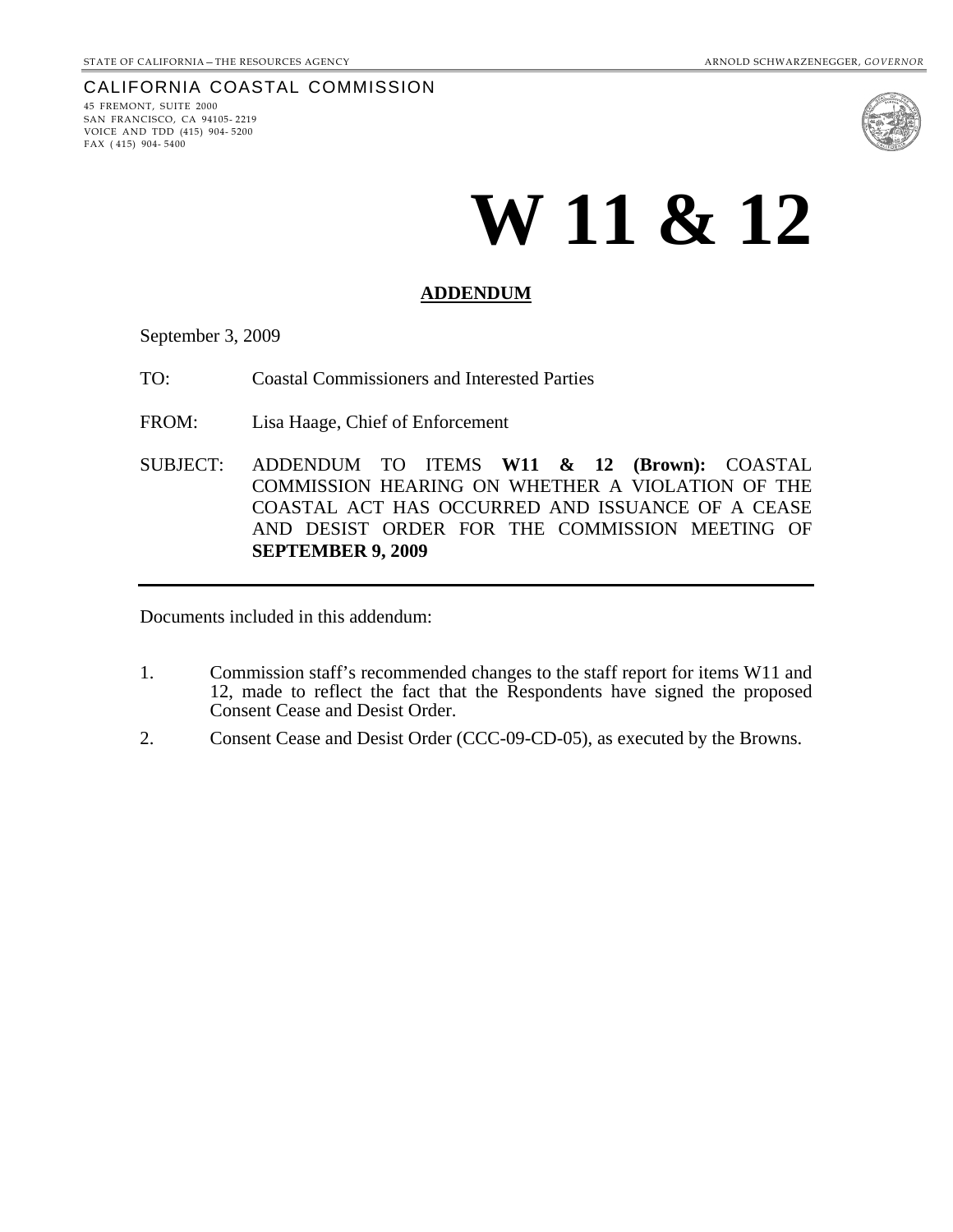1. Commission staff hereby revises its recommendation by making the following revisions to the staff report. Language to be added is shown in *bold italic and underlined* and language to be deleted is in strike-out, as shown below:

• Page 1, The Title is changed to read as follows:

STAFF REPORT AND FINDINGS FOR *CONSENT CEASE AND DESIST ORDER* HEARING ON WHETHER A VIOLATION OF THE COASTAL ACT HAS OCCURRED AND ISSUANCE OF A CEASE AND DESIST ORDER

- $\blacksquare$  Page 2
	- The first sentence of the Summary of Staff Recommendation and Findings is modified to read as follows:

Staff recommends that the Commission approve the *Consent* Cease and Desist Order ("Order") reached with Patricia and John "Mike" Brown ("Respondents"), as owners of property located at 836-838 Neptune Ave., City of Encinitas, San Diego County, APN 254-011-17.

• The second paragraph of the Summary of Staff Recommendation and Findings is modified to read as follows:

The purpose of this Order is to direct Respondents to 1) cease and desist from engaging in unpermitted development in the coastal zone; 2) apply for regular "follow-up" coastal development permits ("CDP"s) from the Commission as well as the City of Encinitas as required by the existing Emergency Permits and the Coastal Act for specified portions of the development on site; and 3) to remove other specified portions of the development on site, including *all portions of* the deck *within five feet of the bluff edge*, cantilevered over the bluff top on the subject property, gravel the rip-rap placed on the beach shoreward of Respondent's property, as well as any unpermitted development for which no after-the fact coastal development permits are applied for pursuant to and in compliance with all of the requirements of this Order, or for which the Commission or the City of Encinitas, as appropriate, determines not to issue a permit.

Add a footnote to I. Summary of Staff Recommendations and Findings to read as follows:

*This matter was settled just days prior to the Commission's hearing on this matter and after the Staff Report was mailed out, and so the Staff Report could not be fully edited to reflect this change. Staff appreciates Respondents' time and consideration in resolving this matter, the settlement of which is reflected in this Addendum. The Addendum contains the proposed Consent Cease and Desist Order and other*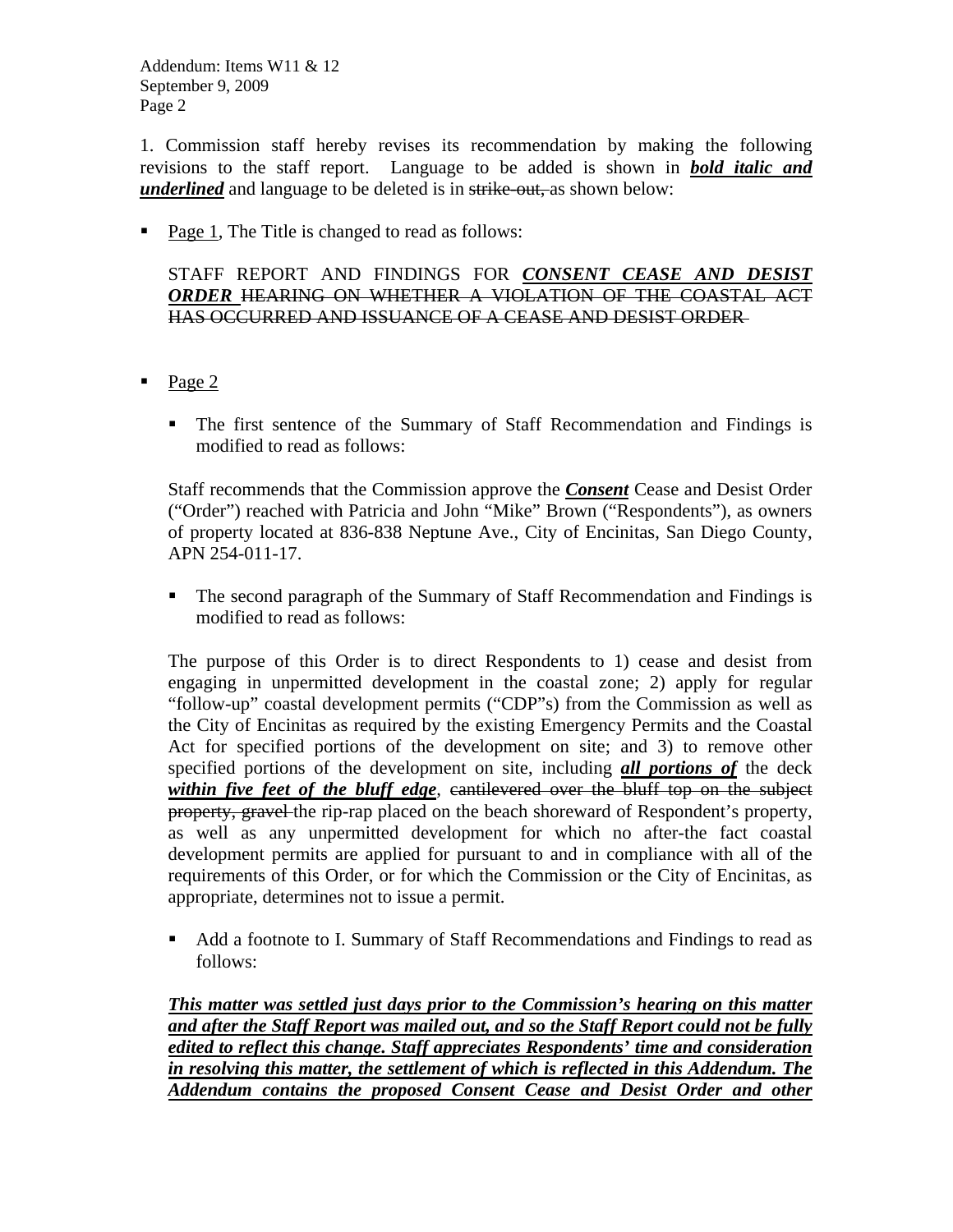#### *related necessary changes intended to conform this to the terms of the proposed settlement.*

**Page 6, The final paragraph of the Summary of Staff Recommendation and Findings** section is modified to read as follows:

Therefore, as Respondents have engaged in, and continue to maintain, unpermitted development that is causing continuing resource damage to public access, safety, and scenic and visual qualities, staff recommends that the Commission approve *Consent*  Cease and Desist Order CCC-09-CD-05.

• Page 7, Section III. Staff Recommendations is changed to read as follows:

#### **III. STAFF RECOMMENDATION**

Staff recommends that the Commission adopt the following two motions:

#### **1. Motion**

*I move that the Commission issue Consent Cease and Desist Order No. CCC-09-CD-05 pursuant to staff recommendation.* 

#### **Staff Recommendation of Approval**

Staff recommends a YES vote. Passage of this motion will result in the issuance of the *Consent* Cease and Desist Order. This motion passes only by an affirmative vote of a majority of Commissioners present.

#### **Resolution to Issue** *Consent* **Cease and Desist Order** *No. CCC-09-CD-05***:**

The Commission hereby issues *Consent* Cease and Desist Order No. CCC-09-CD-05, as set forth below, and adopts the findings set forth below on grounds that development requiring a coastal development permit from the Commission has occurred at and seaward of 836-838 Neptune Avenue, City of Encinitas, San Diego County, without such a permit having been issued; that development has occurred in non-compliance with emergency coastal development permits previously issued by the Commission; and that development requiring a coastal development permit from the City of Encinitas has also occurred without such a permit having been issued, in violation of the requirements of the City of Encinitas' Certified Local Coastal Program.

#### **2. Motion**

*I move that the Commission find that the real property at 836 and 838 Neptune Ave, in the City of Encinitas, San Diego County, has been developed in*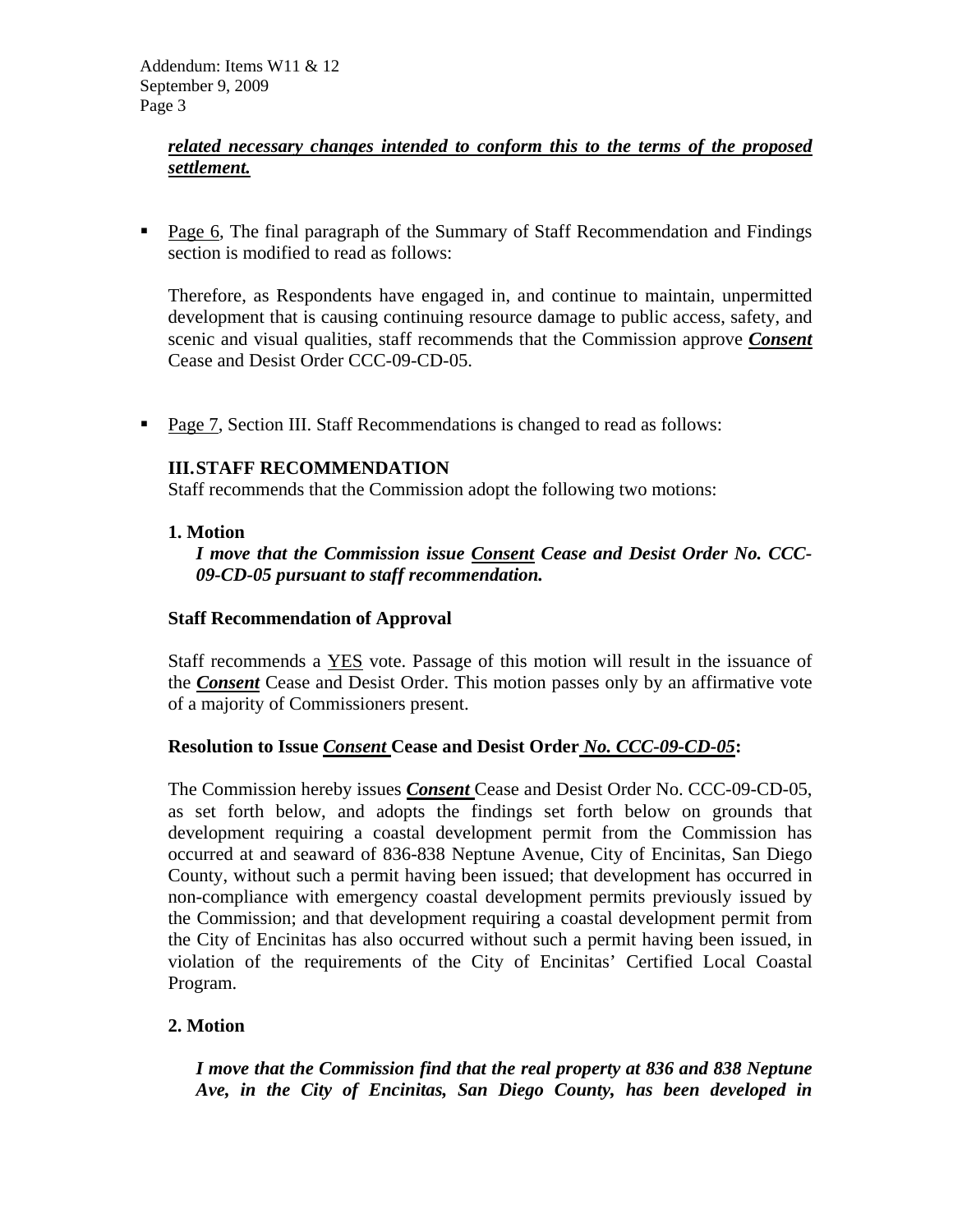#### *violation of the Coastal Act as described in the staff recommendation for CCC-09-NOV-05.*

#### **Staff Recommendation of Approval**

Staff recommends a YES vote. Passage of this motion will result in the Executive Director recording Notice of Violation No. CCC-09-NOV-05 against the abovereferenced property in the San Diego County Recorder's Office. The motion passes only by an affirmative vote of a majority of Commissioners present.

#### **Resolution to Find that a Violation of the Coastal Act Has Occurred:**

The Commission hereby finds that the real property at 836-838 Neptune Avenue, City of Encinitas, San Diego County, has been developed in violation of the Coastal Act, as described in the findings below, and adopts the findings set forth below on the grounds that development has occurred without a coastal development permit and that development has occurred that is inconsistent with permits previously issued by the Commission and with those documents recorded pursuant to the existing permits.

• Page 7, the title for Section IV is changed to read as follows:

## **PROPOSED FINDINGS FOR NOTICE OF VIOLATION NO. CC-09-NOV-05 AND** *CONSENT* **CEASE AND DESIST ORDER NO. CCC-09-CD-05.**

**Page 21, the final three sentences in the second paragraph are changed to read as** follows:

Commission staff sent a draft Consent Order and spent innumerable hours of staff time attempting to resolve this matter, ultimately without avail. As indicated by the discussion above, since 1997, Commission staff has made extensive attempts to resolve this matter amicably, and to work*ed* with Respondents to *finally reach an agreement that will ultimately* bring the subject property into compliance with the Coastal Act and the City's LCP and to save both Respondents and the State time and resources, all without success. Therefore, in order to obtain resolution of these violations, the Commission staff was required to continue with these Cease and Desist Order proceedings. *Staff and Respondents reached a tentative settlement agreement on September 1, 2009, and appreciates the Respondents' cooperation in reaching an amicable proposed resolution of these Coastal Act Violations.* 

- Page 32
	- The first two sentences of Section IV.E Order is Consistent with Chapter 3 of the Coastal Act is changed to read as follows: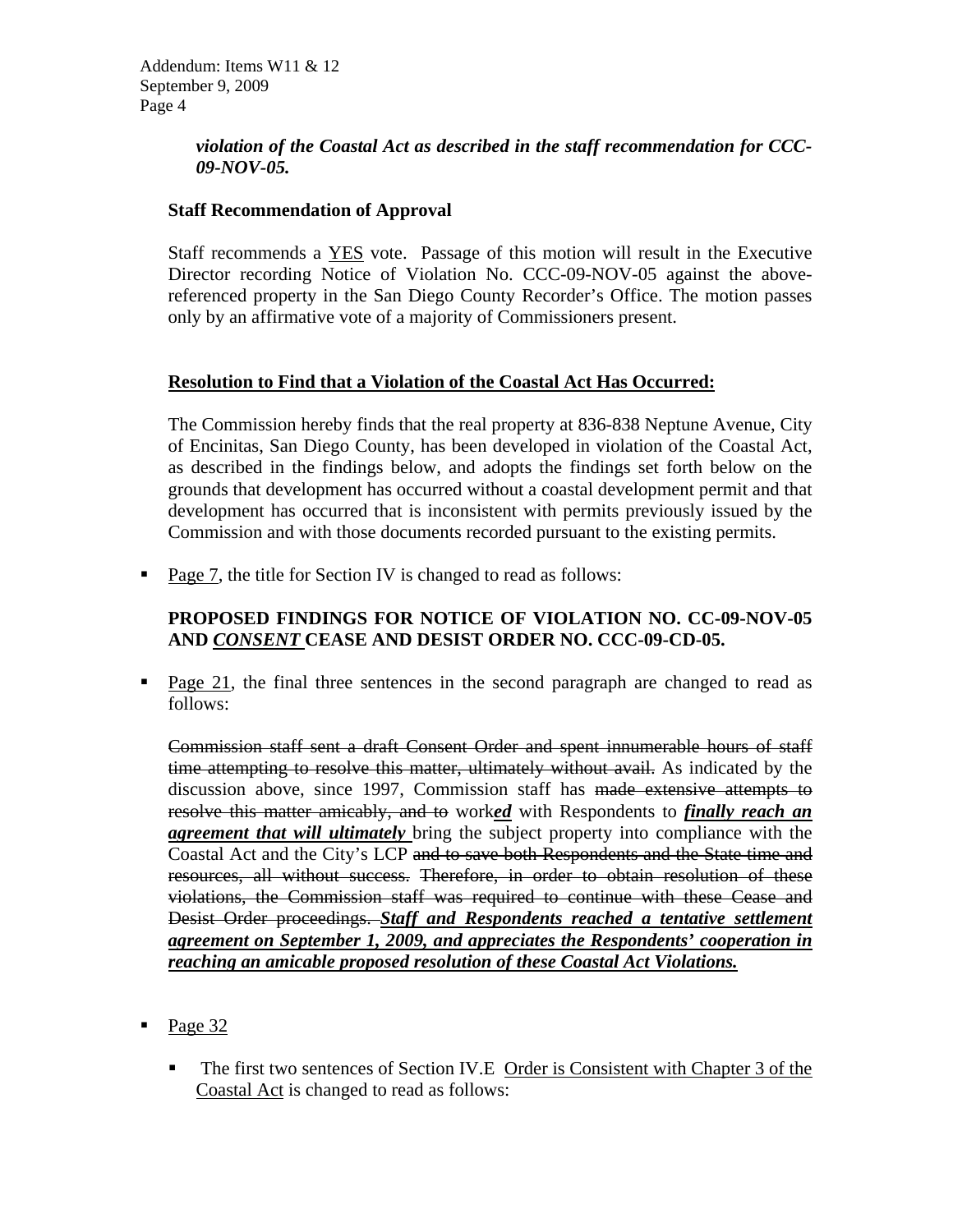The *Consent* Cease and Desist Order attached to this staff report is consistent with the resource protection policies found in Chapter 3 of the Coastal Act. The Order requires Respondents to remove *all portions of* the deck cantilevered over the bluff-face *within five feet of the bluff edge*, the rip-rap placed on the state beach, as well as all unpermitted development from the subject property.

Page 33, the last sentence of the first full paragraph is changed to read as follows:

Therefore, the *Consent* Cease and Desist Order is consistent with the Chapter 3 policies of the Coastal Act and the City LCP.

Page 33, the first sentence of the fourth full paragraph is changed to read as follows:

While, upon review, it appears that none of the arguments made by Respondents are relevant to the legal factors underlying the Commission's decision to issue the *Consent* Cease and Desist Order—that is, whether or not there was unpermitted development or development inconsistent with permits issued under the Coastal Act—or its finding of a violation of a Coastal Act, as a courtesy, staff has addressed the concerns raised by Respondents, and the Commission adopts staff's responses as presented below.

- Page 46
	- **Exhibit 41. CEASE AND DESIST ORDER NO. CCC-09-CD-05 is replaced with** CONSENT CEASE AND DESIST ORDER CCC-09-CD-05, which is included and referenced above as Document 2 of this Addendum.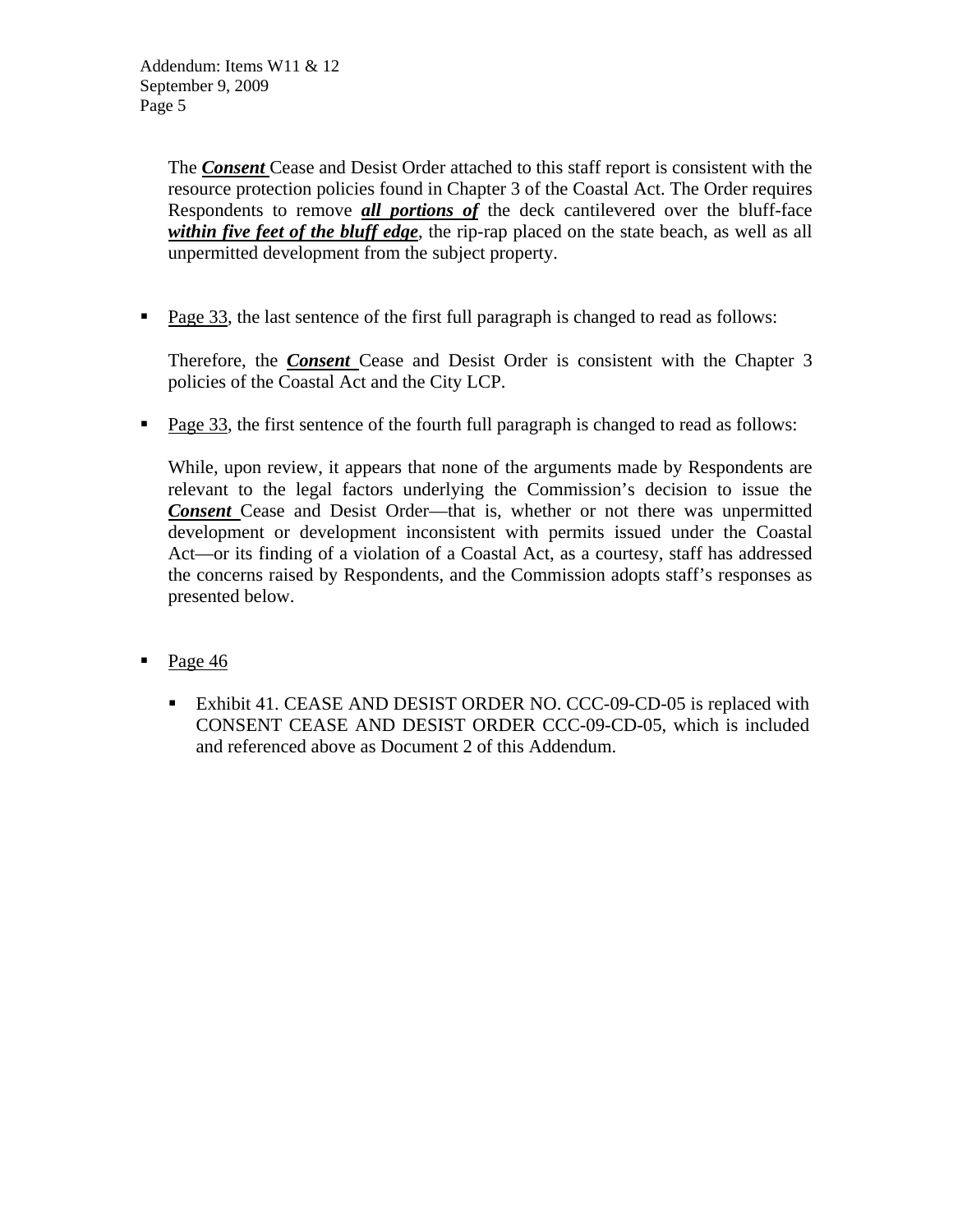#### **CONSENT CEASE AND DESIST ORDER CCC-09-CD-05**

#### 1.0 **CEASE AND DESIST ORDER CCC-09-CD-05**

Pursuant to its authority under California Public Resource Code (hereinafter, "PRC") section 30810, the California Coastal Commission (hereinafter, "Commission") hereby authorizes and orders John "Mike" and Patricia Brown, all their employees, agents, and contractors, and any persons acting in concert with any of the foregoing (hereinafter, "Respondents") to: 1) cease and desist from engaging in any further development, as that term is defined in PRC section 30106, on the property located at 836-838 Neptune Avenue, City of Encinitas, San Diego County (APN 254-011-17) or the area immediately seaward thereof (hereinafter, "subject property"), unless authorized or exempt pursuant to the Coastal Act (PRC §§ 30000-30900), which includes authorization pursuant to the terms and conditions of any permit or order issued by the Commission or by a certified local government<sup>1</sup> in administering the Coastal Act, including Consent Cease and Desist Order No. CCC-09-CD-05 ("Consent Order"), and 2) comply with the requirements of Section 2.0, as set forth below, including any requirement therein to comply with other sections of this Consent Order, and with all other terms of this Consent Order. Through the execution of this Consent Order, the Respondents agree to comply with the terms of this paragraph and with the following terms and conditions.

#### 2.0 **TERMS AND CONDITIONS**

 $\overline{a}$ 

2.1. Cease and desist from engaging in any further unpermitted "development," as that term is defined in PRC section 30106, on the subject property or the areas immediately up or downcoast thereof.

2.2. Cease and desist from maintaining unpermitted "development," as that term is defined in PRC section 30106, on the subject property or the areas immediately up or downcoast thereof.

2.3. Within 60 days of the issuance of this Consent Order, submit a removal plan for the following unpermitted or temporarily permitted development:

2.3.1. All portions of the deck on the subject property that are within five-feet of the top edge of the bluff.

 $<sup>1</sup>$  A "certified local government" is a City or County that has a local coastal program that has been</sup> effectively certified by the Commission pursuant to Chapter 6 of the Coastal Act (PRC §§ 30500-30534).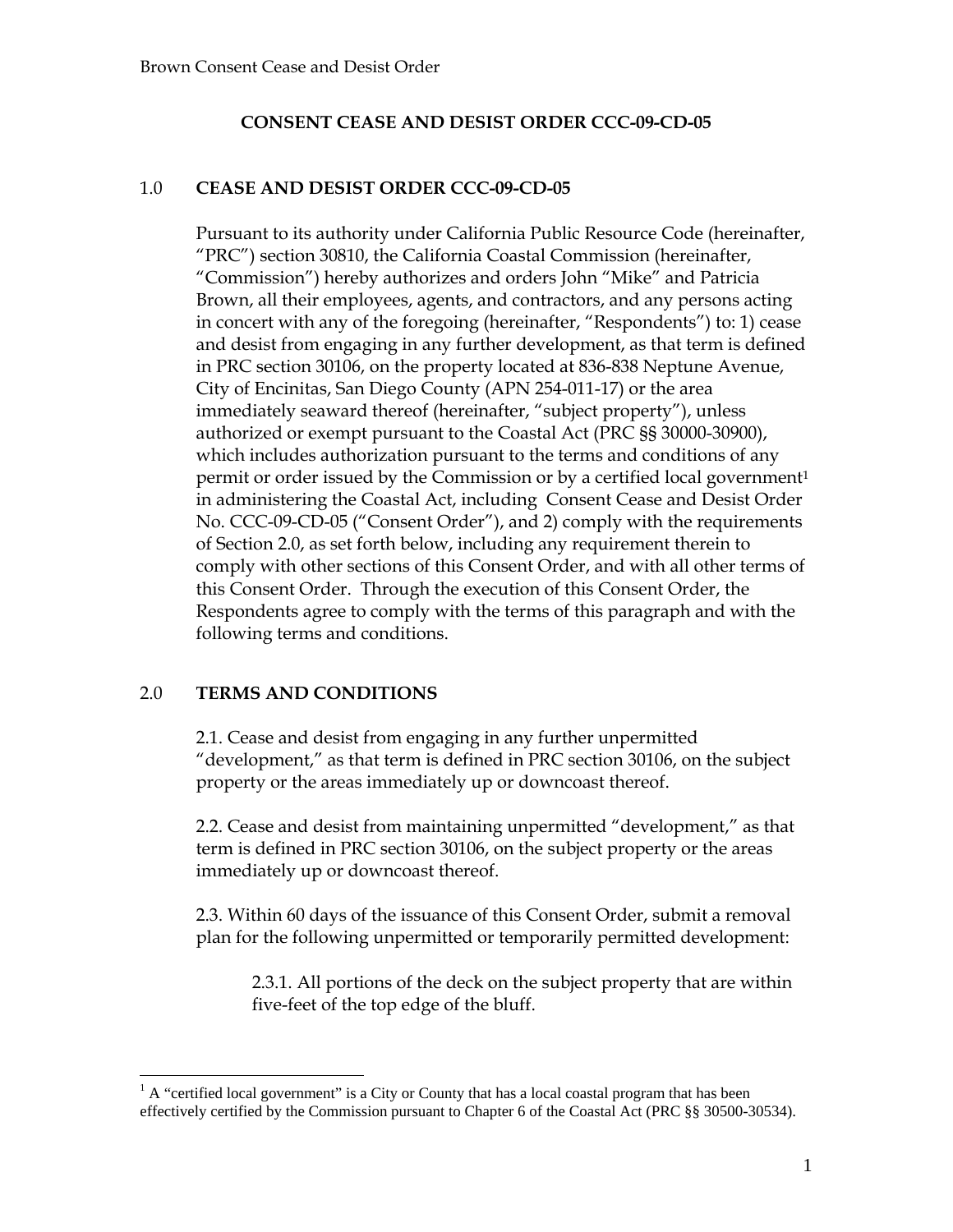2.3.2. The rip-rap placed seaward of the existing seawall on the subject property.

- 2.4. Completion of Permit Applications
	- 2.4.1 Commission CDP
		- 2.4.1.1 **Within 120 days from the issuance date of this Consent Order,** or within such additional time as the Executive Director may grant for good cause as per Section X, Respondents shall submit to the Commission's San Diego District Office all materials that are required to complete a Coastal Development Permit ("CDP") application. Necessary geotechnical and engineering documents shall be prepared by a professionally licensed engineer. The application shall address all alleged violations that are listed in Section III that are within the Commission's permitting jurisdiction except for development identified in and addressed in Sections 2.3 and 2.5, which is to be removed under this Consent Order.
		- 2.4.1.2 Respondents shall not withdraw the application submitted under Section 2.4.1 and shall allow the application to proceed through the Commission permitting process according to applicable laws and regulations and the standard permitting procedures.
			- 2.4.1.2.1 If Respondents fail to submit a complete CDP application within the timeframes established herein, Respondents agree to submit a plan to remove all unpermitted development or development temporarily authorized within 30 days of their failure to submit the complete CDP application. This removal plan shall be consistent with the terms of Section 2.5 of this Order.
		- 2.4.1.3 If, after receiving Respondents' submittal, the Executive Director determines that additional information is required to complete the Commission CDP application, the Executive Director shall send a written request to the Respondents for the information, which request will set forth the additional materials required and provide a reasonable deadline for submittal. Respondents shall submit the required materials by the deadline specified in the request letter.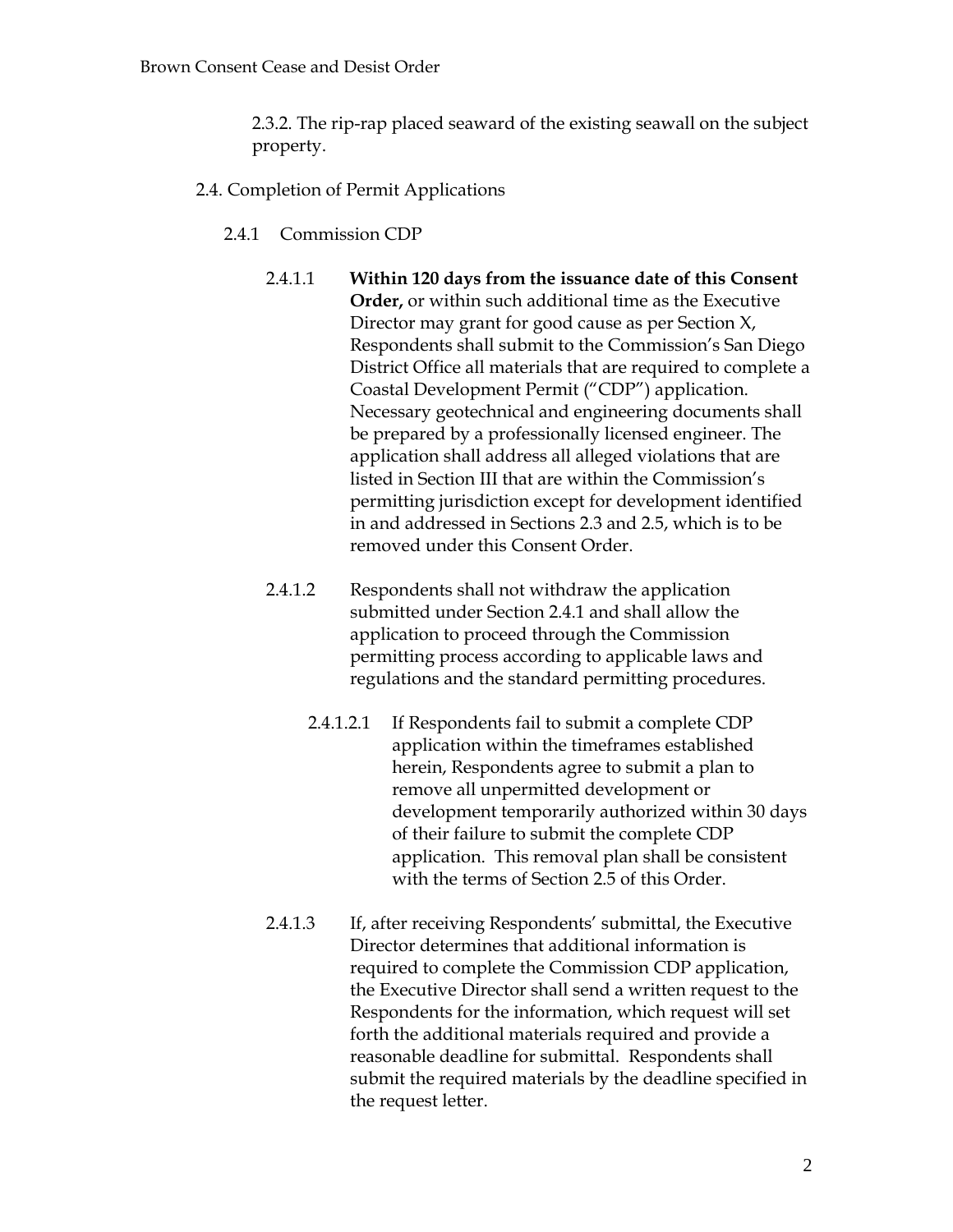- 2.4.1.4 Respondents shall fully participate and cooperate in the Commission permitting process, provide timely responses, and work to move the process along as quickly as possible, including responding to requests for information.
- 2.4.2 City of Encinitas CDP and Major Use Permit
	- 2.4.2.1 **Within 60 days from the issuance date of this Consent Order,** or within such additional time as the Executive Director may grant for good cause as per Section X, Respondents shall submit to the City of Encinitas ("City") all materials that are required to complete a CDP application, and a Major Use Permit application, which shall address all alleged violations identified in Section III, except for development identified in and addressed in Section 2.3 and 2.5, which is to be removed under this Consent Order, on the subject property that is located within the City's Coastal Act permitting jurisdiction. Necessary geotechnical and engineering documents shall be prepared by a professionally licensed engineer.
- 2.4.3 Respondents shall comply with requests from the City and/or Commission permit staff, which are made in order to complete the permit applications, within the timeframe provided in the requests.
- 2.4.4 Respondents shall comply fully with the terms and conditions of any permit that the Commission and/or the City may grant in response to the applications referenced in Sections 2.4.1 and 2.4.2 above.
- 2.4.5 Submission of Removal Plans
	- 2.4.5.1 Within 20 days after the Commission acts on the CDP application submitted by Respondents, Respondents shall submit plans for removal of all development, as identified in this Consent Order, that has not been approved in that action. The plans shall include a schedule of all actions required to restore affected areas to pre-development condition, are subject to Executive Director approval, and should include Restoration and Removal activities, as detailed in Section 2.5 below. All procedural and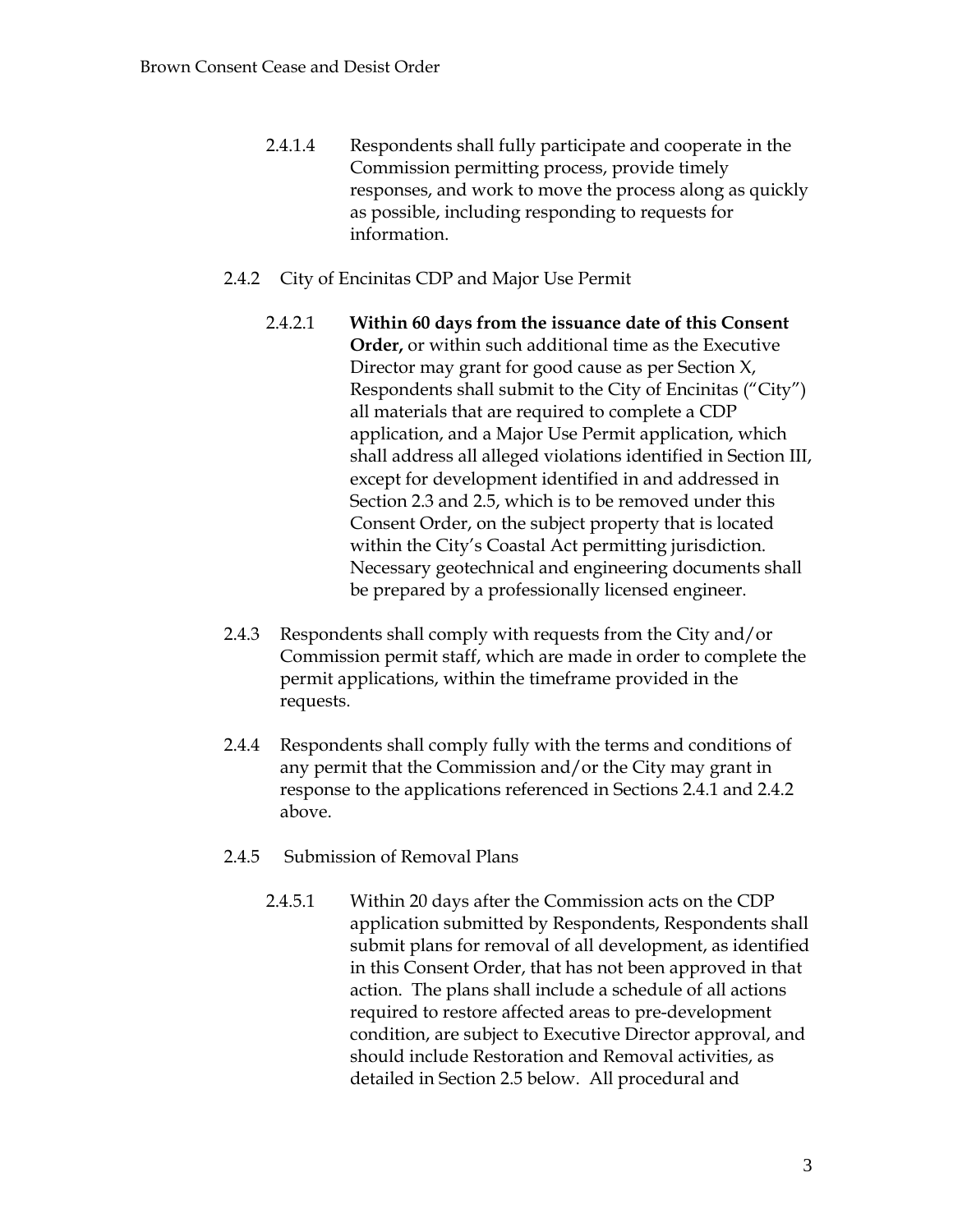implementation provisions listed in this Consent Order shall apply to this plan as well.

2.4.5.2 Within 20 days after the City of Encinitas acts on the CDP application submitted by Respondents, Respondents shall submit plans for removal of all development within the City of Enicinitas' jurisdiction, as identified in this Consent Order, that has not been approved in that action. The plans shall include a schedule of all actions required to restore affected areas to pre-development condition, and should include Restoration and Removal activities, as detailed in Section 2.5 below. All procedural and implementation provisions listed in this Consent Order shall apply to this plan as well.

## 2.5 Removal Plans

2.5.1 Within 60 days of issuance of this Order, Respondents will supply the Executive Director with a plan (the "Removal Plan") to: (a) remove all portions of the deck on the subject property that are within five-feet of the top edge of the bluff, the rock revetment, and any other unpermitted development (or any development that was temporarily authorized under an emergency permit) for which Respondents have agreed that they have not and will not apply for after-the-fact permit authorization to retain, and (b) otherwise address any other violations on the subject property for which Respondents have not and will not seek after-the-fact authorization.

The Removal Plan shall include a description of:

A. Removal of all portions of the deck on the subject property that are within five-feet of the top edge of the bluff;

B. Removal of the rock revetment;

C. Appropriate operation of any mechanized equipment necessary to complete removal and restoration work, and follow other operational procedures to minimize impacts, including but not limited to the following:

1. Hours of operation of mechanized equipment shall be limited to weekdays between sunrise and sunset, excluding the Memorial Day, Fourth of July, and Labor Day Holidays;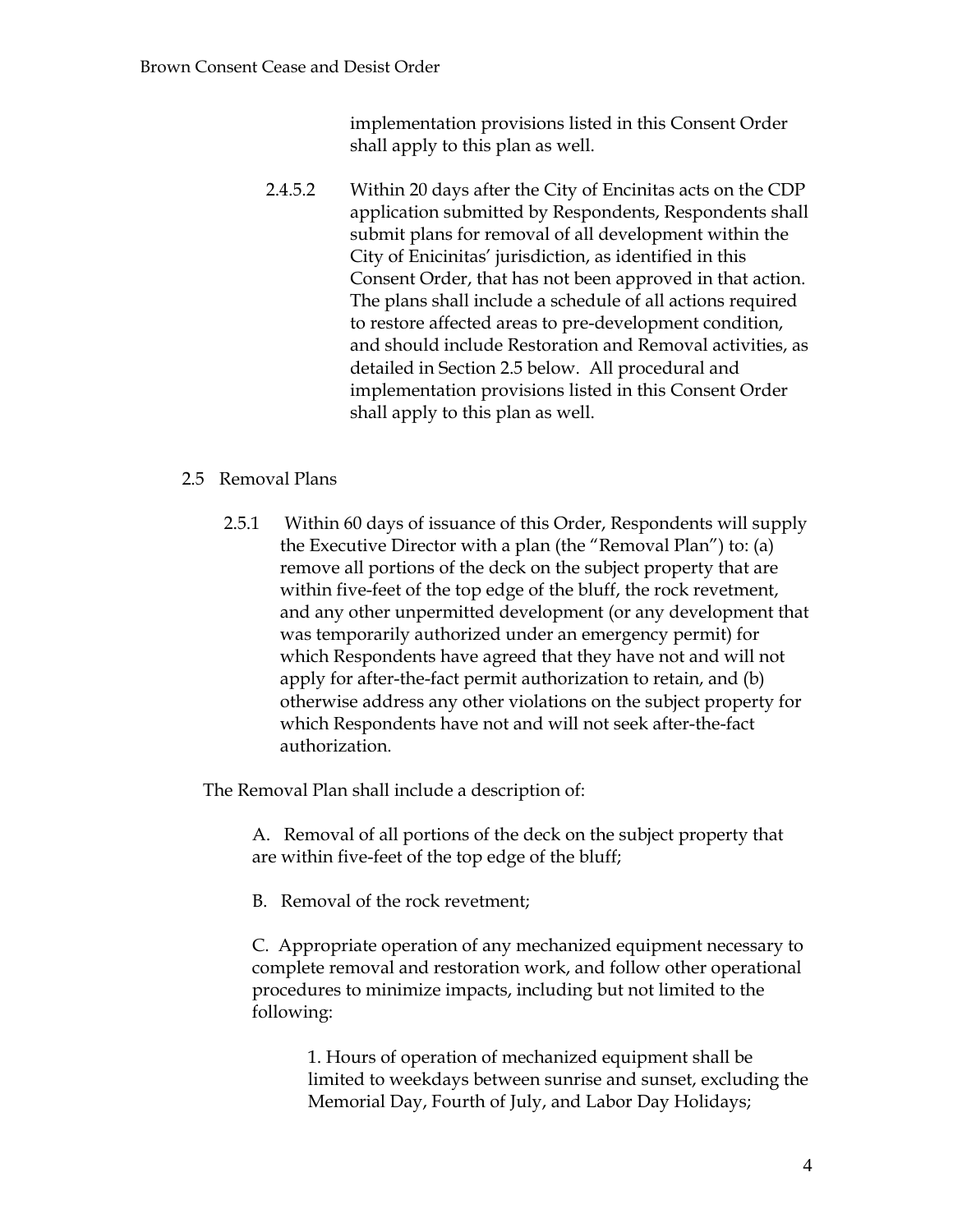2. Equipment shall be stored in an approved location inland from the beach when not in use;

3. A contingency plan shall be established addressing: 1) potential spills of fuel or other hazardous releases that may result from the use of mechanized equipment; 2) clean-up and disposal of hazardous materials; and 3) water quality concerns;

4. Disposal of removed materials and structures which are to be disposed of must occur at a licensed disposal facility located outside of the Coastal Zone. Any hazardous materials must be transported to a licensed hazardous waste disposal facility;

5. Liners and other imported materials shall be disposed of at a Commission-approved location outside of the Coastal Zone. If a disposal location within the Coastal Zone is selected, a coastal development permit will be required. Any hazardous materials shall be disposed of according to the contingency plan required under 3.4.1.D.3 above;

6. Removal of revetment materials and any fill materials consisting of soil, sand, or other similar materials shall be accomplished using means that provide the least impact possible on the subject property and surroundings;

> a. All requisite permits shall be obtained from the Department of Parks and Recreation prior to the use of any mechanized equipment on Leucadia State Beach.

7. The number of trips to and from the site shall be minimized; and

8. Measures to protect against impacts to water quality from removal and restorative grading shall be described and followed.

2.5.2 If the Executive Director determines that any modifications or additions to the proposed Removal Plan are necessary, he shall notify Respondents. Respondents shall complete requested modifications and resubmit the Removal Plan for approval within 10 days of the notification.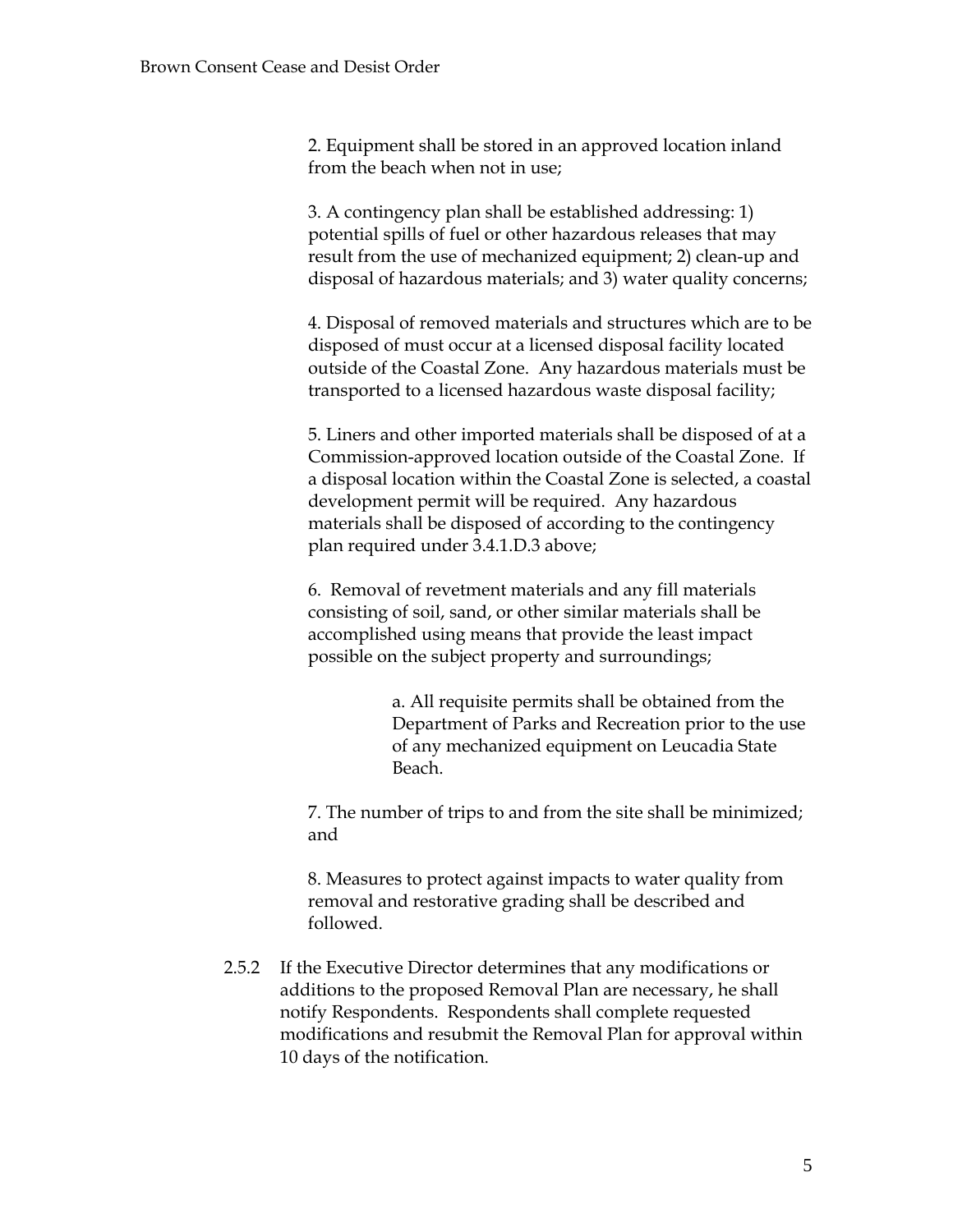- 2.5.3 The Plan shall provide for access to the site per Section XIV below for the purpose of monitoring compliance with this Consent Order.
- 2.6 Plan Implementation
	- 2.6.1 Within 15 days after the Executive Director's approval of the Removal Plan, and in compliance with all plan terms including schedule for activities, Respondents shall commence removal in compliance with the terms of the Consent Order, including the following:
		- 2.6.1.1 Remove all development listed in the approved Removal Plan, including removal of the all portions of the bluff-top deck within five-feet of the top edge of the bluff and riprap from the beach seaward of the existing seawall on the subject property.
		- 2.6.1.2 Cease maintaining or conducting new unpermitted development except that for which authorization is still being sought through the permit process listed above.
		- 2.6.1.3 Restore the area to pre-development condition.
		- 2.6.1.4 Revegetate in accordance with any approved Revegetation Plan.
- 2.7 Other than those areas subject to removal activities, the areas of the subject property and surrounding areas currently undisturbed shall not be disturbed by activities required by this Consent Order.
- 2.8 Within 15 days of the completion of work outlined in the Removal Plan, Respondents shall submit, for the review and approval of the Executive Director, a report indicating that the removal has taken place in accord with the approved Removal Plan, along with photos documenting all work done. All documents submitted by Respondents shall be submitted according to Section V of this Order.
- 2.9 Erosion Control Plan
	- 2.9.1 Within 60 days of issuance of this Consent Order, Respondents agree to submit, for the review and approval of the Executive Director, a Permanent Erosion Control Plan for the bluff face to: a) to revegetate all portions of the bluff face on the Subject Property disturbed by the unpermitted development (or development placed under temporary authorization) or during the removal of the unpermitted development, with native vegetation. The Permanent Erosion Control Plan shall include an exhibit that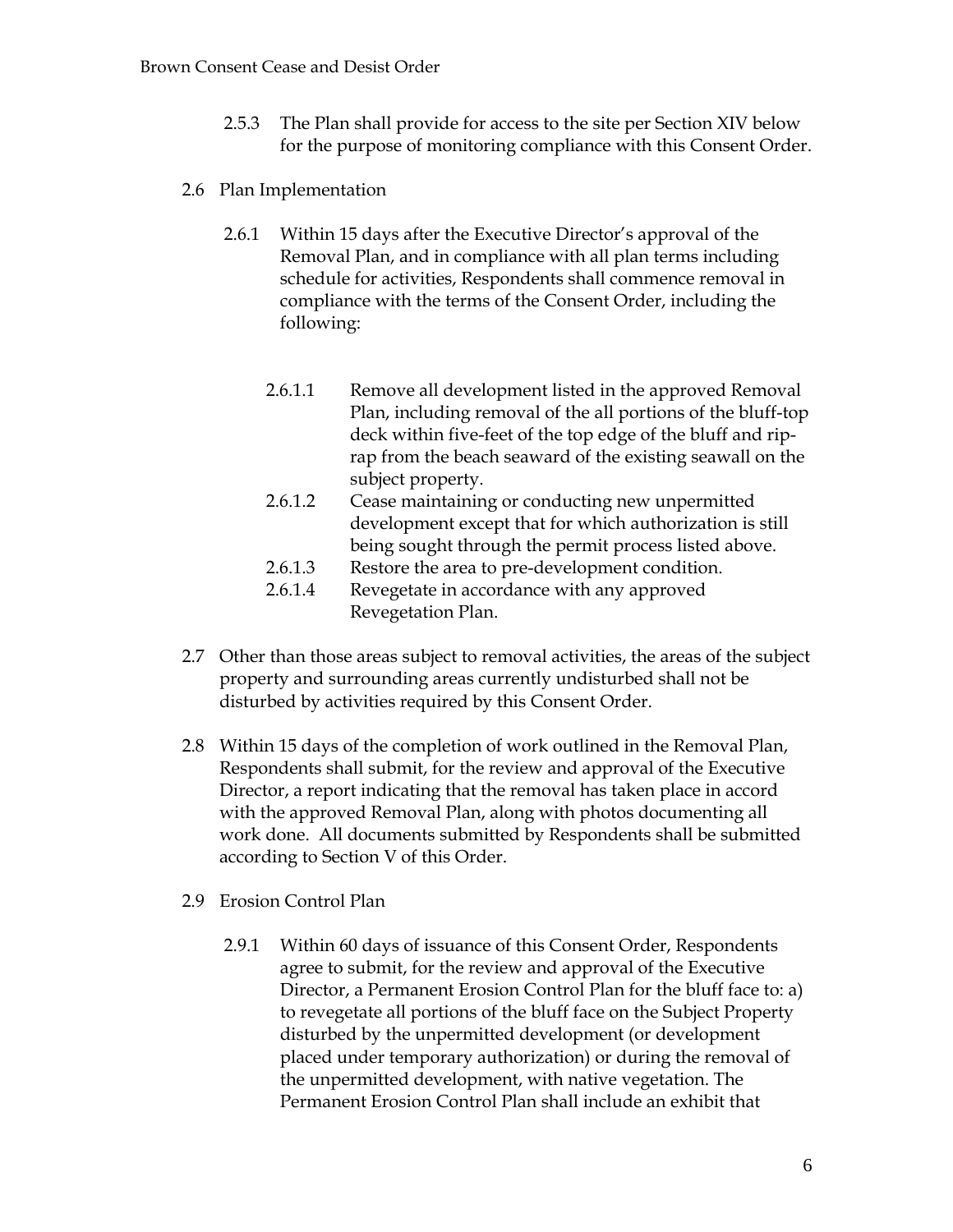delineates an area for planting of the native plant species ("Bluff Planting Area). The Bluff Planting Area shall include all portions of the bluff face on the subject property disturbed or graded during the removal of the unpermitted development. The Permanent Erosion Control Plan shall also include and conform to the following requirements:

- A. The Permanent Erosion Control Plan shall be prepared by a qualified, acceptable Licensed Landscape Architect or Resource Specialist ("Landscape Specialist") and include a map showing the type, size, and location of all plant materials that will be planted in the Bluff Planting Area, all invasive and non-native plants to be removed from the Bluff Planting Area, the topography of the site, all other landscape features, and a schedule for installation of plants and removal of invasive and/or non-native plants. The Permanent Erosion Control Plan shall show all existing vegetation. The landscaping shall be planted using accepted planting procedures required by the professionally licensed landscape architect or resource specialist. Such planting procedures may suggest that planting would best occur during a certain time of the year. If so, and if this necessitates a change in the planting schedule, the 14 day deadline to implement the Landscaping Plan in Section 1.4(G), may be extended as provided for under the provisions of Section X herein.
- B. Identification of measures which shall be taken to prevent erosion and dispersion of sediments across the subject property via rain, surf, tide or wind. Such measures shall be provided at all times of the year, in conformance with Section 1.7 of this Consent Order, until the establishment of the revegetation required in the Permanent Erosion Control Plan.
- C. To minimize the need for irrigation, the vegetation planted in the Bluff Planting Area shall consist only of native, noninvasive, drought-tolerant plants endemic to the North County San Diego coastal bluff area.
- D. Respondents shall not employ invasive plant species within the Bluff Planting Area which could supplant native and drought tolerant plant species.
- E. No permanent irrigation system shall be allowed in the Bluff Planting Area. Any existing in-ground irrigation systems shall be removed or permanently blocked. Temporary above-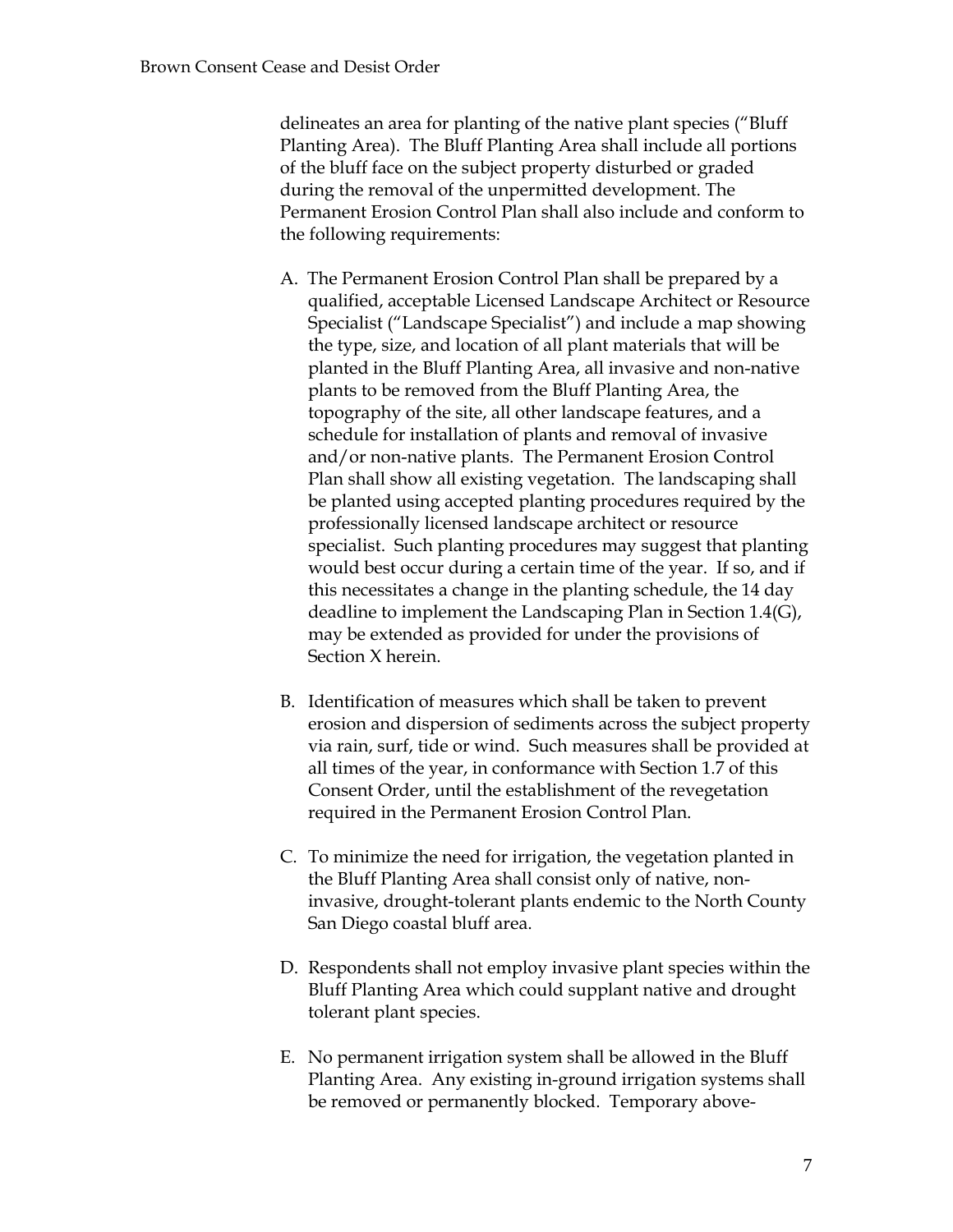ground irrigation to provide for the establishment of the plantings is allowed for a maximum of three years or until the landscaping has become established, whichever occurs first. If, after the three-year time limit, the landscaping has not established itself, the Executive Director may allow for the continued use of the temporary irrigation system until such time as the landscaping becomes established.

- F. Plantings shall be maintained in good growing condition throughout the life of the project and whenever necessary shall be replaced with new plant materials to ensure continued compliance with the approved Permanent Erosion Control Plan.
- G. If temporary safety measures are deemed necessary by the Landscape Specialist for the completion of the Erosion Control Plan, such safety measures may be constructed for use during the duration of the landscaping operations but must be removed within 20 days of the completion of work approved under the Erosion Control Plan.
- 2.9.2 All planting in the approved Permanent Erosion Control Plan shall be installed in accordance with the schedule and requirements of the approved Permanent Erosion Control Plan and no later than 14 days after the implementation of the Removal Plan.
- 2.10 Within 60 days of issuance of the Consent Order, Respondents agree to submit, for the review and approval of the Executive Director, an Interim Erosion Control Plan. The Interim Erosion Control Plan shall include measures to minimize erosion across the site (to be implemented during the removal process conducted pursuant to this Consent Order), which may enter into coastal waters. The Interim Erosion Control Plan shall be prepared by a Qualified Restoration Professional or Resource Specialist. The Interim Erosion Control Plan shall be implemented prior to, and concurrently with the implementation of the Removal Plan and shall include the following:
	- A. Temporary erosion control measures, including but not limited to the following, shall be used: temporary hay bales, silt fences, drains, swales, sand bag barriers, wind barriers, or biodegradable erosion control material. Erosion on the site shall be controlled to avoid adverse impacts on adjacent properties and resources. In addition, all stockpiled material shall be covered with geofabric covers or other appropriate cover and all graded areas shall be covered with geotextiles or mats.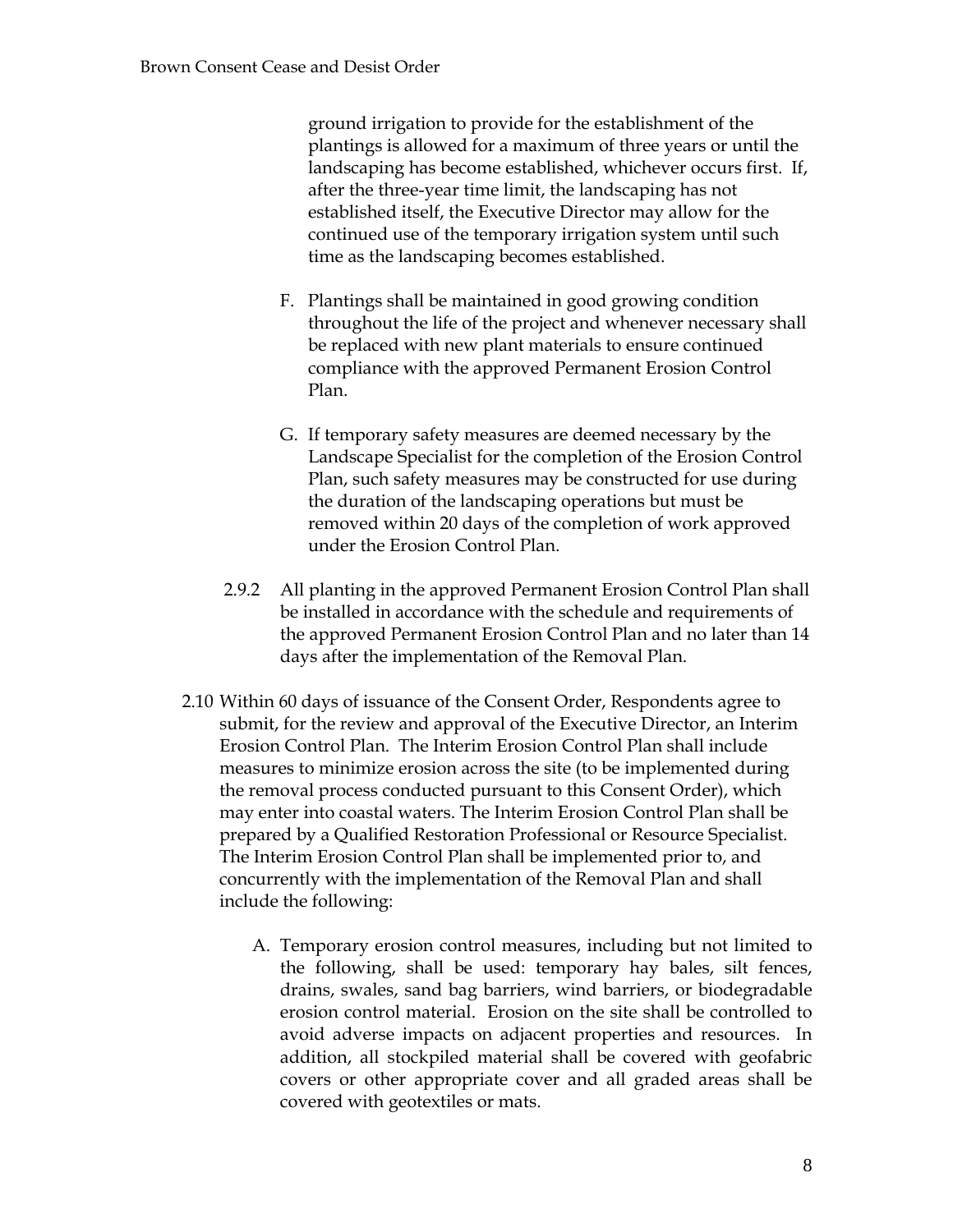- B. Interim Erosion Control measures shall include, at a minimum, the following components:
	- 1) A narrative describing all temporary runoff and erosion control measures to be used.
	- 2) A detailed site plan showing the location of all temporary erosion control measures.
	- 3) A schedule for installation and removal of temporary erosion control measures, in coordination with the longterm revegetation and monitoring plan.

# 3 **COASTAL DEVELOPMENT PERMIT REQUIREMENTS**

To resolve Coastal Act violations related to the failure to obtain follow-up regular CDPs to authorize temporary emergency work (including grading, a rock revetment, and a seawall) as permanent development, as required by Emergency Permits 6-96- 82-G, 6-96-110-G, 6-01-012-G, 6-00-171-G, and 6-01-042-G, on the subject property, and to address additional unpermitted development on the subject property, Respondents must submit all relevant permit applications as detailed in Section 2.4 above. Any development subject to Coastal Act permitting requirements that is not specifically authorized under the Consent Order requires a CDP.

## **I. Persons Subject to the Consent Order**

Persons subject to this Consent Cease and Desist Order are Respondents, as defined above to include John "Mike" and Patricia Brown, their agents, contractors and employees, and any persons acting in concert with any of the foregoing.

## **II. Identification of the Property**

The property that is subject to this Consent Order is identified as 836-838 Neptune Avenue, City of Encinitas, San Diego County (APN 254-011-17), the area immediately seaward thereof, and/or the areas immediately up or downcoast thereof.

# **III. Description of Alleged Coastal Act Violations**

The development that is the subject of this Consent Order includes (but may not be limited to): 1) unpermitted development including, but not limited to, grading of bluff slope, placement of gravel on bluff face, and unpermitted construction of blufftop deck, and 2) failure to obtain follow-up regular coastal development permits to authorize temporary emergency work (including grading, a rock revetment, placement of riprap, tie back anchors, and construction of a seawall) as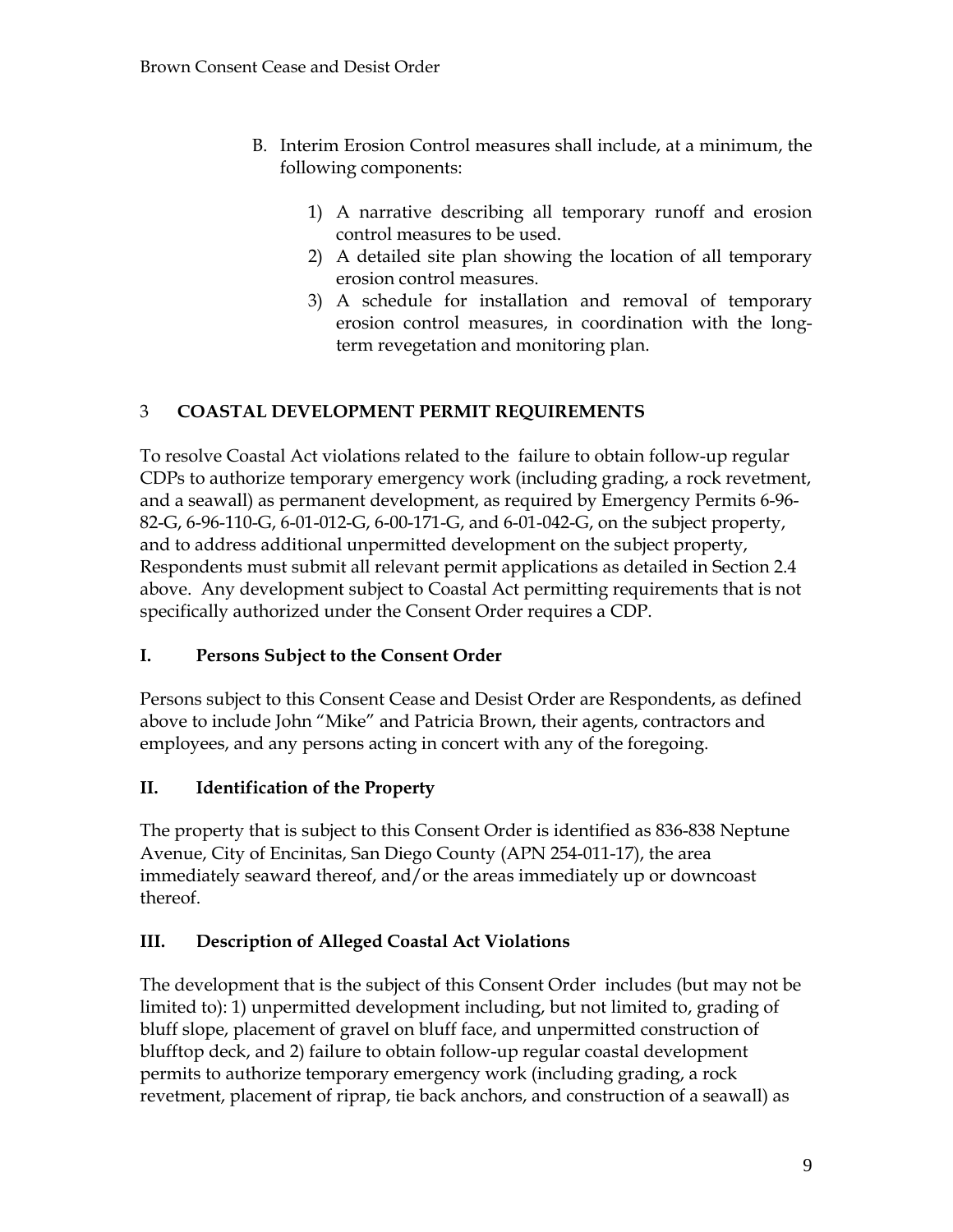permanent development, as required by Emergency Permits 6-96-82-G, 6-96-110-G, 6-01-012-G, 6-00-171-G, and 6-01-042-G.

## **IV. Commission Jurisdiction and Authority to Act**

The Commission has jurisdiction over resolution of the alleged Coastal Act violations pursuant to Public Resources Code Sections 30810. Respondents agree to not contest the Commission's jurisdiction to issue or enforce this Consent Order.

## **V. Submittal of Documents**

All documents and payments submitted pursuant to this Consent Order must be sent to:

California Coastal Commission

Attn: Aaron McLendon 200 Oceangate, 10<sup>th</sup> Floor Long Beach, CA 90802

With a copy sent to:

California Coastal Commission San Diego Coast District Attn: Marsha Venegas 7575 Metropolitan Drive Ste. 103 San Diego, CA 92108-4402

## **VI. Settlement of Matter Prior to Hearing**

In light of the intent and preference of the parties to resolve these matters in settlement and avoid litigation and costs, Respondents have agreed to settle this matter and not to contest the legal and factual bases of, or the terms or issuance of, this Order including the allegations of Coastal Act violations contained in the Notice of Intent to Commence Cease and Desist Order Proceedings (NOI) dated July 15, 2008. Specifically, Respondents agree to this settlement and therefore not to contest the issuance of the Consent Order or to object to the recordation of a Notice of Violation pursuant to PRC Section 30812.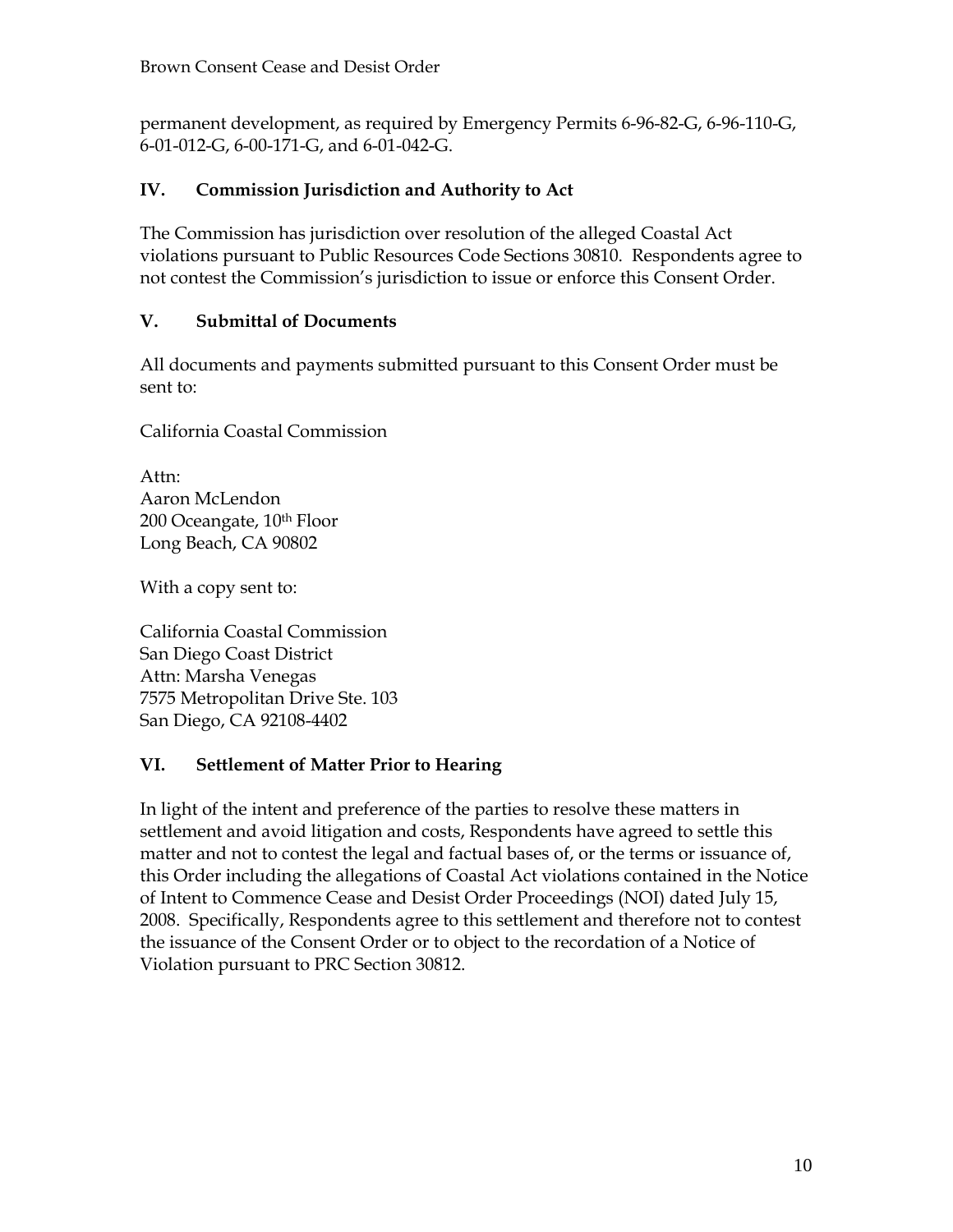#### **VII. Effective Date and Terms of the Consent Order**

The effective date of the Consent Order is the date of approval by the Commission. The Consent Order shall remain in effect permanently unless and until modified or rescinded by the Commission.

#### **VIII. Findings**

This Consent Order is issued on the basis of the findings adopted by the Commission at its public hearing, as set forth in the attached document entitled "Staff Report and Findings for Consent Cease and Desist Order".

#### **IX. Settlement/Compliance Obligation**

- A. In light of the intent of the parties to resolve these matters in settlement, Respondents have agreed to pay a monetary settlement in the amount of \$45,000. Penalty payments will be made in installments, one of which will be made annually beginning with the first payment of \$9,000 due November 1, 2009, the second payment of \$9,000 due November 1, 2010, the third payment of \$9,000 due November 1, 2011, the fourth payment of \$9,000 due November 1, 2012, and the final payment of \$9,000 due November 1, 2013. The settlement monies shall be deposited in the Violation Remediation Account of the California Coastal Conservancy Fund (See Public Resources Code Section 30823) or into such other public account as authorized by applicable California law at the time of the payment and as designated by the Executive Director. Respondents shall submit the settlement payment amounts to the attention of the Enforcement Unit of the Commission, payable to the California Coastal Commission/Coastal Conservancy Violation Remediation Account or other account designated per this paragraph.
- B. Strict compliance with this Consent Order by all parties subject thereto is required. Failure to comply with any term or condition of this Consent Order, including any deadline contained in this Consent Order, unless the Executive Director grants an extension under Section X (in which case failure to comply with that deadline shall have the same effect), shall constitute a violation of this Consent Order and shall result in Respondents being liable for stipulated penalties in the amount of \$750 per day per provision of the Order violated. Respondents shall pay stipulated penalties within 15 days of receipt of written demand by the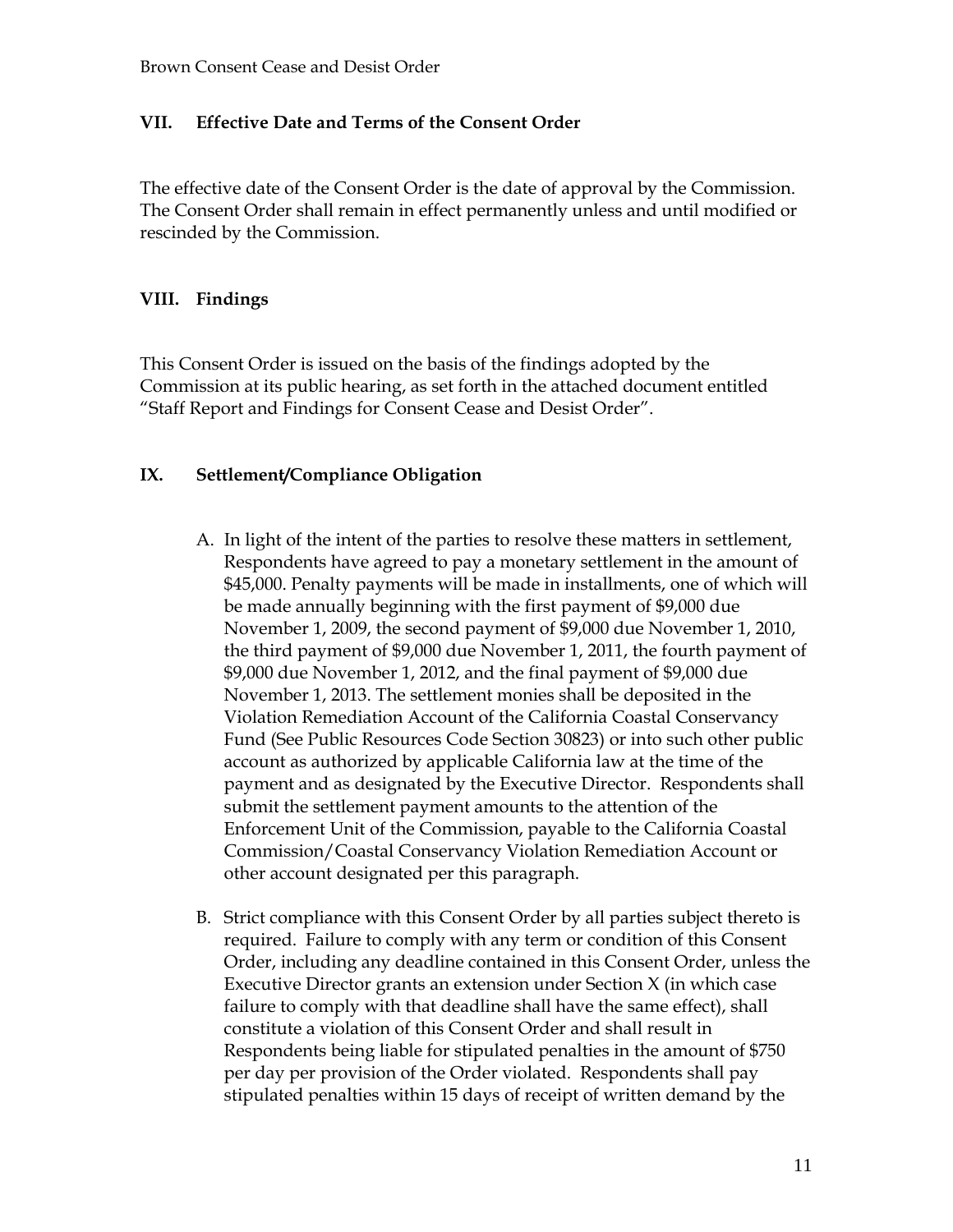Commission for such penalties regardless of whether Respondents have subsequently complied. If Respondents violate this Consent Order, nothing in this agreement shall be construed as prohibiting, altering, or in any way limiting the ability of the Commission to seek any other remedies available, in addition to these stipulated penalties, including the imposition of civil penalties and other remedies pursuant to Public Resources Code Sections 30821.6, 30822 and 30820 as a result of the lack of compliance with the Consent Order and for the underlying Coastal Act violations as described herein.

## **X. Extension of Deadlines**

The Executive Director may extend the deadlines set forth in this Consent Order for good cause. Any extension request must be made in writing to the Executive Director and received by Commission staff at least ten days prior to expiration of the subject deadline.

## **XI. Settlement Resolving Issuance of Order**

Persons against whom the Commission issues a Cease and Desist Order have the right pursuant to PRC Section 30803(b) to seek a stay of the order. However, in light of the desire of the parties to instead settle this matter and avoid litigation, pursuant to the agreement of the parties as set forth in this Consent Order, Respondents hereby agree not to seek a stay or to challenge the issuance and enforceability of this Consent Order in a court of law.

#### **XII. Modifications and Amendments to this Consent Order**

Except as provided in Section X, or for minor, immaterial changes agreed to by the parties, this Consent Order may be amended or modified only in accordance with the standards and procedures set forth in Section 13188(b) or 13197 of Title 14 of the California Code of Regulations.

## **XIII. Government Liability**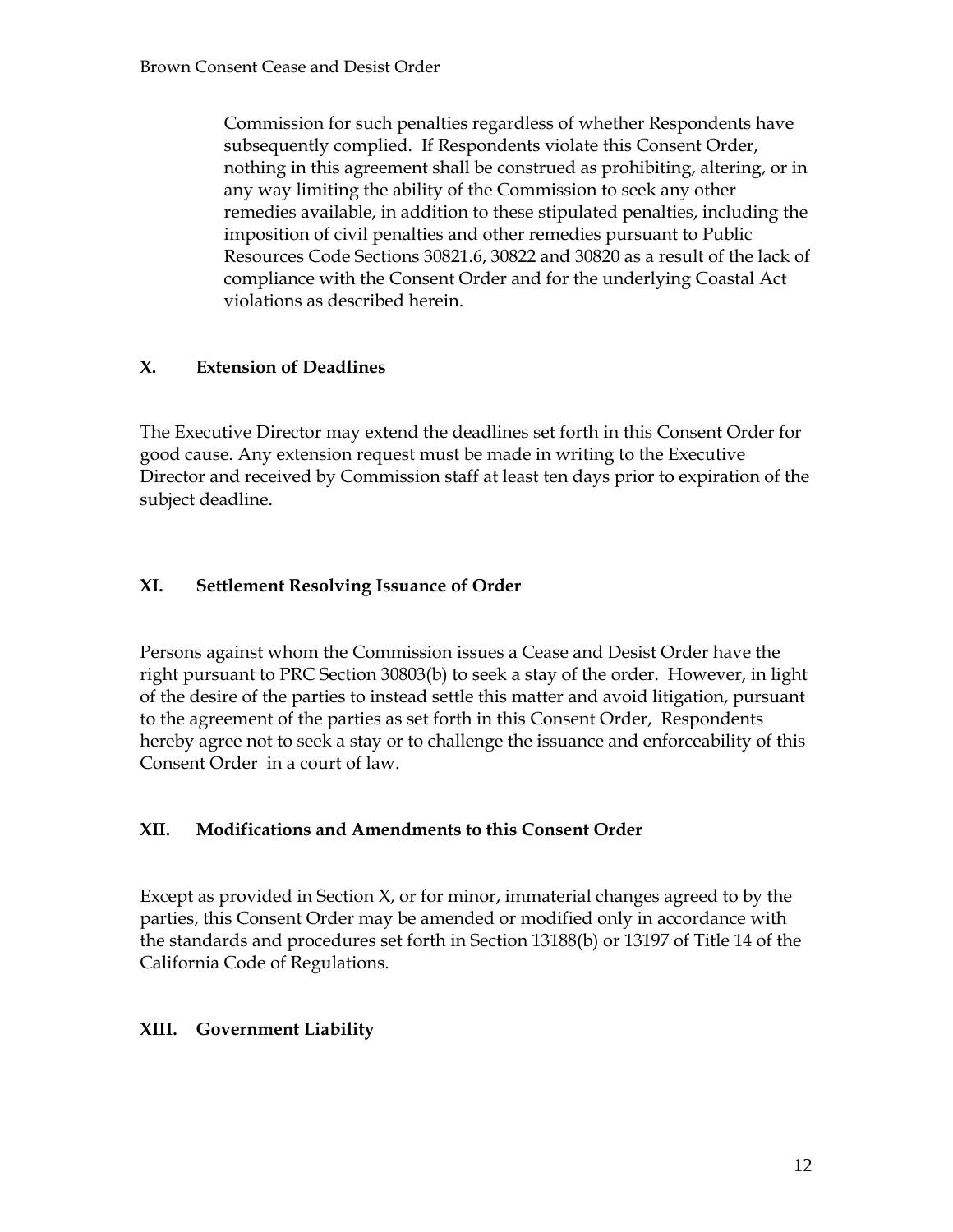Neither the State of California, the Commission, nor its employees shall be liable for injuries or damages to persons or property resulting from acts or omissions by Respondents in carrying out activities pursuant to this Consent Order, nor shall the State of California, the Commission or its employees be held as a party to any contract entered into by Respondents or their agents in carrying out activities pursuant to this Consent Order.

#### **XIV. Site Access**

Respondents shall provide access to the subject property at all reasonable times to Commission staff and any agency working in cooperation with the Commission or having jurisdiction over the work being performed under this Consent Order. Nothing in this Consent Order is intended to limit in any way the right of entry or inspection that any agency may otherwise have by operation of any law. The Commission staff may enter and move freely about the following areas: (1) the portions of the subject property on which the violations are located, (2) any areas where work is to be performed pursuant to this Consent Order or pursuant to any plans adopted pursuant to this Consent Order, (3) adjacent areas of the property, and (4) any other area where evidence of compliance with this Order may lie, as necessary or convenient to view the areas where work is being performed pursuant to the requirements of this Consent Order, for purposes including but not limited to overseeing, inspecting, documenting, and reviewing the progress of Respondents in carrying out the terms of this Consent Order.

#### **XV. Settlement of Claims**

The Commission and Respondents agree that this Consent Order settles the Commission's monetary claims for relief for those violations of the Coastal Act alleged in the NOI occurring prior to the date of this Consent Order, (specifically including claims for civil penalties, fines, or damages under the Coastal Act, including PRC Sections 30805, 30820, and 30822), with the exception that, if Respondents fail to comply with any term or condition of this Consent Order, the Commission may seek monetary or other claims for both the underlying violations of the Coastal Act and for the violation of this Consent Order. In addition, this Consent Order does not limit the Commission from taking enforcement action due to Coastal Act violations at the property other than those that are the subject of this Consent Order.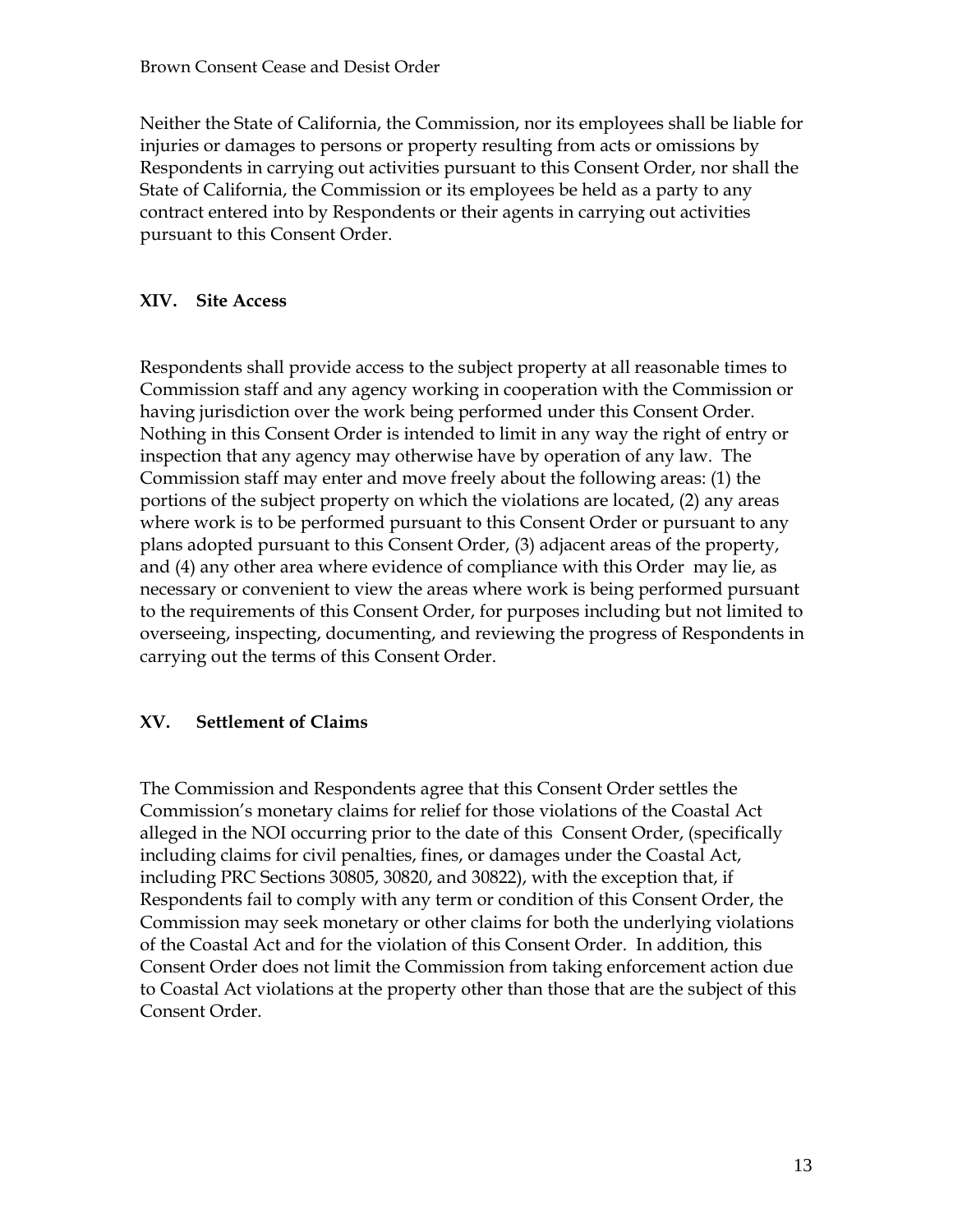#### **XVI. Successors and Assigns**

This Consent Order shall run with the land, binding all successors in interest, future owners of the property, heirs and assigns of Respondents. Respondents shall provide notice to all successors, heirs and assigns of any remaining obligations under this Consent Order.

#### **XVII. Governmental Jurisdiction**

This Consent Order shall be interpreted, construed, governed and enforced under and pursuant to the laws of the State of California.

#### **XVIII. No Limitation on Authority**

A. Except as expressly provided herein, nothing herein shall limit or restrict the exercise of the Commission's enforcement authority pursuant to Chapter 9 of the Coastal Act, including the authority to require and enforce compliance with these Order.

B. Correspondingly, Respondents have entered into this Consent Order and agreed not to contest the factual and legal bases for issuance of this Consent Order, and the enforcement thereof according to its terms. Respondents have agreed not to contest the Commission's jurisdiction to issue and enforce this Consent Order.

#### **XIX. Integration**

This Consent Order constitutes the entire agreement between the parties and may not be amended, supplemented, or modified except as provided in this Consent Order.

#### **XX. Severability**

If a court finds any provision of this agreement invalid or unenforceable under any applicable law, such provision shall, to that extent, be deemed omitted, and the balance of this agreement will be enforceable in accordance with its own terms.

#### **XXI. Non-Waiver**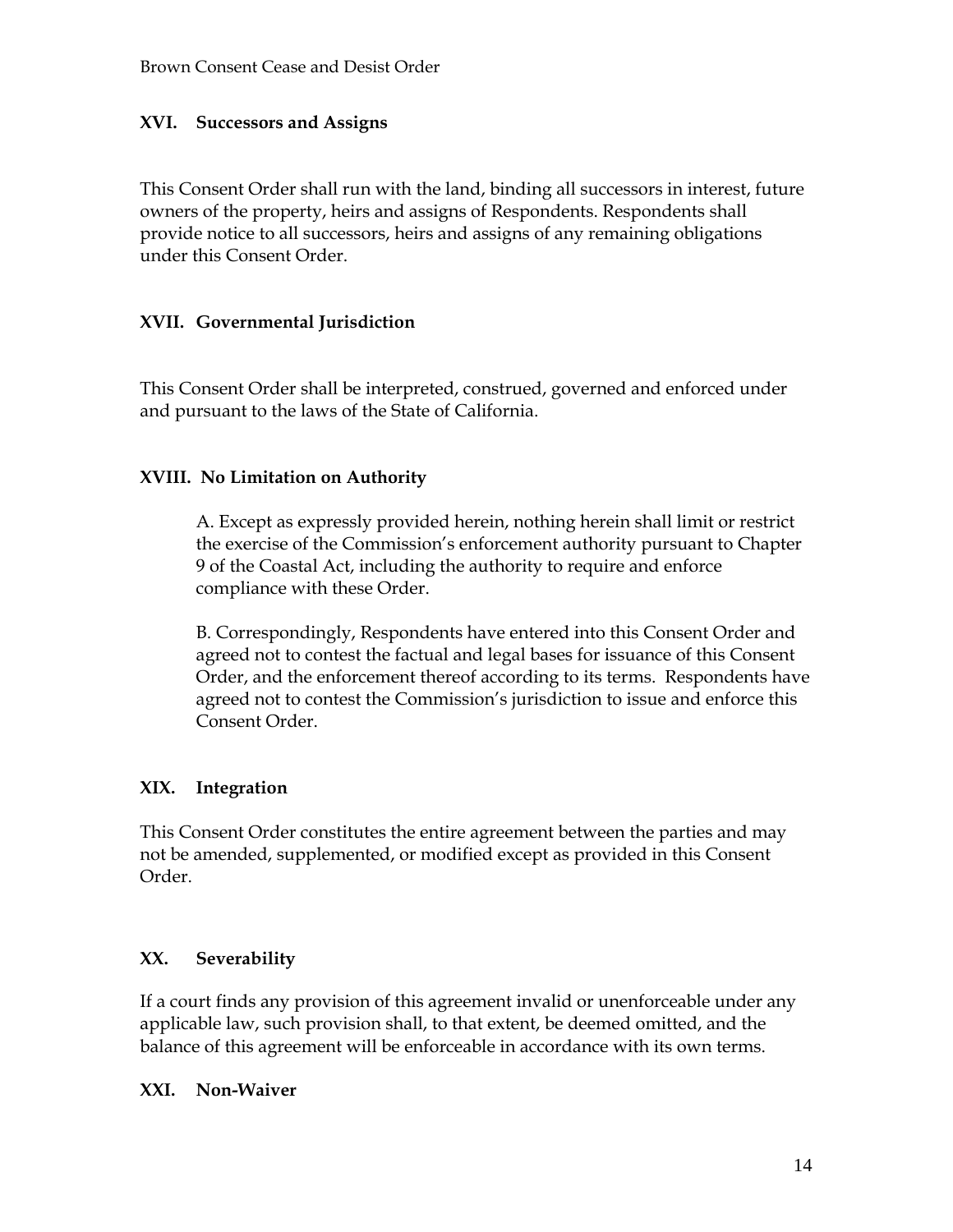The failure of either party to exercise any of its rights under this agreement for a breach thereof shall not be deemed a waiver of such rights or waiver of any subsequent breach.

## **XXII. Stipulation**

Respondents and their representatives attest that they have reviewed the terms of this Consent Order and understand that their consent is final and stipulate to their issuance by the Commission.

#### **XXIII. Recordation of Notice of Violation**

Respondents do not object to recordation by the Executive Director of a notice of violation, pursuant to Public Resources Code Section 30812(b). Accordingly, a notice of violation will be recorded after issuance of this Consent Order. No later than thirty days after the Commission determines that Respondents have fully complied with this Consent Order, and has received from Respondents the rescission fee required by the County Recorder's Office, the Executive Director shall record a notice of rescission of the notice of violation, pursuant to Section 30812(f). The notice of rescission shall have the same effect of a withdrawal or expungement under Section 405.61 of the Code of Civil Procedure.

IT IS SO STIPULATED AND AGREED: On behalf of Respondents:

John Mike Brown Date

\_\_\_\_\_\_\_\_\_\_\_\_\_\_\_\_\_\_\_\_\_\_\_\_\_\_\_\_\_\_\_\_\_\_\_\_\_ \_\_\_\_\_\_\_\_\_\_\_\_\_\_\_\_ Patricia Brown Date

\_\_\_\_\_\_\_\_\_\_\_\_\_\_\_\_\_\_\_\_\_\_\_\_\_\_\_\_\_\_\_\_\_\_\_\_\_ \_\_\_\_\_\_\_\_\_\_\_\_\_\_\_\_

\_\_\_\_\_\_\_\_\_\_\_\_\_\_\_\_\_\_\_\_\_\_\_\_\_\_\_\_\_\_\_\_\_\_\_\_\_ \_\_\_\_\_\_\_\_\_\_\_\_\_\_\_\_ PETER DOUGLAS, Executive Director Date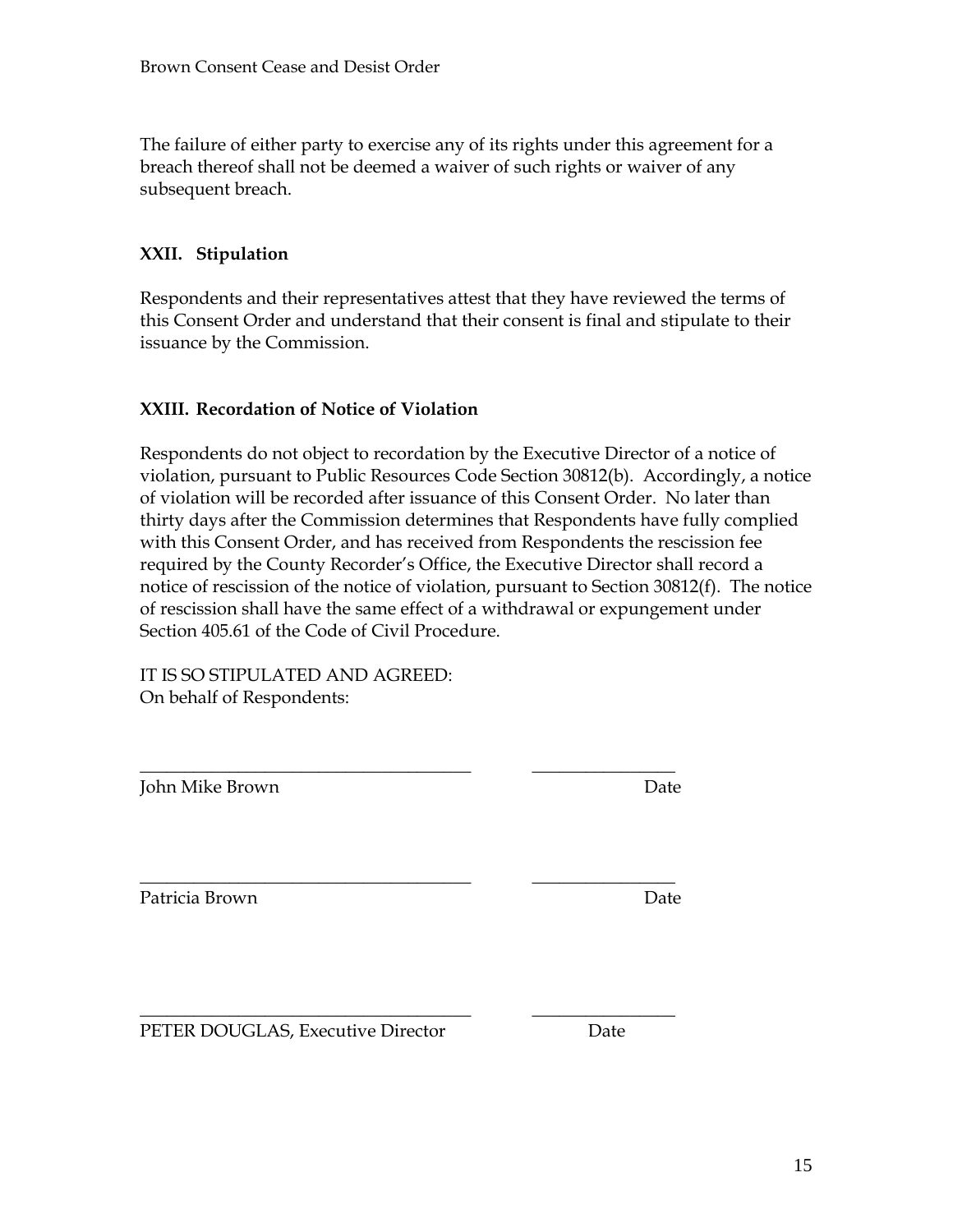#### CALIFORNIA COASTAL COMMISSION

45 FREMONT, SUITE 2000 SAN FRANCISCO, CA 94105- 2219 VOICE (415) 904- 5200 FAX ( 415) 904- 5400 TDD (415) 597-5885



Staff: H. Johnston/A. McLendon **Staff Report:** August 27, 2009 **Hearing date**: September 9, 2009

# **STAFF REPORT AND FINDINGS FOR HEARING ON WHETHER A VIOLATION OF THE COASTAL ACT HAS OCCURRED AND ISSUANCE OF A CEASE AND DESIST ORDER**

**W11/W12**

| <b>CEASE AND DESIST ORDER:</b>    | CCC-09-CD-05                                                                                                                                                                                                                       |
|-----------------------------------|------------------------------------------------------------------------------------------------------------------------------------------------------------------------------------------------------------------------------------|
| <b>NOTICE OF VIOLATION:</b>       | <b>CCC-09-NOV-05</b>                                                                                                                                                                                                               |
| <b>RELATED VIOLATION FILES:</b>   | V-6-97-005 & V-6-99-001                                                                                                                                                                                                            |
| PROPERTY LOCATION:                | On and seaward of 836-838 Neptune Avenue,<br>City of Encinitas, San Diego County, APN: 254-<br>$011 - 17$ .                                                                                                                        |
| <b>DESCRIPTION OF PROPERTIES:</b> | Coastal bluff and beach property in the City of<br>Encinitas, San Diego County, at and inland of<br>Beacon's Beach, approximately 150 meters<br>west of US 101.                                                                    |
| <b>PROPERTY OWNERS:</b>           | Patricia & John (Mike) Brown                                                                                                                                                                                                       |
| <b>VIOLATIONS DESCRIPTIONS:</b>   | 1) Unpermitted development including, but<br>not limited to, a) grading of bluff slope;<br>b) placement of gravel on bluff face; and<br>c) construction of bluff-top deck                                                          |
|                                   | 2) Development inconsistent with Emergency<br>Permits 6-96-82-G, 6-96-110-G, 6-01-012-G,<br>6-00-171-G, and 6-01-042-G, and failure to<br>obtain follow-up regular coastal development<br>permits to authorize temporary emergency |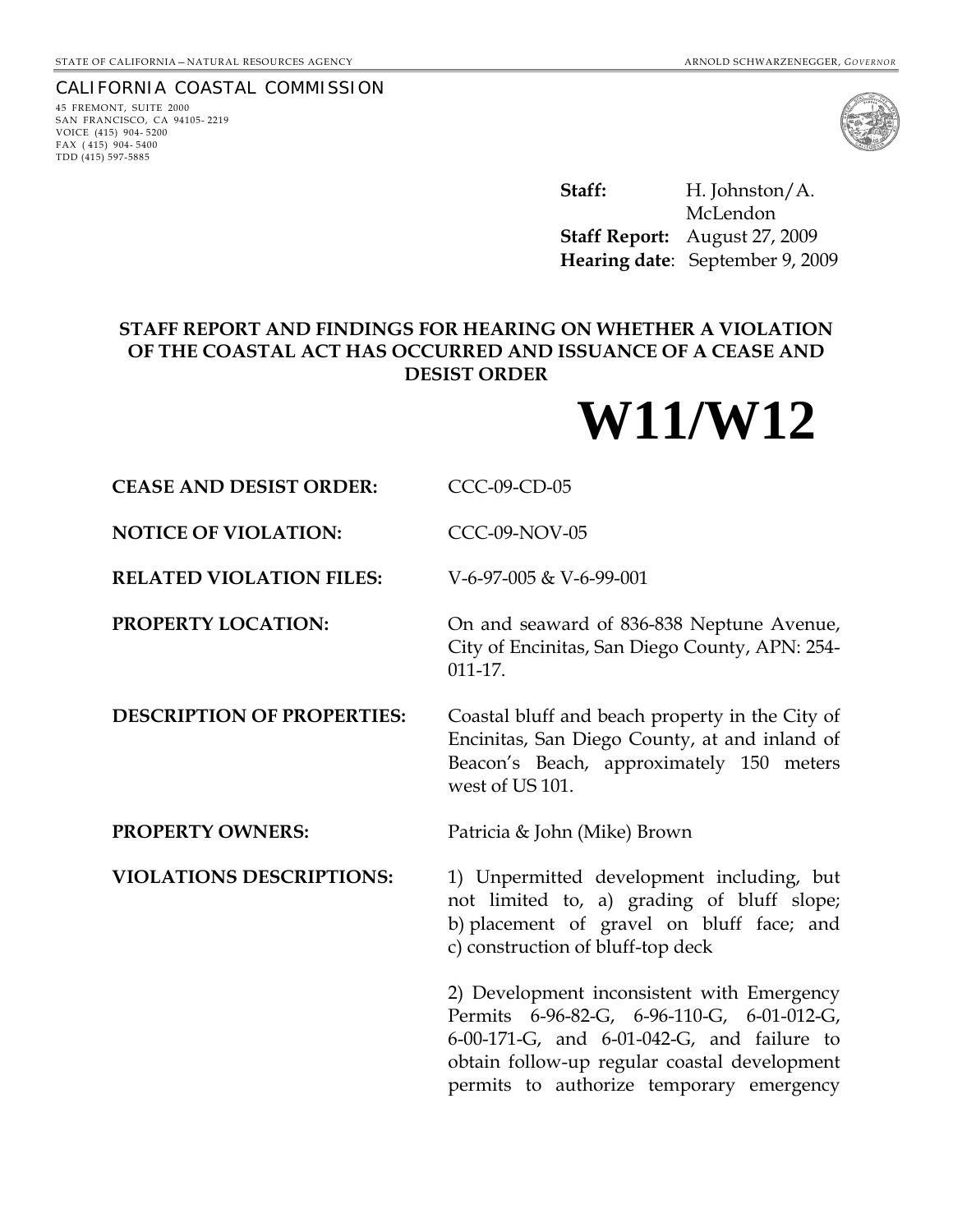work (including grading and construction of a seawall) as permanent development.

# **SUBSTANTIVE FILE DOCUMENTS:** 1. City of Encinitas certified Local Coastal Program

2. Public documents contained in Cease and Desist Order file No. CCC-09-CD-05.

3. Emergency Permits 6-96-82-G, 6-96-110-G, 6- 01-012-G, 6-00-171-G, and 6-01-042-G.

4. Exhibits 1-41

**CEQA STATUS:** Exempt (CEQA Guidelines (CG) § § 15060(c)(2) and (3)) and Categorically Exempt (CG § § 15061(b)(2), 15307, 15308 and 15321).

## **I. SUMMARY OF STAFF RECOMMENDATION AND FINDINGS**

Staff recommends that the Commission approve a Cease and Desist Order ("Order") to Patricia and John "Mike" Brown ("Respondents"), as owners of property located at 836- 838 Neptune Ave., City of Encinitas, San Diego County, APN 254-011-17. (Exhibits 1 and 2). The unpermitted development that is subject to this proceeding occurred on both Respondents' property and the public beach area seaward of Respondents' property (Beacons Beach), (collectively, the "subject property"). Unpermitted development activity that has occurred on the subject property includes, but is not limited to, the unpermitted construction of a bluff-top deck, grading of the bluff slope, placement of gravel on the bluff face, as well as the violation of terms of four Emergency Permits ("EP"s).

 The purpose of this Order is to direct Respondents to 1) cease and desist from engaging in unpermitted development in the coastal zone; 2) apply for regular "follow-up" coastal development permits ("CDP"s) from the Commission as well as the City of Encinitas as required by the existing Emergency Permits and the Coastal Act; and 3) to remove the deck cantilevered over the bluff top on the subject property, gravel, the riprap placed on the beach shoreward of Respondent's property, as well as any unpermitted development for which no after-the-fact coastal development permits are obtained. Additionally, if the Commission finds that a violation of the Coastal Act has occurred, the Executive Director shall record a Notice of Violation (CCC-09-NOV-05) in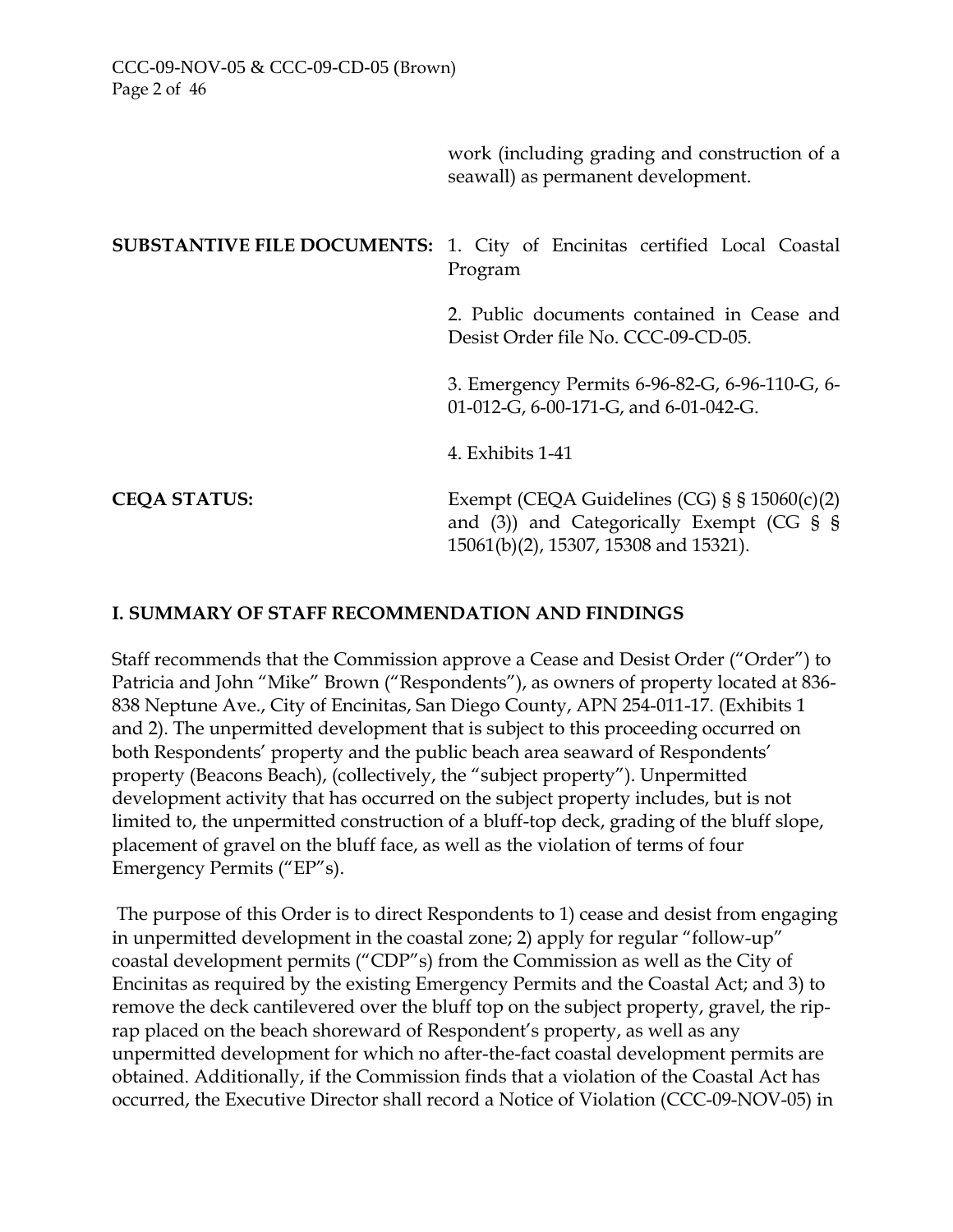the San Diego County Recorder's Office in accordance with Coastal Action section 30812.

## **Background**

 $\overline{a}$ 

This is a very longstanding set of violations. The subject property is located on a coastal bluff at and inland of Leucadia State Beach (also known as Beacon Beach), approximately 150 meters west of US 101, in Leucadia. Leucadia is one of five communities that make up the City of Encinitas, in San Diego County.[1](#page-22-0) Two condominium units are situated on Respondents' property. Over several years, the bluff along this stretch of Neptune Avenue had eroded to the point of undermining some bluff-top structures. In June 1996, and then again in May 1999, landslides occurred on a portion of the bluff near Respondents' property. Between 1996 and 2005, Respondents, both in conjunction with neighbors and independently, obtained several EPs authorizing them to stabilize the bluff abutting their property.

This case involves the placement of unpermitted development directly on and above a coastal bluff and the failure of Respondents to apply for regular CDPs for work performed under temporary EPs, as well as the construction of bluff stabilization devices inconsistent with those EPs. The construction of various shoreline protection and bluff stabilization devices at the property was never permanently authorized by follow-up CDPs, and in some instances was undertaken without any prior authorization. The EPs specifically provided that Respondents had 60 days from the issuance of the EP to apply for a regular CDP, or remove the development within 150 days, yet Respondents never applied for CDPs to address either the situation originally addressed by the Emergency Permit, nor for the other unpermitted work. Therefore, all work performed on the subject property from June of 1996 to the present was either temporarily authorized by the superannuated EPs or lacked any prior approvals, and thus remains in violation of the Coastal Act and the City of Encinitas' (the "City") Local Coastal Program ("LCP")[.2](#page-22-1) The unpermitted development and the work carried out under temporary emergency permits have also caused significant damage to coastal

<span id="page-22-0"></span><sup>1</sup> The City of Encinitas has a certified Local Coastal Program giving it primary permitting and enforcement jurisdiction over the subject property to the toe of the bluff. The Commission has exclusive Coastal Act permitting and enforcement jurisdiction over the development from the toe of the bluff seaward. The City of Encinitas has requested that the Commission take primary responsibility for enforcement in the upper-bluff to toe area. Thus the Commission has enforcement jurisdiction over the entire subject property.

<span id="page-22-1"></span><sup>&</sup>lt;sup>2</sup> As the temporarily authorization for the emergency work was never made permanent by a regular CDP, as required by the terms of the EPs, those structures are now considered unpermitted development. Thus, both the temporarily authorized development and the originally unpermitted development will hereinafter be referred to as "unpermitted development."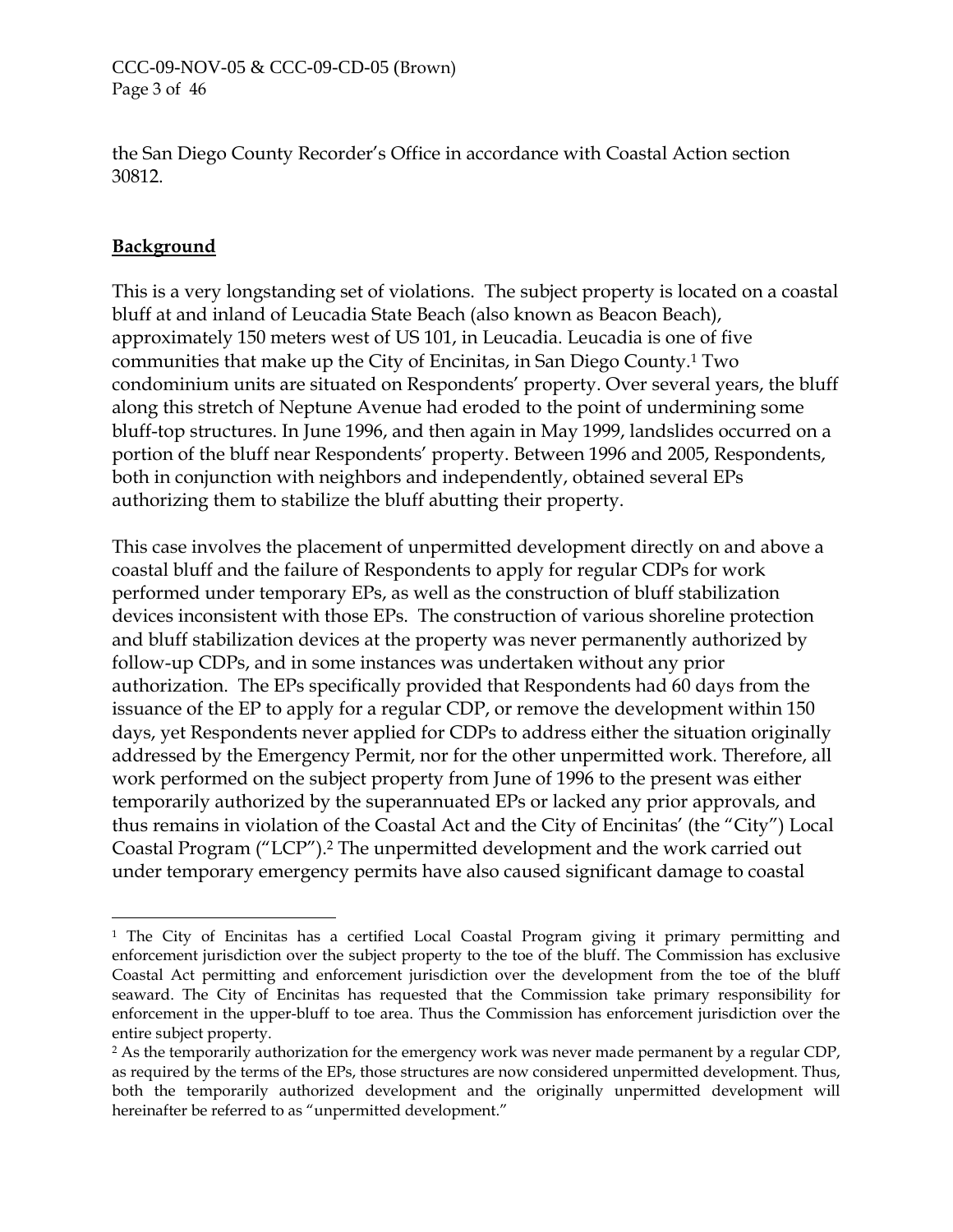resources as explained more fully in Section IV.D, below. This resource damage includes major impacts to visual resources, as the development is highly visible; preclusion of public access to a portion of a state beach currently occupied by rip-rap; and vastly altering coastal bluffs without adequate engineering or geotechnical analysis.

# **Summary of Violations**

The unpermitted development that is the subject of this proceeding includes grading of a coastal bluff slope, placement of gravel on the bluff face, and construction of a deck on the top of and cantilevered over a coastal bluff, all without a CDP. Additionally this proceeding addresses Respondents' failure to obtain follow-up CDPs to permanently authorize what was originally permitted as temporary emergency work, including: 1) grading, 2) installation of a "deadman" stabilization system on the top of the bluff, 3) installation of a soil anchor system and shotcrete retaining wall below the bluff edge, and 4) construction of a 100-foot long, 27-foot high seawall.<sup>3</sup> Finally, Respondents failed to comply with numerous aspects of their Emergency Coastal Development Permits by failing to construct the protective devices based on the approved plans, failing to colorize and texturize the shoreline protective devices to mimic the natural bluff face, and failing to submit CDP applications to allow the Commission and the City of Encinitas to fully review the project to ensure consistency with the Coastal Act and the City's LCP.

# **Background on the Emergency CDPs**

 $\overline{a}$ 

As provided for in Section 30611 of the Coastal Act and implementing regulations, the Executive Director of the Commission can issue Emergency Permits in limited circumstances, and these permits are conditioned to require that the applicant either (a) later apply for and obtain a full CDP, or (b) remove the development that was installed or placed on the property. This is to ensure long-term consistency with the Coastal Act even when events conspire to require that immediate development is performed in the coastal zone. Obviously, a full review of the project, consideration of alternatives, analysis under the Coastal Act, and the opportunity for a public hearing and public comment are not all possible for Emergency Permits, which are issued under tight timeframes for exigent circumstances. Therefore, EPs are legally temporary measures, to be followed up either by the regular CDP process, which provides for the fuller review and public input, or by simply removing the temporary development.

<span id="page-23-0"></span><sup>&</sup>lt;sup>3</sup> The location of most of the above-referenced development authorized by the EPs has been covered by the unpermitted gravel that Respondents placed on the face of the coastal bluff. These items will be addressed in the context of the CDP application process that is required by this cease and desist order.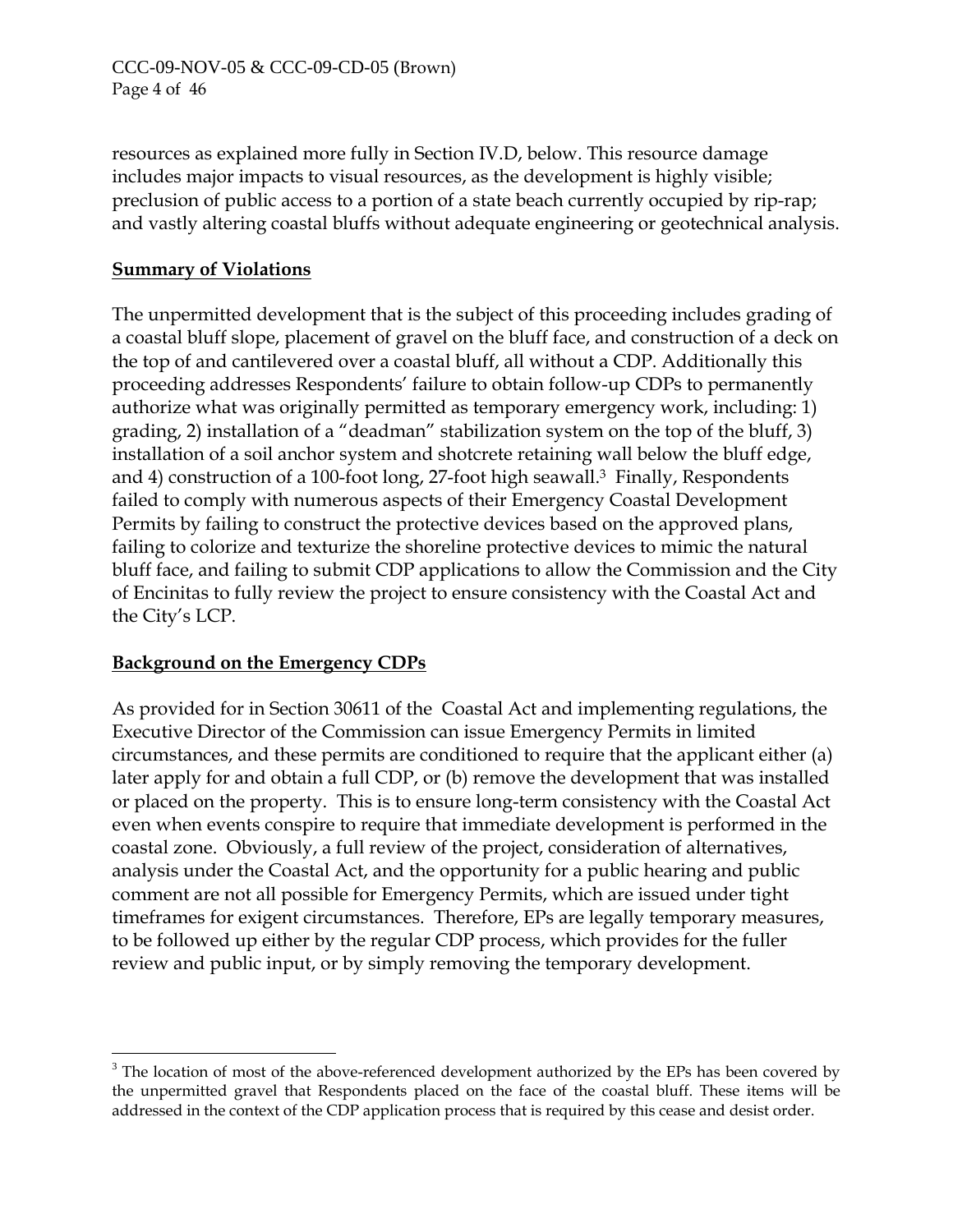In this particular case, several Emergency Permits were issued separately to Respondents and their neighbors, individually and as co-applicants. Respondents, on their own, obtained EP 6-96-82-G (to construct a "deadman" stabilization system on the top of the bluff), EP 6-96-110-G (to install a soil anchor system and shotcrete retaining wall below the bluff edge on the face of the bluff), and EP 6-01-012-G (to place rip-rap on the public beach below 836-838 Neptune Avenue). The EPs obtained as coapplicants with the Sonnies were 6-00-171-G (for the construction of a 100-foot long, 27 foot high seawall and 50-foot long, 50-foot high upper bluff retaining wall with both walls to be colored and texturized to mimic the natural bluff face) and 6-01-042-G (for the construction of an upper bluff wall with a working bench).

The conditional approval of the temporary work authorized by all of the EPs listed above specifically required that Respondents either submit a complete CDP application to seek permanent authorization for the development within a specified time period, or remove the development in accordance with deadlines delineated in the individual EPs. In fact, all of the EPs issued to Respondents specifically required them to either apply for a regular CDP within 60 days, or remove the emergency work within 150 days (or within 120 days in the case of Emergency Permit 6-01-012-G). Though Respondents, in conjunction with the Sonnies, submitted some materials to the City and the Commission as part of an application for a regular CDP (No. 6-02-93), Respondents and the Sonnies failed to "complete" the applications even after numerous requests were made by Commission staff listing the specific information required and setting deadlines to submit such information and complete the application. The first EP was issued in 1996, and as of 2009 Respondents had not complied with the conditions of any of the five EPs issued. Thus, Respondents violated the terms of the EPs by not properly following up after the development was completed. Additionally, as the development currently remains in place without a permit, it is in violation of the Coastal Act and the City's LCP as "unpermitted development." Moreover, as noted above, some of the existing development was not authorized even temporarily by an EP and is therefore additional unpermitted development in violation of the Coastal Act. Finally, Respondents performed some of the development in a manner inconsistent with the terms of their EPs.

## **Jurisdiction**

Though the development at issue in this case spans from above the mean high tide line ("MHTL") to below the MHTL, the Commission has enforcement jurisdiction for the entirety of the work. As the Commission has retained jurisdiction over the Emergency Permits in the City of Encinitas, it therefore has jurisdiction over the enforcement of work performed on the subject property under the Emergency Permits. Additionally, the City of Encinitas specifically requested that the Commission assume primary responsibility for the unpermitted development performed on the subject and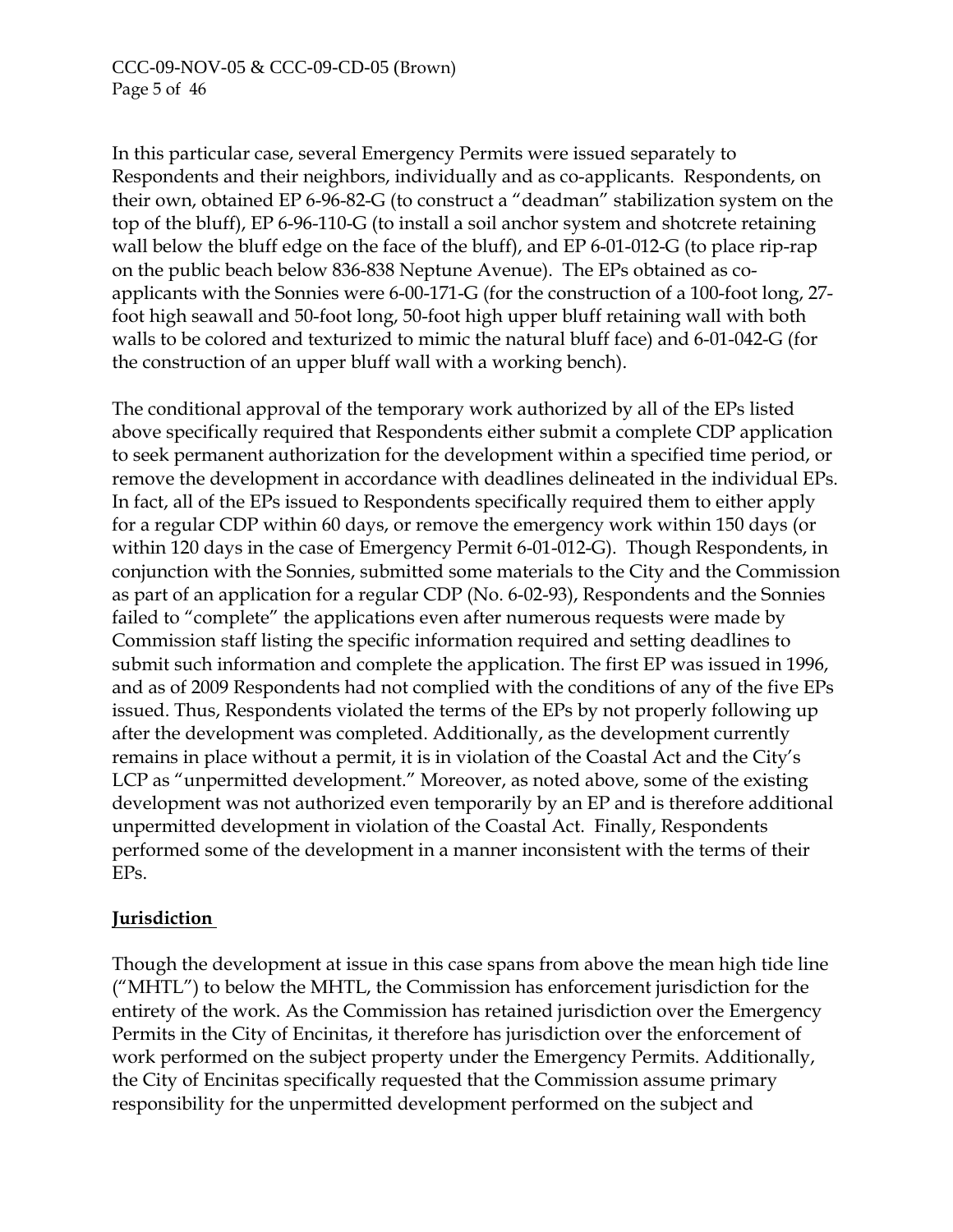## CCC-09-NOV-05 & CCC-09-CD-05 (Brown) Page 6 of 46

neighboring properties, thereby extending Commission jurisdiction to encompass all unpermitted development on the subject property, including above the MHTL[.4](#page-25-0) 

Coastal Act violations have now remained on the subject property for thirteen years, and despite repeated representations by Respondents of their intent to rectify these violations, the violations remain unresolved. Therefore, as Respondents have engaged in, and continue to maintain, unpermitted development that is causing continuing resource damage to public access, safety, and scenic and visual qualities, staff recommends that the Commission approve Cease and Desist Order CCC-09-CD-05. Issuance of the Order would finally resolve these Coastal Act violations, by requiring removal of some of the unpermitted development, and requiring submittal of a complete CDP application for the remainder by a time certain, which would finally provide the necessary information to allow Commission staff to perform the necessary project and engineering analysis to ensure a solution that is both long term and consistent with the Coastal Act.

# **II. HEARING PROCEDURES**

# A. Cease and Desist Order

 $\overline{a}$ 

For a Cease and Desist Order hearing, the Chair shall announce the matter and request that all parties or their representatives present at the hearing identify themselves for the record, indicate what matters are already part of the record, and announce the rules of the proceeding including time limits for presentations. The Chair shall also announce the right of any speaker to propose to the Commission, before the close of the hearing, any question(s) for any Commissioner, at his or her discretion, to ask of any other party. Staff shall then present the report and recommendation to the Commission, after which the alleged violator(s) or their representative(s) may present their position(s) with particular attention to those areas where an actual controversy exists. The Chair may then recognize other interested persons after which time Staff typically responds to the testimony and to any new evidence introduced.

The Commission will receive, consider and evaluate evidence in accordance with the same standards it uses in its other quasi-judicial proceeding, as specified in 14 CCR Section 13186, incorporating by reference Section 13065. The Chair will close the public hearing after the presentations are completed. The Commissioners may ask questions to any speaker at any time during the hearing or deliberations, including, if any Commissioner chooses, any questions proposed by any speaker in the manner noted above. Finally, the Commission shall determine, by a majority vote of those present and voting, whether to issue the Cease and Desist Order, either in the form recommended

<span id="page-25-0"></span><sup>4</sup> Commission jurisdiction is discussed more fully below in Section IV. A. of this staff report.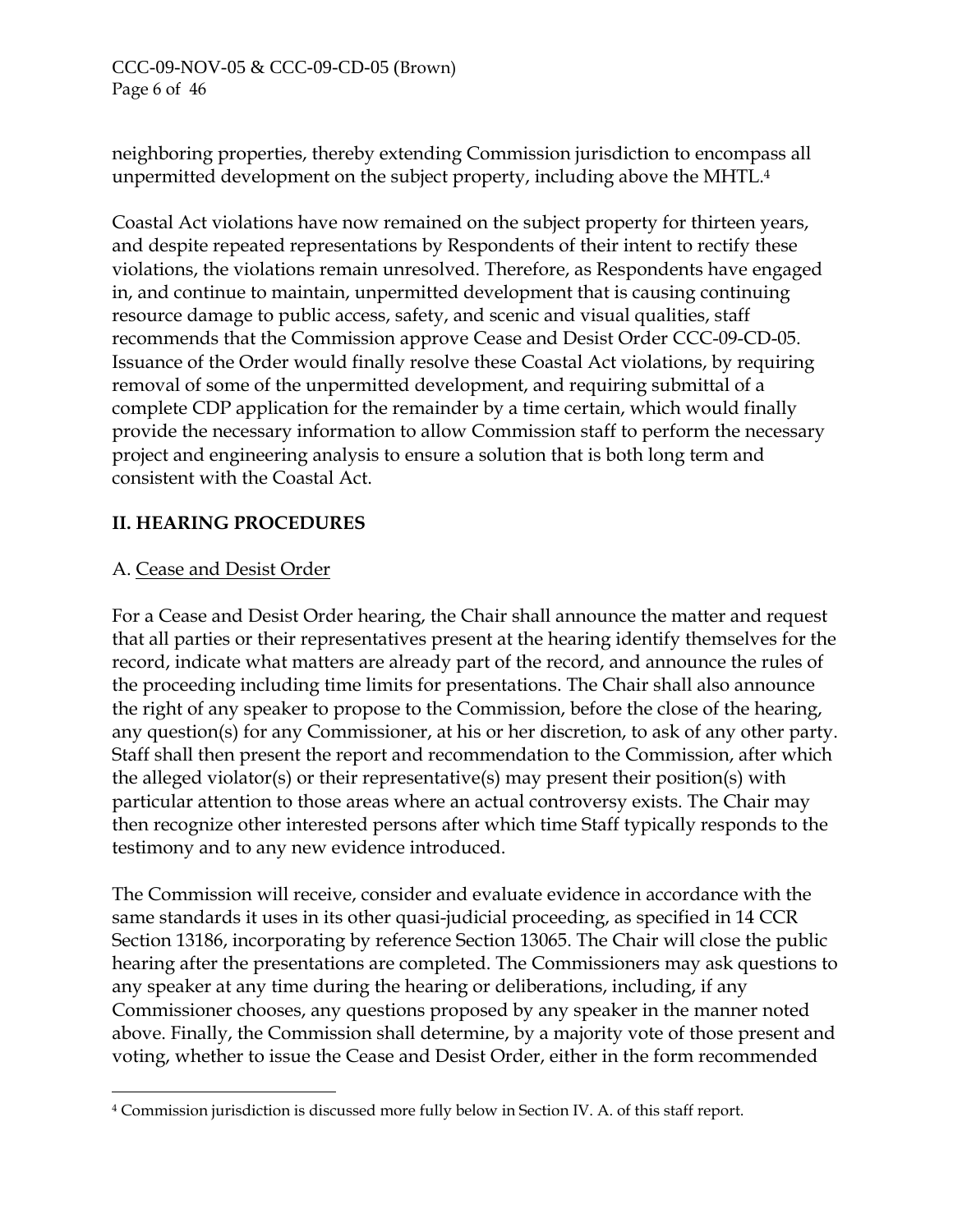by the Executive Director, or as amended by the Commission. Passage of the motion below, per the Staff recommendation or as amended by the Commission, will result in issuance of the Cease and Desist Order.

## B. Notice of Violation

The procedures for a hearing on whether a violation has occurred are set forth in Coastal Act Section 30812 (c) and (d) as follows:

*(c) If the owner submits a timely objection to the proposed filing of the notice of violation, a public hearing shall be held at the next regularly scheduled commission meeting for which adequate public notice can be provided, at which the owner may present evidence to the commission why the notice of violation should not be recorded. The hearing may be postponed for cause for not more than 90 days after the date of the receipt of the objection to recordation of the notice of violation.* 

*(d) If, after the commission has completed its hearing and the owner has been given the opportunity to present evidence, the commission finds that, based on substantial evidence, a violation has occurred, the executive director shall record the notice of violation in the office of each county recorder where all or part of the real property is located. If the commission finds that no violation has occurred, the executive director shall mail a clearance letter to the owner of the real property.* 

The Commission shall determine, by a majority vote of those present and voting, whether a violation has occurred. Passage of the second motion below will result in the Executive Director's recordation of a Notice of Violation in the San Diego County Recorder's Office.

## **III. STAFF RECOMMENDATION**

Staff recommends that the Commission adopt the following two motions:

#### **1. Motion**

*I move that the Commission issue Cease and Desist Order No. CCC-09-CD-05 pursuant to staff recommendation.* 

## **Staff Recommendation of Approval**

Staff recommends a YES vote. Passage of this motion will result in the issuance of the Cease and Desist Order. The motion passes only by an affirmative vote of a majority of Commissioners present.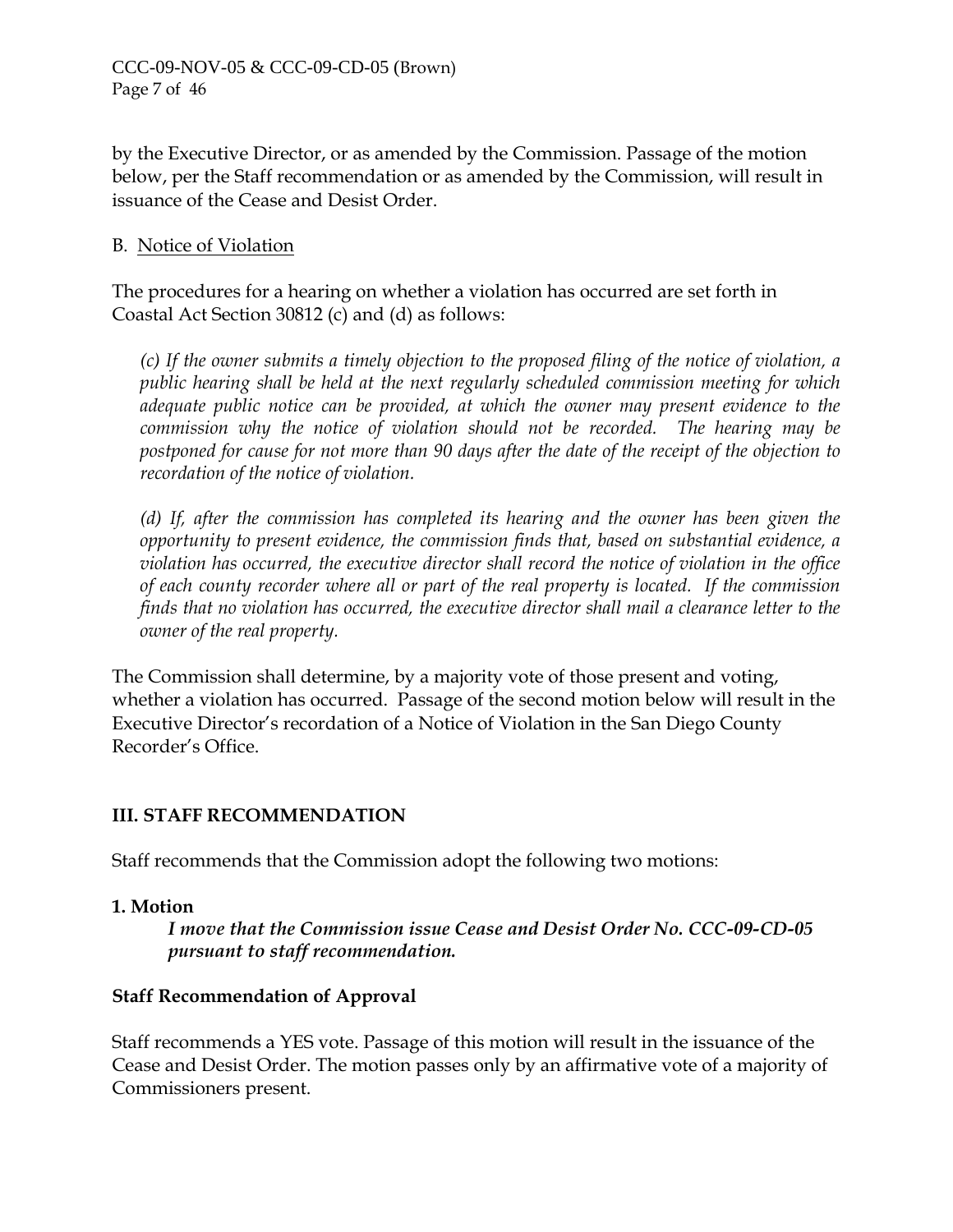#### CCC-09-NOV-05 & CCC-09-CD-05 (Brown) Page 8 of 46

# **Resolution to Issue Cease and Desist Order:**

The Commission hereby issues Cease and Desist Order No. CCC-09-CD-05, as set forth below, and adopts the findings set forth below on grounds that development requiring a coastal development permit from the Commission has occurred at and seaward of 836-838 Neptune Avenue, City of Encinitas, San Diego County, without such a permit having been issued; that development has occurred in non-compliance with emergency coastal development permits previously issued by the Commission; and that development requiring a coastal development permit from the City of Encinitas has also occurred without such a permit having been issued, in violation of the requirements of the City of Encinitas' certified Local Coastal Program.

#### **2. Motion**

*I move that the Commission find that the real property at 836 and 838 Neptune Ave, in the City of Encinitas, San Diego County, has been developed in violation of the Coastal Act as described in the staff recommendation for CCC-09-NOV-05.* 

## **Staff Recommendation of Approval**

Staff recommends a YES vote. Passage of this motion will result in the Executive Director recording Notice of Violation No. CCC-09-NOV-05 against the abovereferenced property in the San Diego County Recorder's Office. The motion passes only by an affirmative vote of a majority of Commissioners present.

## **Resolution to Find that a Violation of the Coastal Act Has Occurred:**

The Commission hereby finds that the real property at 836-838 Neptune Avenue, City of Encinitas, San Diego County, has been developed in violation of the Coastal Act, as described in the findings below, and adopts the findings set forth below on the grounds that development has occurred without a coastal development permit and that development has occurred that is inconsistent with permits previously issued by the Commission and with those documents recorded pursuant to the existing permits.

# **IV. FINDINGS FOR NOTICE OF VIOLATION CCC-09-NOV-05 AND CEASE AND DESIST ORDER CCC-09-CD-05[5](#page-27-0)**

## **A. Description of Unpermitted Development and Coastal Act Violations**

<span id="page-27-0"></span> $\overline{a}$ 5 These findings also hereby incorporate by reference Section I of the August 27, 2009 staff report in which these findings appear, which section is entitled "Summary of Staff Recommendation and Findings."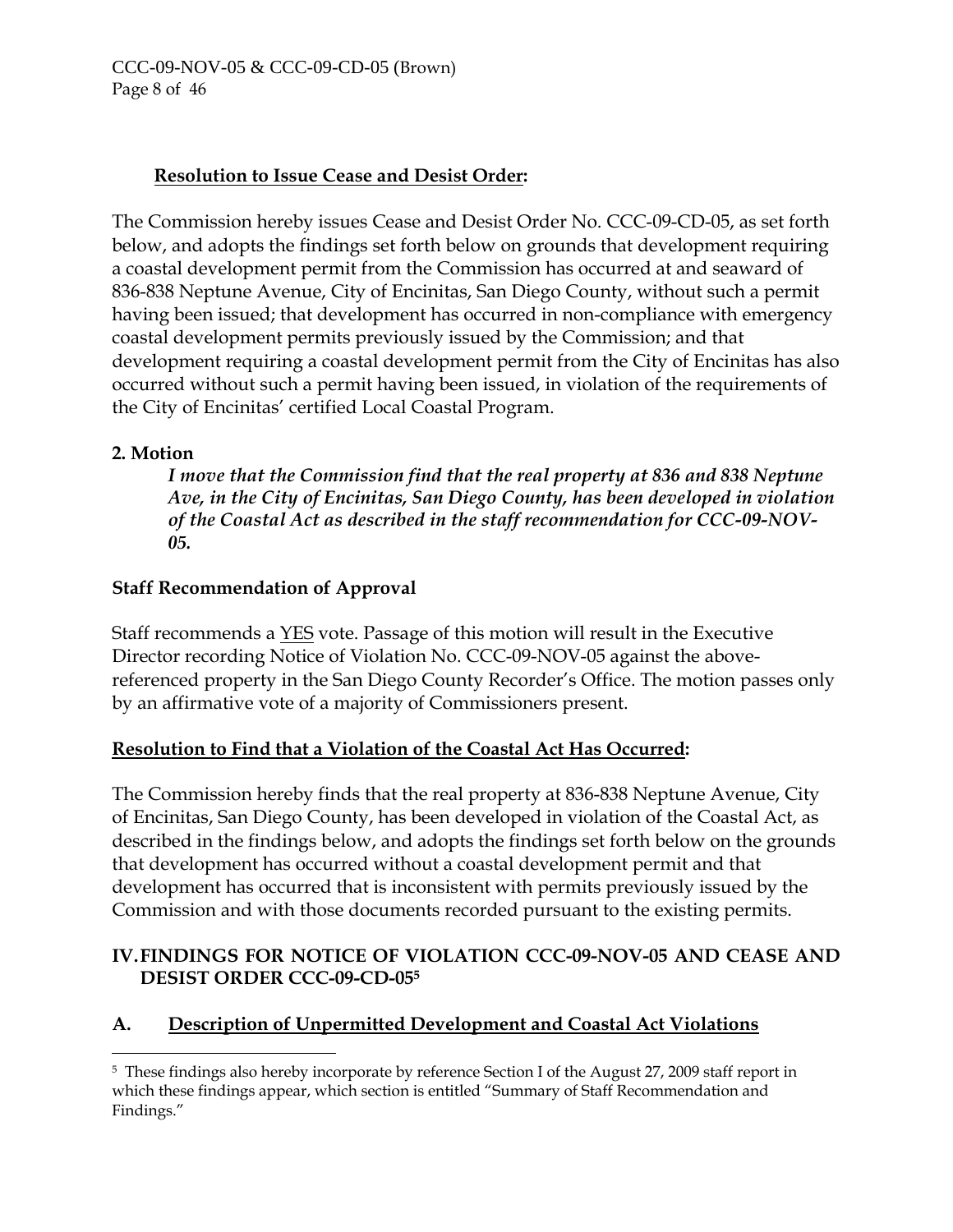The violations at issue in this case include both unpermitted development and violation of terms of Emergency Permits. The unpermitted development that is the subject matter of this Order includes 1) grading of a coastal bluff slope; 2) placement of gravel on the bluff face; and 3) construction of a deck on top of, and cantilevered over, a coastal bluff. In addition, this proceeding addresses additional Coastal Act violations that consist of non-compliance with the terms of previously issued Emergency Coastal Development Permits (which temporarily authorized grading and construction of multiple shoreline protective and bluff stabilization devices), including through the failure to obtain follow-up CDPs to authorize the temporary emergency work as permanent development, as discussed more fully throughout this staff report.

# **B. Jurisdiction**

 $\overline{a}$ 

# Permitting Jurisdiction

Since 1994, the City of Encinitas has had a certified LCP, under which the City has permitting authority over development <sup>6</sup> completed within the City's coastal zone.<sup>[7](#page-28-1)</sup> Located within the area covered by the City's LCP, Respondents' property extends down to the toe of the bluff which is the beginning of the Commission's permitting jurisdiction.

Pursuant to California Public Resources Code ("PRC") section 30519(b), and section 30.80.030(A)(2) of the City of Encinitas' Municipal Code ("EMC"), a provision of the City's LCP, the Commission retains permitting jurisdiction over areas that are below the MHTL (known as the area of "retained jurisdiction"). The Commission has permitting jurisdiction over the seawall at the toe of the bluff since it touches both the point where the MHTL intersects with sand and the bluff face, and it is therefore in both the City's permitting jurisdiction and Commission's area of retained jurisdiction, and requires permits from each agency (pursuant to EMC Section 30.80.040.B.).[8](#page-28-2) 

The City's LCP uniquely provides that, for EPs, the Commission retains permitting authority for development not only within the area of the Commission's retained jurisdiction, but also for any development that would be appealable to the Commission. EMC Section 30.80.180.B. Thus, while the five EPs with which this case is concerned

<span id="page-28-0"></span><sup>6</sup> Unless specifically exempted by Encinitas Municipal Code Section 30.80.050 (a provision within the Zoning Code and the City's LCP).

<span id="page-28-1"></span><sup>7</sup> Encinitas Municipal Code Section 30.80.040.B. Coastal Development Permit Ordinance.

<span id="page-28-2"></span><sup>8</sup> EMC Section 30.80.040.B. (a provision of the City's LCP) states, "Where a proposed project straddles the boundaries of the… City's coastal development permit jurisdiction and Coastal Commission's permit jurisdiction, the following procedures apply: 1. The applicant must obtain separate coastal development permits from each jurisdiction…."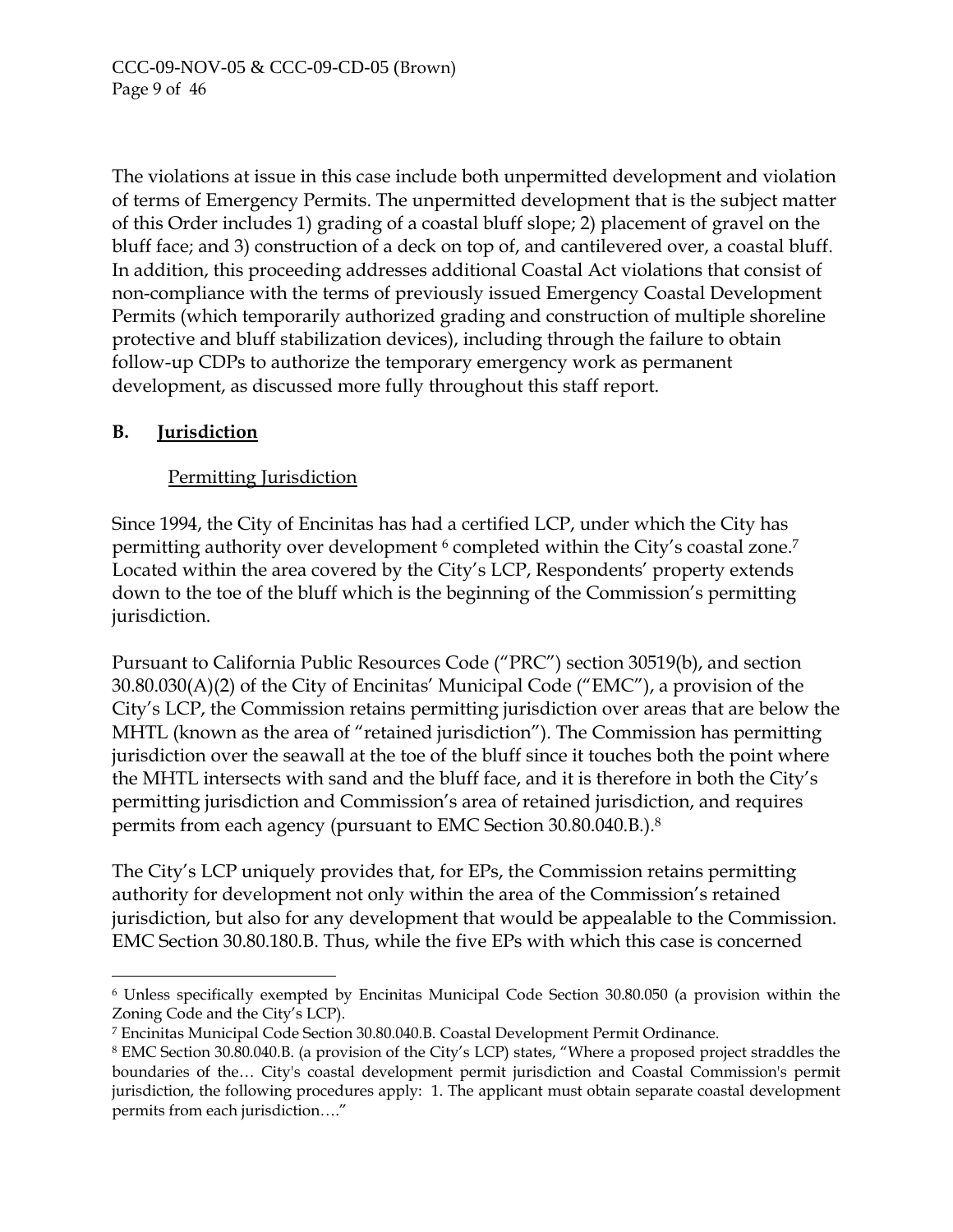were promulgated after the City obtained its LCP certification, these EPs were issued by the Commission.

# Enforcement Jurisdiction

Because the Commission issued the subject EPs, the Commission has enforcement jurisdiction over violations pertaining to these permits. *See* PRC § 30810(a) (granting enforcement jurisdiction over "any activity . . . inconsistent with any permit previously issued by the commission").

Additionally, the Commission retains permitting authority over work at or below the MHTL, and PRC Section 30810(a) confers enforcement jurisdiction to the Commission over situations where someone undertakes "any activity that (1) requires a permit from the Commission without securing the permit…." Thus, as this work was undertaken both at, and below the MHTL, and as a portion of the work was completed without first obtaining the requisite permit from the Commission, the Commission has enforcement jurisdiction.

Finally, although the development above the MHTL is within the City's permitting jurisdiction, PRC section 30810(a) also gives the Commission the ability to "enforce any requirements of a certified [LCP]" under any one of three circumstances. The first such circumstance is where the local government requests the commission to assist with, or assume primary responsibility for issuing a cease and desist order. PRC § 30810(a)(1). Pursuant to that subdivision of the Coastal Act, Commission staff coordinated with the City and requested that the City take action to enforce the policies of the LCP, or to indicate their preference that the Commission address the Coastal Act violation. The City formally authorized, verbally and in writing, the Commission to assume primary responsibility for any necessary enforcement proceedings regarding development at 836-838 Neptune Avenue and 858-860 Neptune Avenue. (Exhibits 3 and 4). The Commission therefore has enforcement authority over the entirety of the unpermitted developments on and seaward of Respondent's property.

# **C**. **History of Violations**

## Summary

 $\overline{a}$ 

From 1996 to 2002, five<sup>9</sup> separate Emergency Permits were issued to Respondents to address various issues related to bluff instability on Respondents property. Conditions

<span id="page-29-0"></span><sup>9</sup> While six emergency permits were actually issued to Respondents during this time, work under EP No. 6-96-99-G was never undertaken.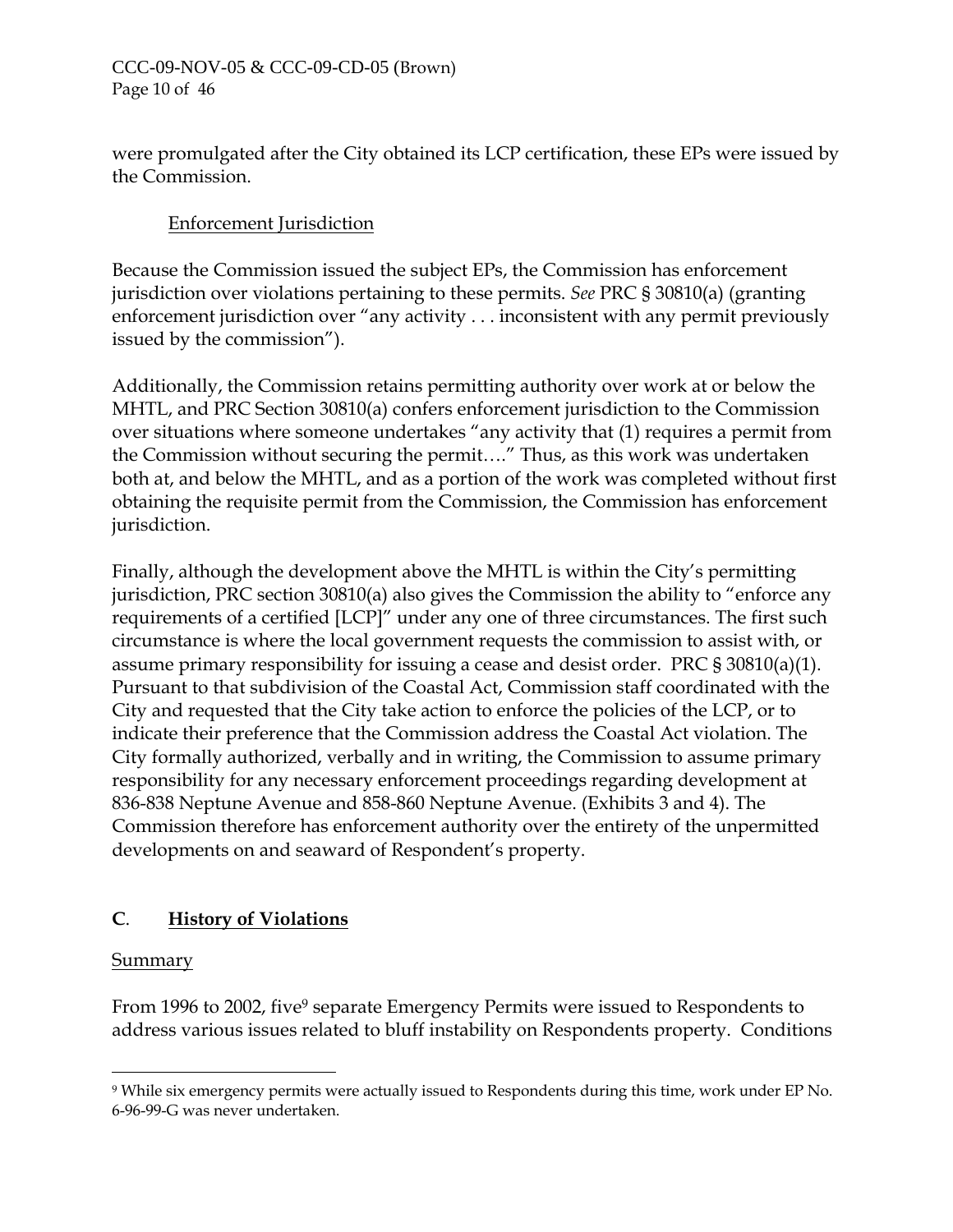of all of the EPs granted to Respondents specifically required 1) the submittal of "follow-up" complete CDP applications within 60 days of issuance of the EP, or 2) removal of the development within 150 days.<sup>10</sup> The condition requiring submittal of complete CDP applications was essential to provide the Commission the opportunity to more fully review the development and to insure its consistency with the Coastal Act. Despite completing the construction temporarily authorized by the EPs, Respondents failed to comply with the follow-up deadline for any of the EPs, and in fact have yet to submit a complete CDP application for any of the development undertaken since 1996. Rather than complying with the terms of these EPs, Respondents instead subsequently undertook additional unpermitted development on the subject property, including the construction of a bluff-top deck, placement of several tons of gravel on the bluff face, and the grading of the bluff slope.

Throughout this decade-long interaction with Respondents, staff has been decidedly receptive to Respondent's claims with respect to the existence of emergency situations at the subject property, and has attempted to work with Respondent to ensure that protection of life and property. Despite the efforts of staff, Respondents have failed to follow up with the requisite permit applications and thereby ensuring that the work performed was properly engineered for safety and consistency with the Coastal Act.

# **Site History**

 $\overline{a}$ 

The history of this enforcement case dates back over thirteen years, beginning in 1996. Respondents originally reported, to the City of Encinitas, their neighbor, Dr. Okun, (828 Neptune Ave.) for drilling and using heavy equipment on and seaward of the bluff adjacent to the property line separating Respondent's and Dr. Okun's properties as well as the edge of the bluff. (Exhibit 5). According to Respondent's May 28, 1996 Report of Violation, the Okun's work allegedly caused a settling of the bluff of 6-12 inches, including in the area of Respondents' yard.

## EP Nos. 6-96-82-G, 6-96-110-G and Construction of Bluff-top deck

On June 2, 1996, the bluff fronting the properties at 828, 836-838 and 858-860 Neptune Avenue was the subject of a landslide. On June 7, 1996, following this incident, Respondents applied for and received EP No. 6-96-82-G for the installation of a 'deadman' stabilization system on top of the bluff on Respondents' property. (Exhibit

<span id="page-30-0"></span><sup>&</sup>lt;sup>10</sup> All EPs issued gave Respondents a timeframe of 150 days in which to submit a complete CDP application or remove the development except EP No. 6-01-012-G, which provided for only 120 days for removal of the development if a CDP application was not submitted to permanently authorize the temporary development.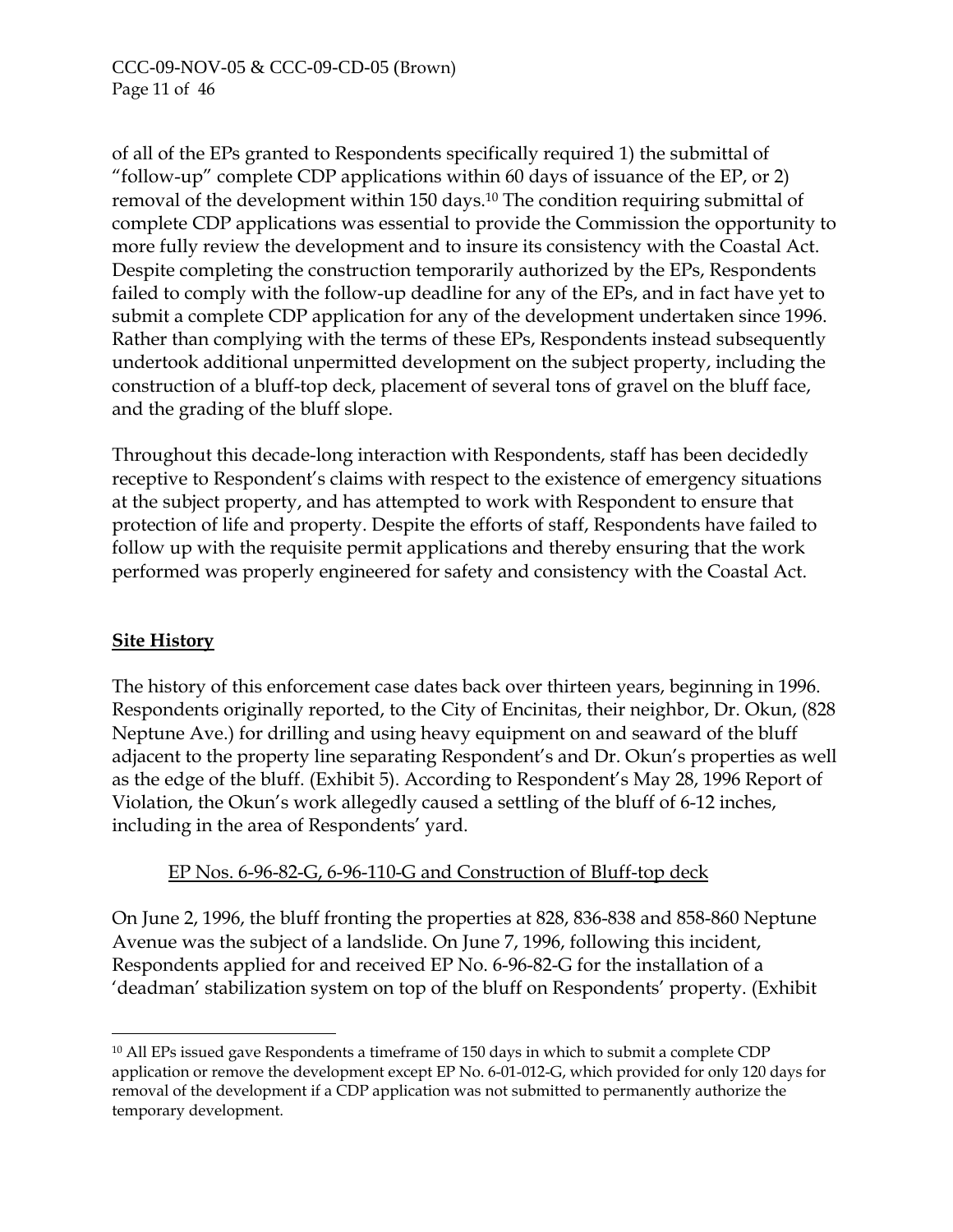#### CCC-09-NOV-05 & CCC-09-CD-05 (Brown) Page 12 of 46

6). This EP also provided for removal of remaining portions of the wooden deck damaged by the June 2nd landslide.

Special condition No. 4 of EP No. 6-96-82-G required respondent to apply for a regular CDP within 60 days for permanent authorization of the project. Alternatively, under special condition No. 4, if no permanent authorization was applied for or granted for the project, Respondent was required to remove the development within 150 days. The 150-day time period expired on November 1, 1996. The stabilization system has not been removed nor authorized by the City or the Commission for permanent retention and therefore exists as both unpermitted development and a violation of the clear requirements of the EP.

On July 30, 1996, the Executive Director granted EP No. 6-96-110-G, which allowed for the temporary installation of a soil anchor system, a shotcrete retaining wall on the bluff face to cover the soil anchors, helical-pier Chance anchors, as well as grouted anchors.. (Exhibit 7). Identical to the special condition in the June  $7<sup>th</sup>$  EP, special condition No. 3 of this EP required Respondents to apply for a regular CDP within 60 days for permanent authorization, or to remove the development within 150 days if no CDP was issued. The 150-day time period expired on December 26, 1996, and while the soil anchor system subsequently failed and was removed, the stabilization system remains and has to date not been authorized by the City or the Commission for permanent retention.

In addition to the failure to remove or permanently authorize work performed under temporary permits, in March of 1997, Commission staff confirmed that a new deck was constructed on Respondents' property without a CDP. The unpermitted deck extends over the edge of the bluff (Exhibit 8), which is a violation of the City LCP and Municipal Code five-foot mandatory setback requirements as well as being a violation of the Coastal Act.

On March 13, 1997, after Respondents allowed the deadlines imposed by the first and second EPs to lapse without taking any action to comply with the special conditions listed in the EPs, the Commission sent Respondents a Notice of Violation (NOV) letter notifying them that the development on the subject property was unauthorized, a violation of the Coastal Act, and that failure to resolve the violation could result in fines under the Coastal Act. (Exhibit 9). The letter also notified Respondents that they had 60 days to apply for a permanent CDP for the development temporarily authorized by the EPs and for the additional unpermitted development. The City also issued two NOVs to Respondents in regards to the same violations on the subject property, on May 2, 1997 and August 6, 1997, respectively. On May 6, 1997, Commission staff spoke with Respondents, in an effort to persuade Respondents to submit the necessary CDP applications and to resolve the violations on the subject property (by either restoring the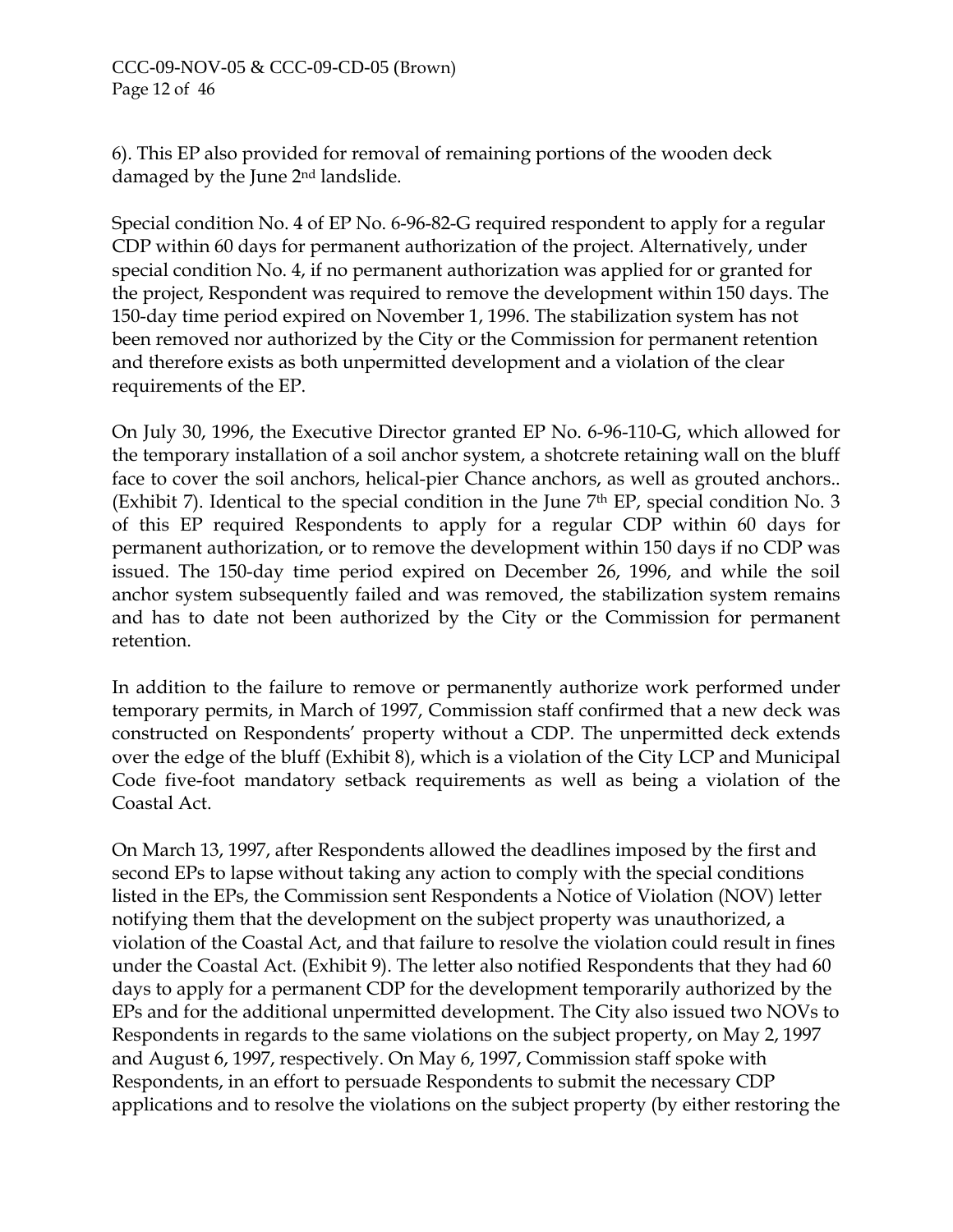subject property to its pre-violation condition or by submitting an "after-the fact" CDP application). Respondents failed to take any action to resolve the violations.

Since Respondents neither restored the subject property nor submitted the necessary CDP application, on August 20, 1997, the Executive Director of the Commission issued a notice of intent to commence Cease and Desist Order Proceedings ("NOI"). (Exhibit 10). On August 22, 1997, Respondents submitted a Statement of Defense to the NOI (as required by the Commission's regulations). In their SOD, they asserted that they needed the City of Encinitas' plans to "de-water" the bluff in order to complete their engineering plans for the submission of a complete CDP application. They also claimed that the fees required for such permits were prohibitive. (Exhibit 11). They did not submit a CDP application nor did they resolve the violations.

On September 11, 1997, the City formally requested that the Commission take primary enforcement responsibility over the violations on Respondent's and the Sonnies' properties. (Exhibit 3).

Commission staff sent letters to Respondents on September 2, 1997 and December 23, 1997, responding to various jurisdictional and procedural questions and reemphasizing the need to resolve the ongoing violations. (Exhibits 12 and 13). The September letter from Commission staff attempted to clarify for Respondents their Coastal Act responsibilities with respect to work that had already been performed and any future work that Respondents wished to undertake. Additionally, the December letter from Commission staff informed Respondents of Commission staffs' communications with the Sonnies, notified Respondents of the progress of the Sonnie case, and also enclosed a waiver of legal argument.[11 O](#page-32-0)n April 17, 1998, attorney Eric Atamian confirmed signature of the waiver on behalf of the Respondents. (Exhibit 14).

## Delay of Enforcement Due to Litigation

 $\overline{a}$ 

In addition to procuring EPs for on-site bluff stabilization work, Respondents and the Sonnies filed litigation against Dr. Okun and the City of Encinitas for the recovery of alleged damages on Respondents' and the Sonnie's properties. Respondents alleged that Dr. Okun's actions of drilling with a truck-mounted crane of 40-50 tons near their adjoining property line caused Mr. Brown's property to sink 6 to 12 inches. Furthermore, Respondents alleged that the City's failure to take action in performing drainage improvements to Highway 101 and Neptune Avenue resulted in saturation of low spots and contributed to the undermining of the bluff stability. As a courtesy,

<span id="page-32-0"></span><sup>11</sup> This document confirmed a waiver of the statute of limitations for Coastal Act claims associated with their unresolved violations.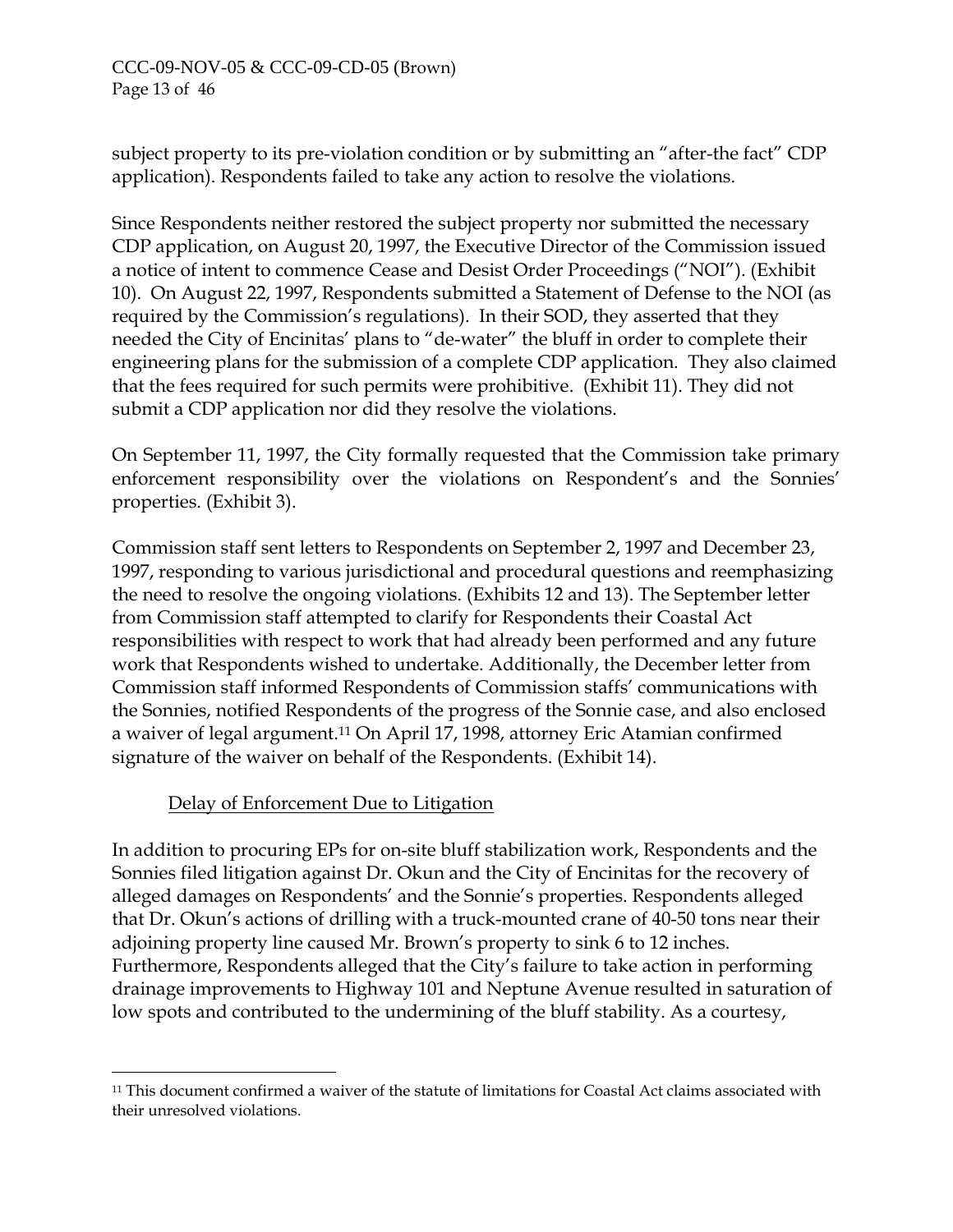Commission enforcement proceedings were delayed by this action in April 1998 pending the outcome of this litigation.

Respondents' case against Dr. Okun and the City was decided on November 4, 1998, with the court granting the City's Motion for Judgment and finding in favor of the Dr. Okun and the City based on insufficiency of evidence. On March 4, 1999, the San Diego Superior Court ordered Respondents and the Sonnies to pay for the City's costs and disbursements for the action, in the amount of \$193,880.82.[12](#page-33-0)

In a December 2, 1999, Commission staff notified Respondents of the Commission's recommencement of formal proceedings to resolve the violations on the subject property. (Exhibit 15). The Commission set a December 23, 1999 deadline for the submission of a complete CDP application.

# Further Unpermitted Development and Incomplete CDP Applications

During the time period of the above-mentioned litigation, Respondents' temporarily authorized bluff stabilization system failed on or around May 15, 1999. Respondents applied for another EP on May 18, 1999 to carry out repair work, claiming the existence of an emergency on their property. This application was denied as it lacked fundamental supporting documents and information regarding the work to be performed, including a project description and plans, information identifying potential failure mechanisms that could affect the site, a *site-specific* geotechnical report, an explication of available alternatives, and a discussion of how the proposed measures were consistent with the City's Draft Comprehensive Plan addressing bluff erosion. Respondents were notified of the denial of their application in writing on May 28, 1999. (Exhibit 16). This letter also reiterated that Emergency Permits are to be used to address sudden, unexpected occurrence that pose a threat to life or property, and are reserved for temporary remedial measures to the extent possible, not for permanent solutions to problems of which applicants have had knowledge for multiple years.

Soon after the May 28th letter was sent denying the request for another EP, Commission staff discovered that Respondents were going ahead with the development proposed in the rejected EP application. Therefore, on July 2, 1999, Commission staff handdelivered a letter requesting Respondents to immediately stop the construction of the unpermitted bluff-stabilization work. (Exhibit 17). Apparently in response to Commission staff's May 28, 1999 letter, also on July 2, 1999, Commission staff received some materials from Respondents. These materials did not complete the application and were not sufficient to address the identified missing items. The materials included a faxed letter and hand-drawn sketches, without any supporting engineering calculations

 $\overline{a}$ 

<span id="page-33-0"></span><sup>12</sup> Michael Brown, et al. v. Dr. Leonard Okun, et al., San Diego Superior Court Case No. N73644 (1999).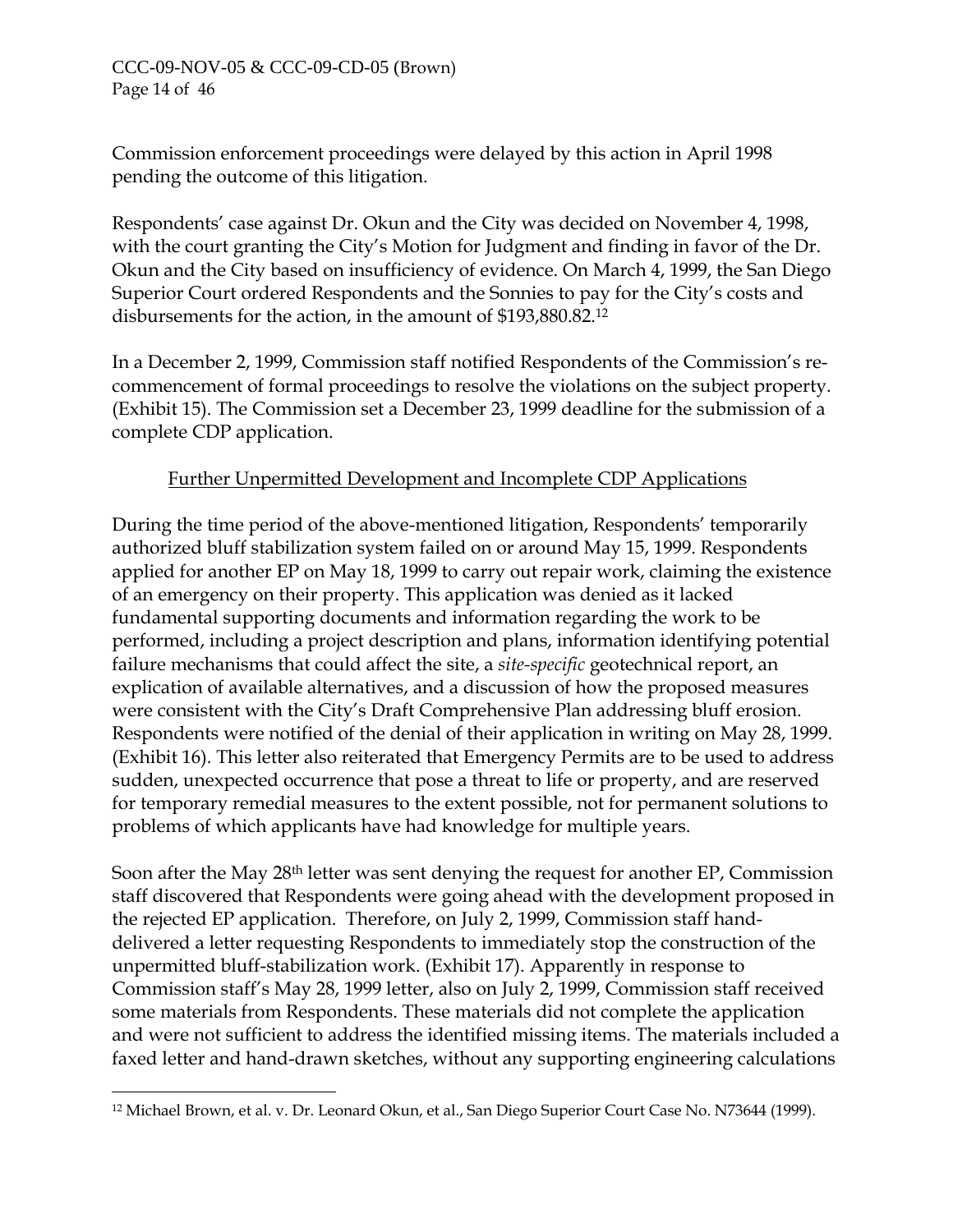or reference to a pending permit, from Respondents and Respondents' engineer William Catlin, ostensibly to supplement the already rejected EP application. (Exhibit 18). These drawings were followed on July 14th and 15th with a faxes from American Geotechnical depicting an un-scaled cross-sectional drawing of a seawall entitled "Seawall Design Concept – Brown Residence," a series of exhibits including bluff profiles and cross-sections that were determined to be the preliminary results of geotechnical review of the subject property as well as the neighboring Dr. Okun property. (Exhibit 19). Four of these exhibits were for Dr. Okun's property, dated May 20, 1985, while the exhibits prepared for the subject property were dated March 14, 1998, May 15, 1998, July 1999, and undated. Some of these exhibits were prepared by American Geotechnical, however, Respondent did not provide any accompanying explanatory geotechnical information to explain the relationship between the exhibits and the subject property and proposed project. As faxed copies, these exhibits were furthermore unreadable.

On July 19, 1999, the Commission again informed Respondent that the bluffstabilization request could not be acted on until the Commission received all the necessary information, and then only if that information supported the justification for an EP. (Exhibit 20). As no additional information was submitted by Respondents, the emergency request was not completed and was therefore no longer considered a pending request, as clarified in a May 5, 2000 letter from Commission staff to Respondents (Exhibit 17). Furthermore, the letter indicated that the past geotechnical information concerning Dr. Okun's property was not relevant to the current assessment of the conditions at the subject property, particularly after the recent bluff failures.

On February 14, 2000, in another attempt to reach a resolution of the violations, the Executive Director sent Respondents and their neighbor a second Notice of Intent to commence cease and desist order proceedings with respect to the unauthorized development activities undertaken on the subject property. (Exhibit 18). In an effort to resolve the violations administratively, this NOI also granted a 60-day extension, at Respondents' request, to submit a CDP application with the condition that they propose to the City: 1) the removal or relocation of the unpermitted deck to conform to the City's LCP, 2) the removal of all failed bluff-stabilization material, and 3) a new bluff protection plan. The NOI further advised Respondents that failure to meet these conditions would result in the commencement of formal enforcement proceedings against them.

Accompanying the NOI was a second SOD form for Respondents to complete and submit by March 15, 2000. Respondents returned the SOD to the Commission on March 8, 2000 with an accompanying packet of information. (*See below "Statement of Defense" section for further discussion*). (Exhibit 19). In this SOD, Respondents stated they intended to submit a coastal development application to the City of Encinitas.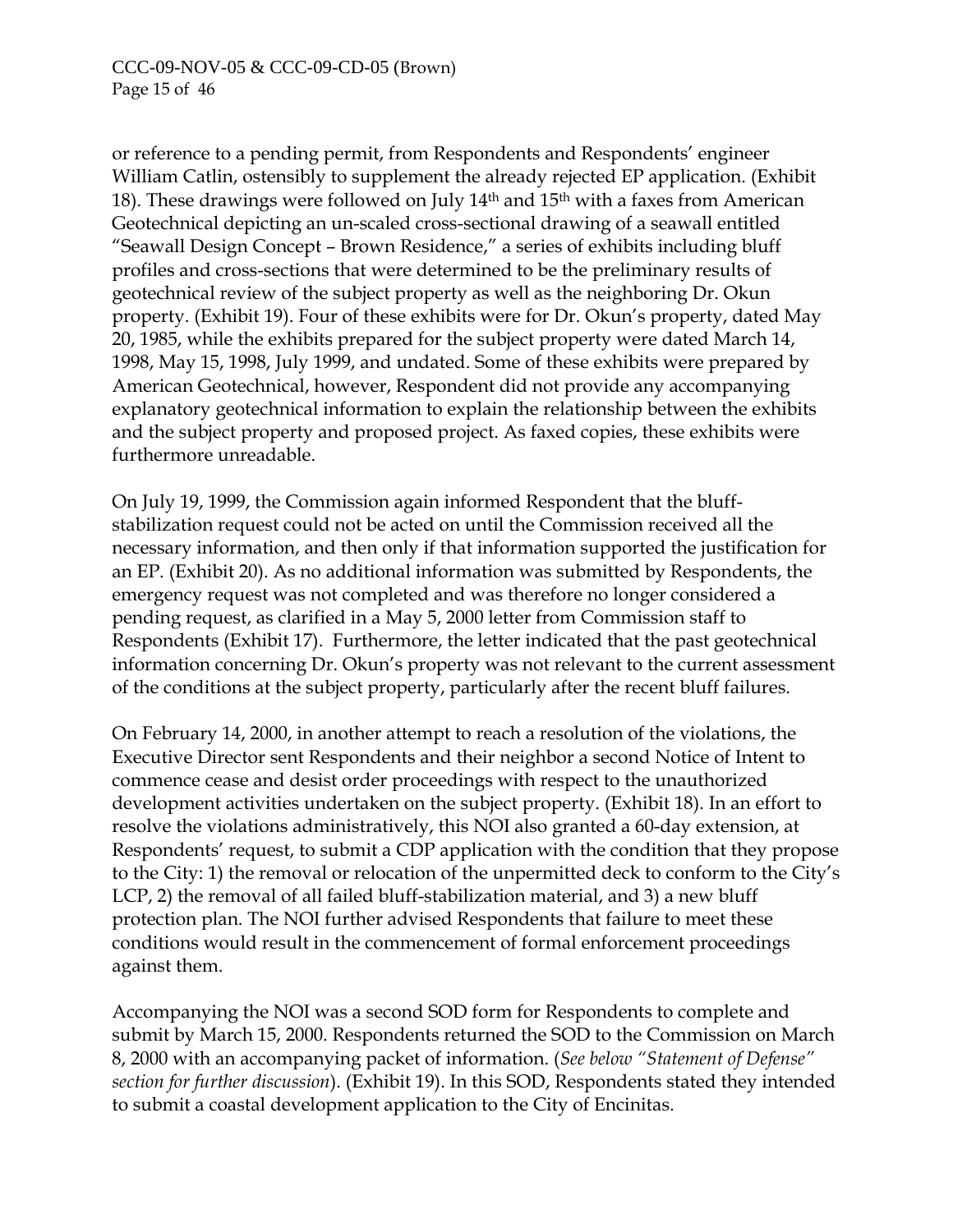On April 2 and again on April 24, 2000, the Commission staff received project plans from Respondents, for a seawall and upper bluff protection system below properties extending from 816 to 866 Neptune in Encinitas (which includes the properties owned by Dr. Okun and the Sonnies as well as Respondent's property). On April 4, 2000, Respondents contacted Commission staff to discuss the status of their "permit request" for shoreline protection. Respondents were notified in this phone call that there was no CDP or EP application pending for the proposed project at the subject property. Staff advised Respondent that the EP request submitted in 1999 was never completed because of lack of information, and had therefore lapsed. In a letter to Respondent dated May 5, 2000, Commission staff again informed Respondents that they had no pending permit application before the Commission, and the project plans submitted did not constitute an application nor provide the needed information for a CDP application. (Exhibit 17).

Instead of submitting a complete CDP application, as Respondents indicated they would do, on May 15, 2000, Respondents requested another EP to construct a seawall and re-stabilized the upper bluff to protect the existing residential structures. This letter was accompanied by project plans, structural calculations and a copy of several pages from the City of Encinitas' application. This submittal lacked an up to date geotechnical assessment of the subject and surrounding properties. On June 7, 2000 Commission staff notified Respondents that they would need to complete an updated geotechnical assessment and then resubmit an EP request. (Exhibit 20). No such plans were subsequently submitted to the Commission.

## EP Nos. 6-00-171-G, 6-01-012-G, and 6-01-042-G

In response to claims by Respondents of instability of the bluff adjoining the subject property, the Commission granted emergency permit No. 6-00-171-G on November 20, 2000. (Exhibit 21). This permit authorized the temporary construction of a 100ft long, 27 ft. high seawall that was to be faced with colored and textured shotcrete application. This permit also had a special condition (No. 4) giving Respondents 60 days to apply for a CDP to allow the work to remain permanent, or 150 days to remove the work in its entirety absent a CDP. Respondent signed in agreement to all terms and conditions of EP No. 6-00-171-G on November 24, 2000.

No CDP application for permanent authorization of this development was ever submitted by Respondents, nor was the work removed pursuant to the terms of the EP. Furthermore, the construction undertaken under temporary authorization of this EP did not comply with the terms of permit. The lower seawall was constructed but never colorized and texturized as required by the specific terms of the EP, resulting in dramatic degradation of visual resources along the state beach (*see* Exhibit 5). Also,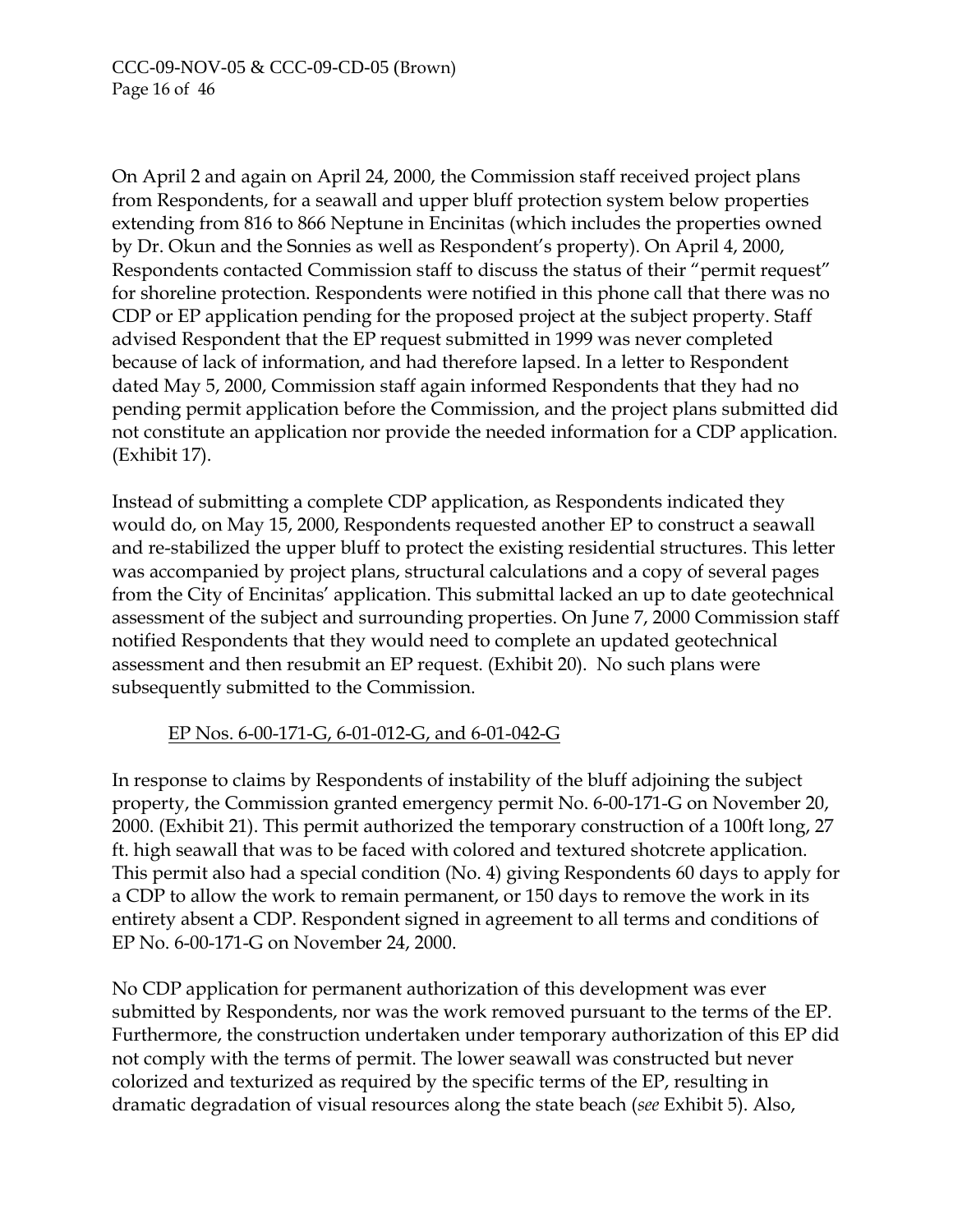rather than construct the upper wall as provided for in the EP, Respondents instead installed an unquantified amount of unpermitted gravel on the face of the slope in violation of the Coastal Act and the City's LCP. This placement of gravel on the face of the slope not only altered the slope of the bluff, but also additionally burdened the bluff with the substantial weight of the gravel, a modification that was neither contemplated by Commission staff nor evaluated by Commission engineers.

In response to assertions that 'unexpected' wave action was eroding the lower bluff, the Commission granted Respondents EP No. 6-01-012-G on January 11, 2001 for the temporary placement of rip-rap on the public beach directly seaward of subject property. (Exhibit 22).The rip-rap was to be approximately 5 to 7 feet high and 2 to 6 feet long and consist of ½-ton to 2-ton quarry stone. Special condition No. 4 indicated that this work was to be temporary, with required removal within 120 days unless a regular CDP was approved. The 120-day time period expired on May 11, 2001 and the rip-rap was not, and to this day has not been removed nor has its continued use been authorized by a CDP. The continued presence of the rip-rap on the beach greatly decreases natural sand supply, impedes public access to the beach, and has been raised by surfers to be a hazard at high tide.

Finally, on March 6, 2001, the Commission approved EP No. 6-01-042-G for the bluff fronting 836-838 and 858-860 Neptune Avenue in response to assertions of ongoing erosion of the bluff. (Exhibit 23). This permit authorized the temporary construction of a 50ft long and 50ft high upper bluff retaining wall constructed on a working bench at approximately +70 MSL elevation. The wall was to be constructed a maximum of 5ft seaward of the bluff edge, and was to be faced with colored and textured shotcrete. Special condition No. 4 of this EP required Respondents to apply for a CDP for the permanent authorization of this development within 60days or to remove the work within 150 days.

Again, no CDP was applied for to authorize this project, nor has the development been removed as required by the EP. Furthermore, the backfill behind the seawall is in violation of the terms of the EP as the slope appears to have been constructed at a higher elevation than provided for in the EP. In addition, the upper retaining wall was not constructed, and the placement of gravel on the newly constructed slope was not authorized under any regular or emergency permit. The gravel was installed as an unpermitted alternative to an abandoned project that was terminated after another bluff failure.

Though Respondents as co-applicants with the Sonnies submitted some materials to the Commission as part of an application for a regular CDP (No. 6-02-93) on June 13, 2002, Respondents failed to "complete" the application even after requests were made by Commission staff listing the specific information required and setting deadlines to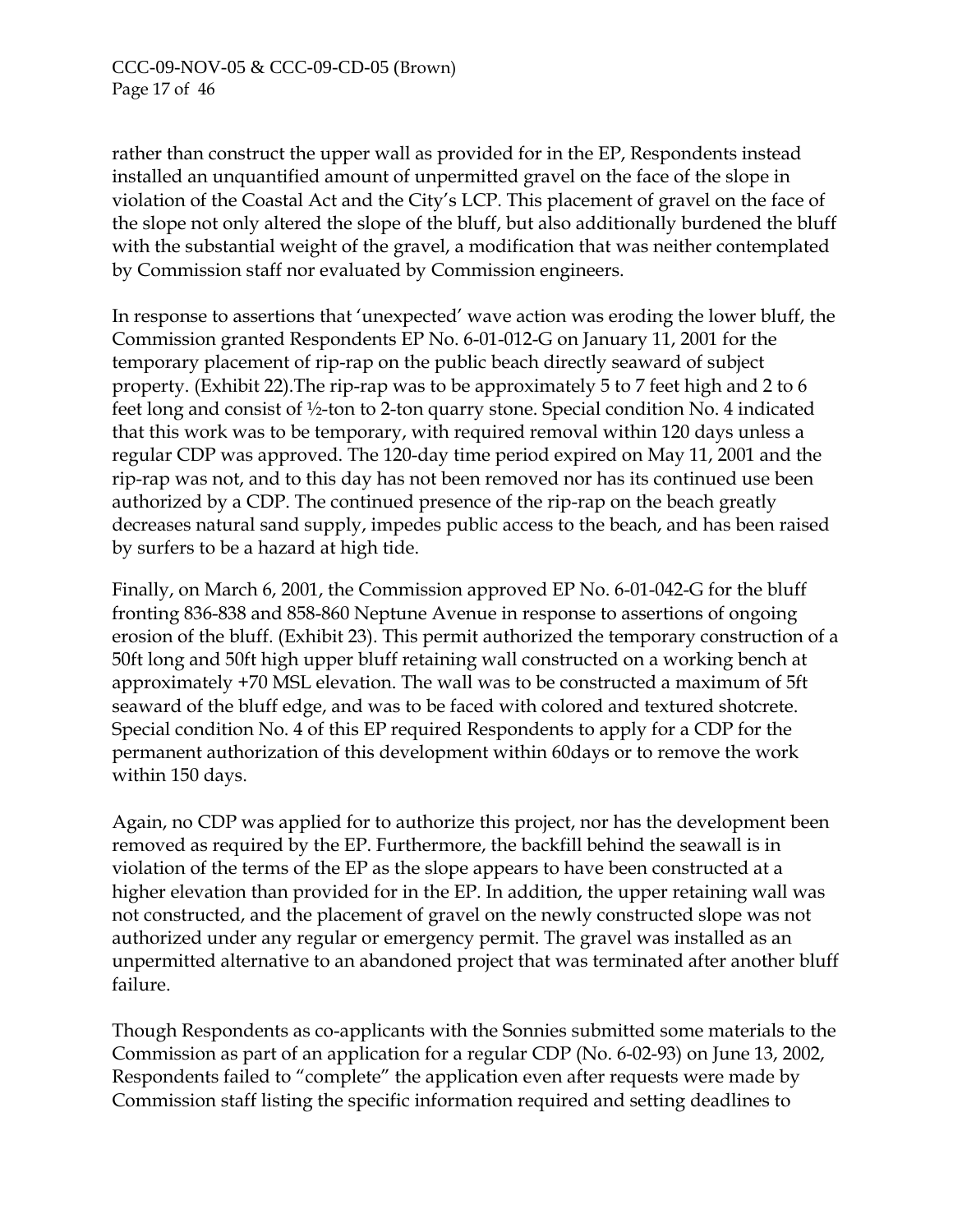submit such information. Respondents were notified of the deficiencies of their application on July 11, 2002, when staff advised Respondents of the specific documents necessary to complete the seawall CDP application. Respondents also submitted application materials to the City for a local coastal development permit, but, to this date, did not complete that process either.

In summary, the unpermitted development and the development inconsistent with EPs remain in place without necessary CDPs, and therefore are currently in violation of the Coastal Act and the City's LCP. In addition, as noted above, some of the development was never authorized even temporarily by EPs and therefore also remains in violation of the Coastal Act.

# Attempts at Resolution and Resolution of Neighboring Violations

Following the resolution of the litigation by Respondents and the Sonnies against the Okuns in 1999, the Okuns began working with Commission and the City of Encinitas planning staff to resolve the violations on their property. After several years of planning and working cooperatively with staff, the Okuns completed the requisite City and Commission permit applications and were granted CDP No. 6-05-030 on March 3, 2005 from the Commission, and the City of Encinitas Major Use Permit and CDP No. 6-ENC-05-078 on March 3, 2005. The Okuns completed the work in 2005, and the City of Encinitas planning staff have indicated their approval of the work done by the Okuns: reconditioning of the bluff-stabilization devices, the landscaping of the bluff-face with native vegetation, and the colorizing and texturizing of the seawall.

After Respondents applied for and obtained yet two more EPs in 2001 for bluff -top and -face development, neither of which was properly followed up with the necessary CDPs, Commission staff issued a NOV to Respondent on March 12, 2002. (Exhibit 24). This letter again urged Respondents to comply with the conditions of the EPs and the Coastal Act, by applying for a CDP to authorize all temporary work as permanent development and indicated the Commission's desire to resolve the matter amicably rather than through a contested cease and desist order hearing. The deadline for response to this letter was March 22, 2002, with an April 12, 2002 deadline for Respondents to submit a complete CDP application. Because Respondent did not receive the March 12 letter (the address provided to Commission staff by Respondents was not Respondents' permanent address) the deadline was extended to May 20, 2002. (Exhibit 25).

On June 13, 2002, Commission staff received a CDP application from Respondents and the Sonnies, as co-applicants. In a July 11, 2002 letter to Respondents and the Sonnies, Commission staff listed five items that were required to complete the application for the seawall, including 1) the City's approval of the seawall, and copies of the document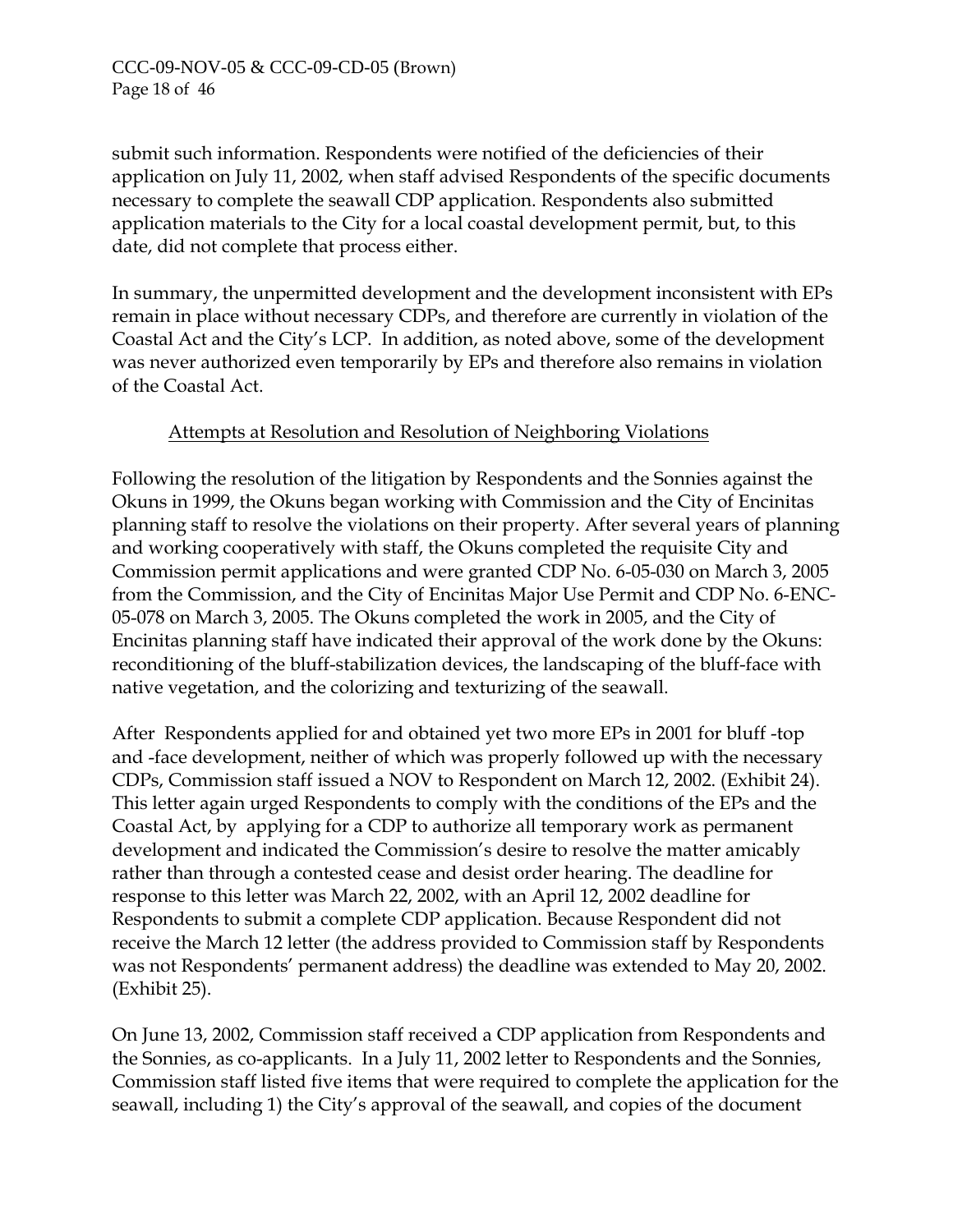indicating such approval 2) evidence of necessary permits/authorizations from the relevant agencies granting usage of the public beach for the seawall, 3) three copies of as-built plans for the seawall, 4) a plan to colorize and texturized the wall, and 5) an inlieu fee mitigation calculation for sand replenishment (Exhibit 26). This letter was followed on January 16, 2003, by a letter from the City of Encinitas delineating deficiencies in Respondent's application to the City for the bluff stabilization work. (Exhibit 27). On May 29, 2003, the City of Encinitas again formally requested that the Commission be the lead agency for enforcement proceedings related to the violations regarding construction of the violations at the Sonnies' and Respondents' properties. (Exhibit 4).

Despite Commission staff's efforts to try to reach an amicable resolution of the violations and to work with Respondents to submit a complete CDP application over the next three years, Respondents failed to submit the necessary information needed to "complete" the application. The failure to resolve the violations ultimately led Commission staff to issue another Notice of Violation letter, to both Respondents and the Sonnies on May 19, 2005. (Exhibit 28). Again, the Commission staff requested the parties to submit a complete CDP application. Additionally, the property owners were notified of the Commission's authority to record a Notice of Violation (NOVA) against their property. Commission staff requested that Respondents and the Sonnies submit a complete application by no later than June 2, 2005. No such application was completed by either party.

After the 2005 communication, the Commission staff again provided time and offered assistance for Respondents to resolve these violations, but again this did not occur. Because of the ongoing resource damage at the subject property and the fact that the subject violations remained unaddressed despite the extensive discussions noted above, the Executive Director issued a Notice of Intent to Record a Notice of Violation and Commence Cease and Desist Order Proceedings on July 15, 2008 to Respondents and the Sonnies. (Exhibit 32).

NOVAs are intended to provide notice to avoid inadvertent creation of innocent purchasers, and do not constitute a lien or other encumbrance of the property. The Executive Director issued the NOI for NOVA because unpermitted development had occurred at the subject property, in violation of the Coastal Act and continued to represent an ongoing and long-term violation of the Coastal Act. The Commission's authority to record a Notice of Violation is set forth in Section 30812(a) of the Coastal Act, which states the following:

"*Whenever the executive director of the commission has determined, based on substantial evidence, that real property has been developed in violation of this division, the executive director may cause a notification of intention to record a notice of violation to be mailed*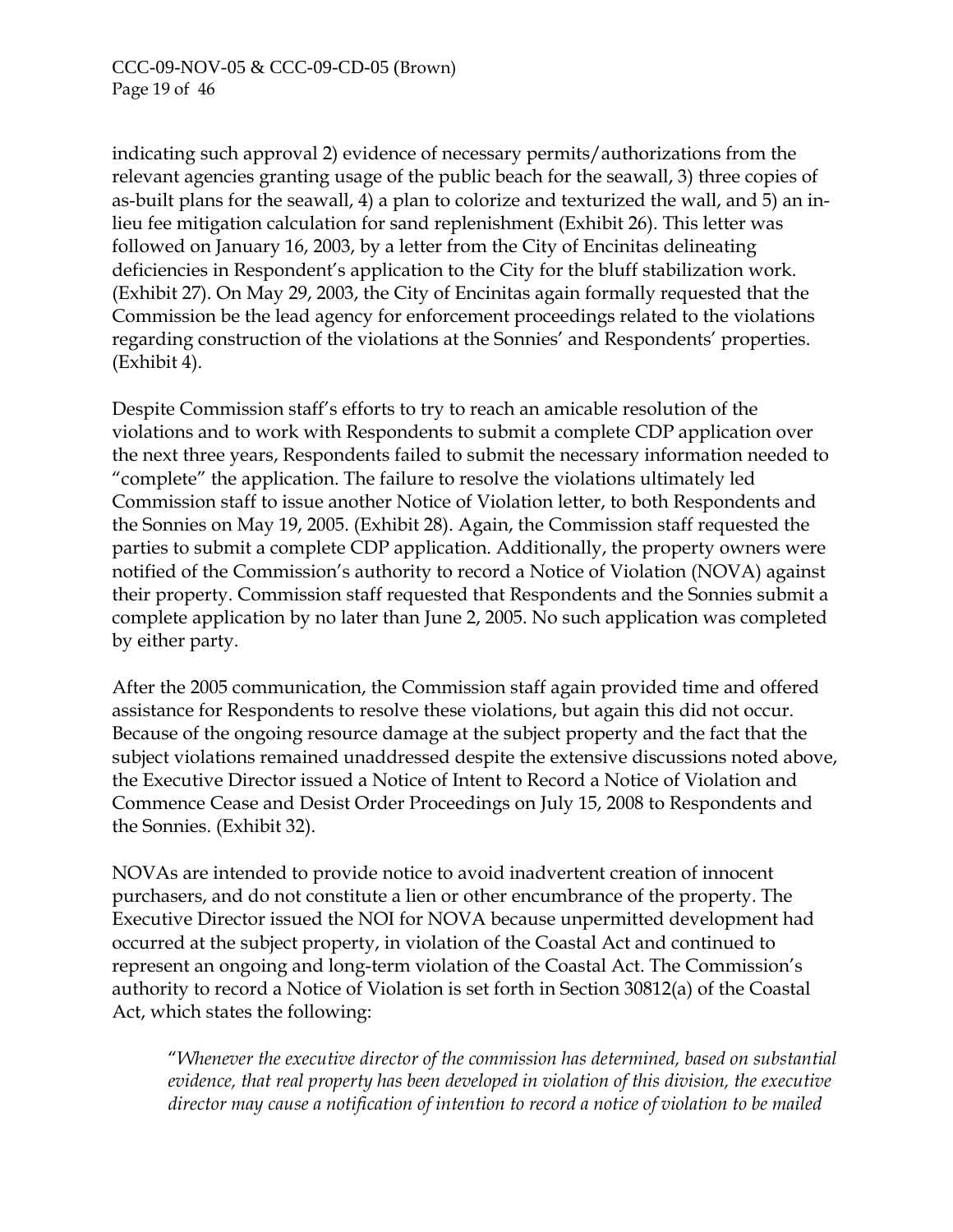*by regular and certified mail to the owner of the real property at issue, describing the real property, identifying the nature of the violation, naming the owners thereof, and stating that if the owner objects to the filing of a notice of violation, an opportunity will be given to the owner to present evidence on the issue of whether a violation has occurred."* 

In accordance with Sections 13181(a) of the Commission regulations, Respondents were, once again, provided with the opportunity to respond to the Commission's allegations as set forth in the NOI by completing a SOD no later than August 4, 2008. On August 4, 2008, Respondents objected in writing to the recordation of the NOVA. (Exhibit 33).

On August 18, 2008, in yet another attempt to resolve this violation amicably, Commission staff sent Respondents a letter responding to various issues raised by Respondents in previous phone and written communications (Exhibit 34). Additionally, this letter included a Draft Consent Cease and Desist and Restoration Orders for Respondents to review and comment on by August 20, 2008. Respondents provided a list of requested changes to the Consent Order language, and following many communications by Commission staff, a revised Draft Consent Orders was sent to Respondents on September 11, 2008. (Exhibit 35). This letter also notified Respondents that in the hopes of successfully reaching an agreement with Respondents, Commission staff agreed to postpone the Cease and Desist Order item scheduled for the Commission's November 2008 hearing. Respondents, however, did not agree to the revised, proposed Consent Order. On October 20, 2008, Commission staff again indicated its preference for resolving the violation through a mutually acceptable consent order and stated that failure to settle the outstanding violations on the subject property would result in the initiation of a "unilateral" Cease and Desist Order proceedings. (Exhibit 36).

During this same period, Commission staff were also in contact with the Brown's neighbors, the Sonnies, similarly attempting to reach an agreement that would settle the Coastal Act violations located on their property. The Sonnies worked cooperatively with Staff to reach an agreement, culminating in the signing of Consent Cease and Desist Order CCC-08-CD-08 in September of 2008, which was then approved by the Commission on October 15, 2008. Pursuant to this Order, the Sonnies agreed to resolve their Coastal Act violations by completing the required permit applications to retain development, removing unpermitted development, revegetating the bluff-face, and texturizing/colorizing the seawall. Additionally, to reflect the number of years during which the violation remained unresolved and thus caused continuing resource damage, the extent of the violation, and the amount of staff time dedicated to resolving the violations, the Sonnies agreed to the payment of \$40,000 in penalties to go to the Violation Remediation Account.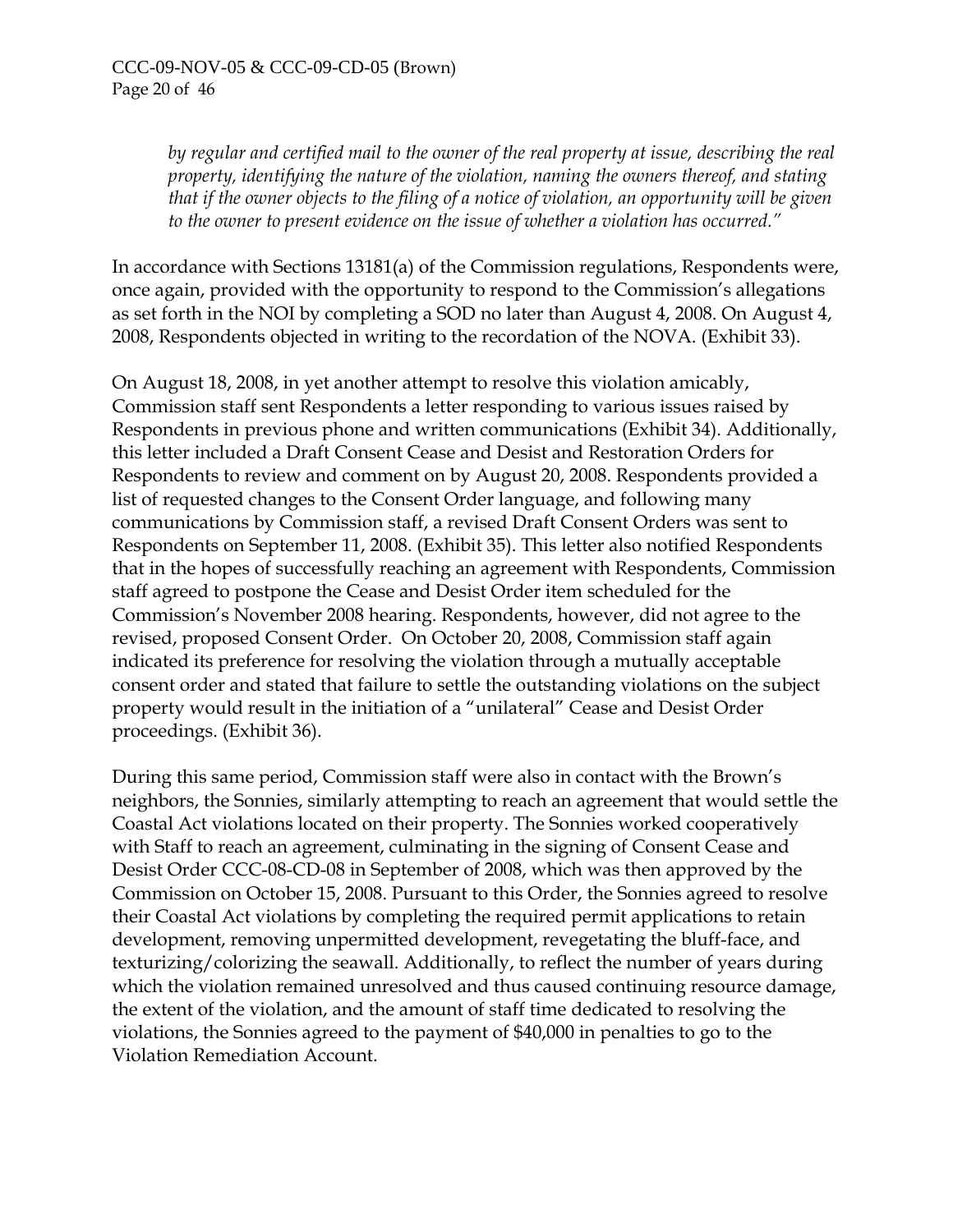Finally, after again providing substantial time for Respondents to resolve the violations, which proved unsuccessful, on June 9, 2008, the Commission contacted Respondents in another attempt to resolve the Coastal Act issues, notifying them that absent an agreement to resolve the violations, formal enforcement proceedings would commence. (Exhibit 37). On June 15, 2009, Respondents informed staff that they could not agree to resolving all their outstanding Coastal Act obligations, including resolving penalties that have accrued under Chapter 9 of the Coastal Act.(Exhibit 38). On July 21, 2009, in another attempt to resolve the matter amicably, staff sent a letter to Respondents expressing staff's desire to reach a mutually acceptable solution to the ongoing Coastal Act violations. (Exhibit 39). Commission staff sent a draft Consent Order and spent innumerable hours of staff time attempting to resolve this matter, ultimately without avail. As indicated by the discussion above, since 1997, Commission staff has made extensive attempts to resolve this matter amicably, and to work with Respondents to bring the subject property into compliance with the Coastal Act and the City's LCP and to save both Respondents and the State time and resources, all without success. Therefore, in order to obtain resolution of these violations, the Commission staff was required to continue with these Cease and Desist Order proceedings.

## **D. Basis for Issuance of Cease and Desist Order and Recordation of Notice of Violation**

## **1. Cease and Desist Order**

The statutory authority for issuance of this Cease and Desist Order is provided in Coastal Act Section 30810, which states, in relevant part:

- *a) If the commission, after public hearing, determines that any person … has undertaken, or is threatening to undertake, any activity that 1) requires a permit from the commission without securing the permit or 2) is inconsistent with any permit previously issued by the commission, the commission may issue an order directing that person … to cease and desist. The order may also be issued to enforce any requirements of a certified local coastal program…or any requirements of [the Coastal Act] which are subject to the jurisdiction of the certified program or plan, under any of the following circumstance:* 
	- *1) The local government…requests the commission to assist with, or assume primary responsibility for, issuing a cease and desist order.*
	- *2) The commission requests and the local government…declines to act, or does not take action in a timely manner, regarding an alleged violation which could cause significant damage to coastal resources.*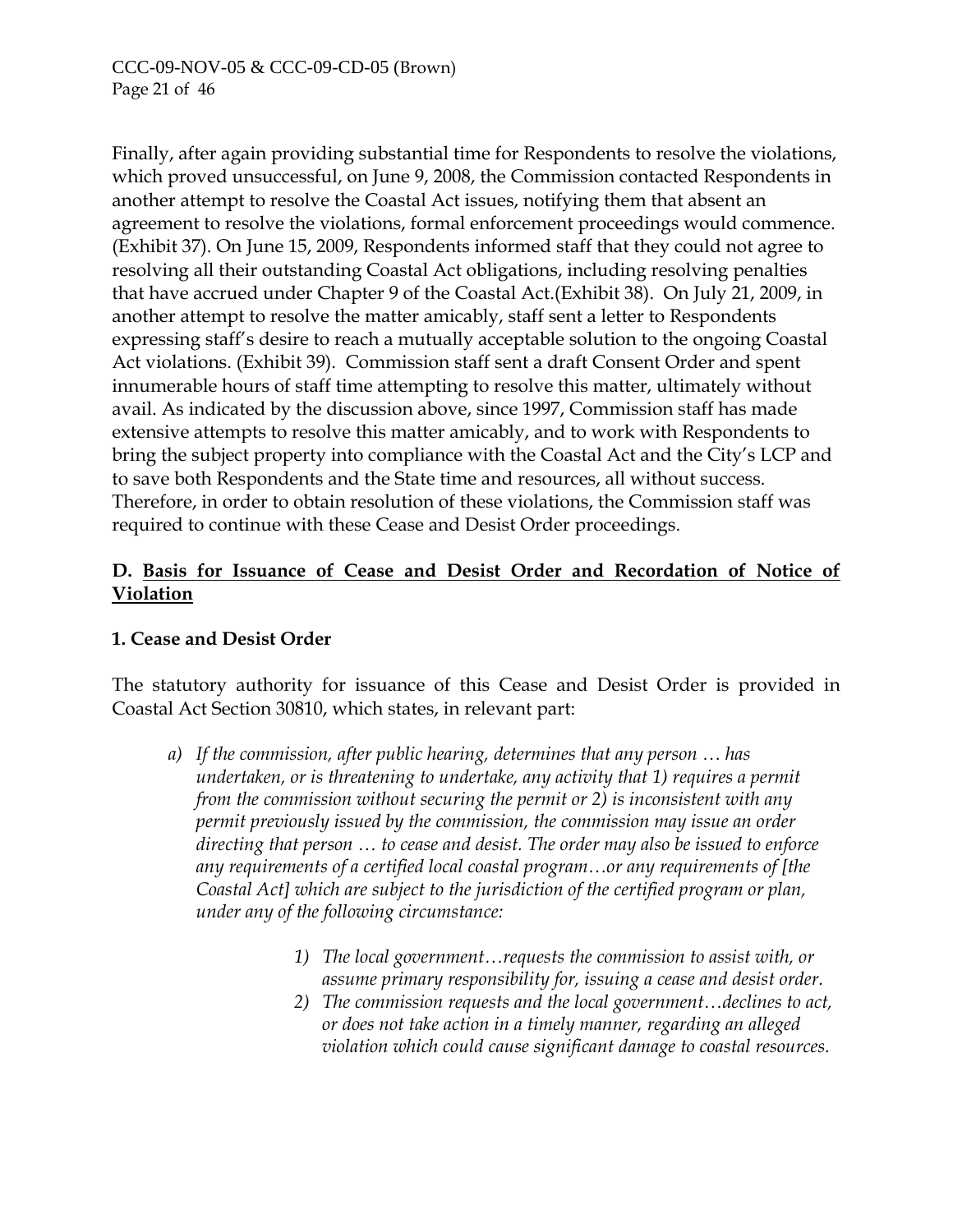#### CCC-09-NOV-05 & CCC-09-CD-05 (Brown) Page 22 of 46

*b) The cease and desist order may be subject to such terms and conditions as the Commission may determine are necessary to ensure compliance with this division, including immediate removal of any development or material.* 

The unpermitted development detailed above meets the definition of "development" in the Coastal Act and the City's LCP and has occurred on the subject property without a CDP. Public Resources Code Section 30600(a) and the analogous Section in the City's LCP state that, in addition to obtaining any other permit required by law, any person wishing to perform or undertake any development in the coastal zone must obtain a coastal development permit. "Development" is defined by Section 30106 of the Coastal Act and Section 30.04 of the City's LCP as follows:

"'Development' means, on land, in or under water, the placement or erection of any solid material or structure; discharge or disposal of any dredged material or of any gaseous, liquid, solid, or thermal waste; grading, removing, dredging, mining, or extraction of any materials; change in the density or intensity of use of land…change in the intensity of use of water, or of access thereto; construction, reconstruction, demolition, or alteration of the size of any structure, including any facility of any private, public, or municipal utility; and the removal or harvesting of major vegetation other than or agricultural purposes..."

In this case, the unpermitted activities clearly constitute "development" within the meaning of the above-quoted definition and therefore are subject to the permit requirement of section 30600(a) and the City's LCP. As previously explained above, Commission staff has verified that the cited development on the subject property was conducted without a regular CDP from the Commission or from the City. Some of that development occurred without any CDP at all, and the EPs that were issued for other development were temporary permits that specifically required Respondents to followup by attaining regular CDPs and such EPs have long since expired.

The Commission can issue a Cease and Desist Order to enforce the requirements of a certified LCP in cases where it finds that the activity that is the subject of the order has occurred either without a required CDP or in violation of a previously granted CDP.[13](#page-41-0) Furthermore, the Commission may issue a Cease and Desist Order to enforce any requirements of an LCP if the local government requests that the Commission assist with, or assume primary responsibility for, issuing a cease and desist order. Alternatively, if the Commission requests that a local government take action with respect to an alleged violation which could cause significant coastal resource damage and the local government declines to act, or does not take action in a timely manner, the Commission may issue a Cease and Desist Order.

<u>.</u>

<span id="page-41-0"></span><sup>13</sup> Public Resource Code, Section 30810.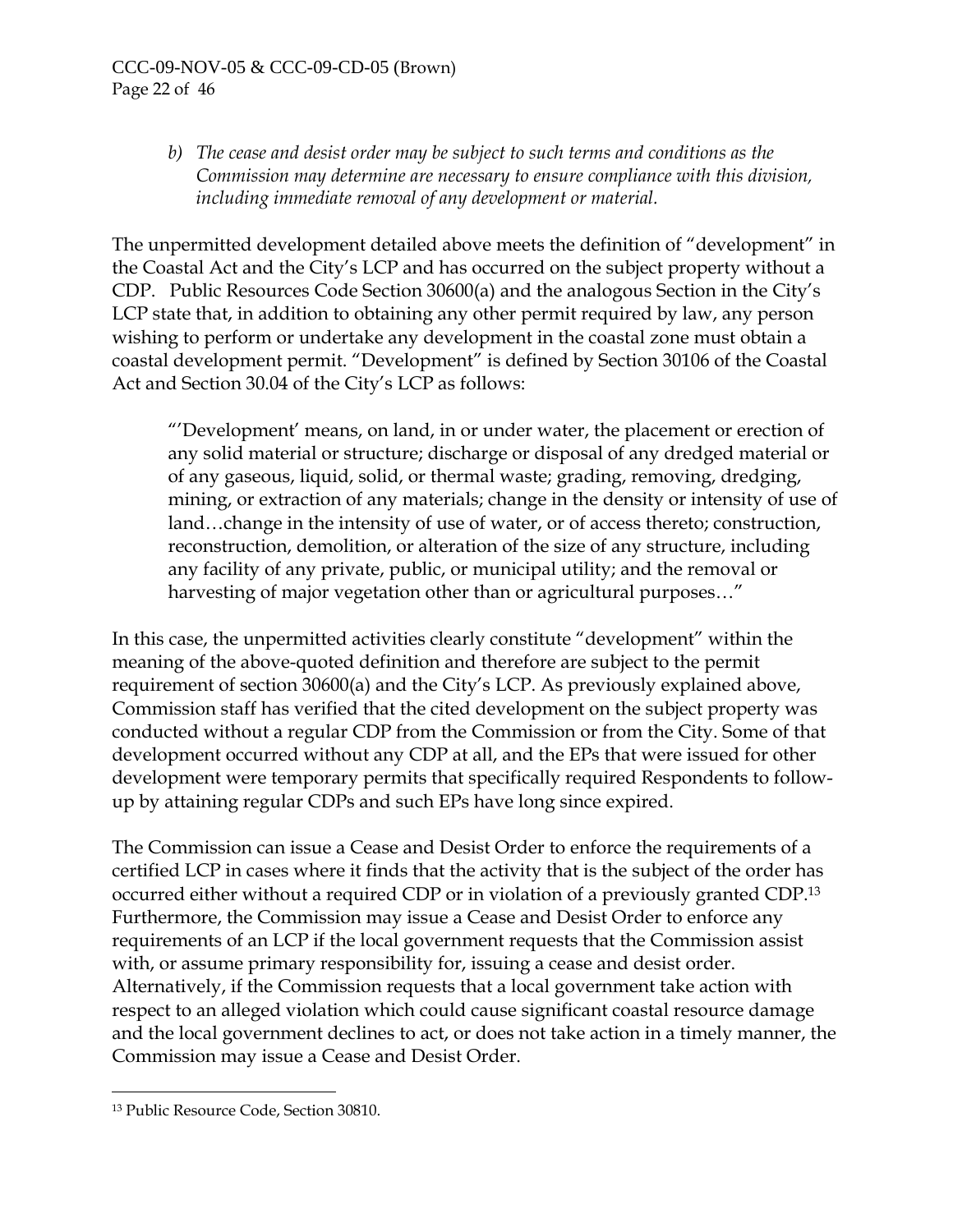As discussed above, the development at issue here occurred in numerous steps, all of which can be categorized into three types; 1) development for which no Coastal Act authorization was ever received, 2) development for which only temporary authorization was received, conditioned on the requirement that the Respondents obtain a follow-up regular CDP from both the City and the Commission for permanent authorization, and 3) development inconsistent with EP requirements. Because regular CDPs were never issued for any of the development, all bluff stabilization work on the subject property remains, in violation of the Coastal Act. The Commission's authority to issue a cease and desist order under Section 30810(a) extends to the development performed under no auspices of authorization at all based on either the development having occurred on land geographically within the Commission's permitting jurisdiction, or on the development violating the certified LCP. The Commission's authority to issue a cease and desist order with respect to the temporarily authorized work stems from the Commission's geographic permitting authority, violation of the certified LCP, and violation of the terms of the EPs.

A CDP was not issued by the City or the Commission to authorize the subject development, the unpermitted development is not exempt from the permit requirements, a portion of the unpermitted development was undertaken in violation of the terms EPs, and the City has requested that the Commission take action and issue a Cease and Desist Order. Therefore, the requirements for issuance of a Cease and Desist Order under Section 30810 of the Coastal Act have been met for all of the unpermitted development on the subject property.

## **2 . Recordation of Notice of Violation**

Under the Coastal Act, a Notice of Violation may be recorded against property that has been developed in violation of the Coastal Act. The Notice is recorded in the office of the county recorder where the property is located and appears on the title to the property. The notice serves a protective function by notifying prospective purchasers that a Coastal Act violation exists on the property and provides important information, in light of the fact that anyone who purchases the property is responsible for the full resolution of the violation. The statutory authority for the recordation of a Notice of Violation is set forth in Coastal Act Section 30812, which states, in relevant part, the following:

*(a) Whenever the executive director of the commission has determined, based on substantial evidence, that real property has been developed in violation of this division, the executive director may cause a notification of intention to record a notice of violation to be mailed by regular and certified mail to the owner of the real property at issue, describing the real property, identifying the nature of the violation, naming the owners*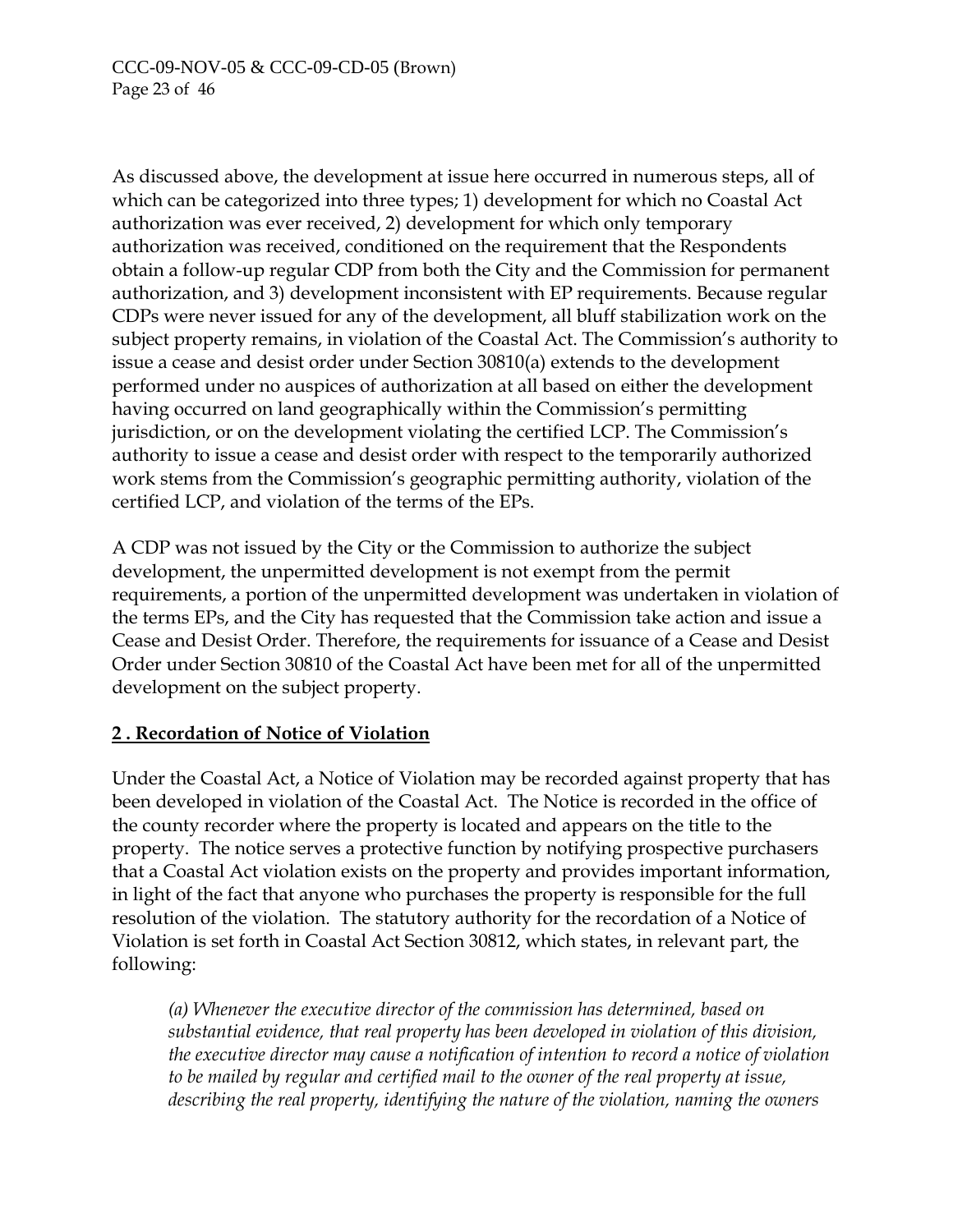*thereof, and stating that if the owner objects to the filing of a notice of violation, an opportunity will be given to the owner to present evidence on the issue of whether a violation has occurred.* 

*(b) The notification specified in subdivision (a) shall indicate that the owner is required to respond in writing, within 20 days of the postmarked mailing of the notification, to object to recording the notice of violation. The notification shall also state that if, within 20 days of mailing of the notification, the owner of the real property at issue fails to inform the executive director of the owner's objection to recording the notice of violation, the executive director shall record the notice of violation in the office of each county recorder where all or part of the property is located.* 

*(c) If the owner submits a timely objection to the proposed filing of the notice of violation, a public hearing shall be held at the next regularly scheduled commission meeting for which adequate public notice can be provided, at which the owner may present evidence to the commission why the notice of violation should not be recorded. The hearing may be postponed for cause for not more than 90 days after the date of the receipt of the objection to recordation of the notice of violation.* 

*(d) If, after the commission has completed its hearing and the owner has been given the opportunity to present evidence, the commission finds that, based on substantial evidence, a violation has occurred, the executive director shall record the notice of violation in the office of each county recorder where all or part of the real property is located. If the commission finds that no violation has occurred, the executive director shall mail a clearance letter to the owner of the real property.* (emphasis added)

Respondents objected in writing to the recordation of a Notice of Violation in this matter verbally on August 1, 2008, and in a letter to the staff on August 4, 2008. Accordingly, a hearing was scheduled to determine whether a violation of the Coastal Act has occurred.

As set forth below, substantial evidence exists that a violation of the Coastal Act has occurred, and therefore, staff recommends that the Commission find that Coastal Act violations have occurred on the property. Thus, the Executive Director shall record a Notice of Violation in the San Diego County Recorder's Office. The Notice of Violation will remain in effect until the violations at issue have been completely resolved. Within 30 days of the final resolution, pursuant to Section 30812(f), the Executive Director will record a Notice of Rescission of the Notice of Violation, which will have the same effect of a withdrawal or expungement under Section 405.61 of the Code of Civil Procedure. The Executive Director will also send a letter to the property owner at that time, notifying the owner that the Notice of Violation has been rescinded.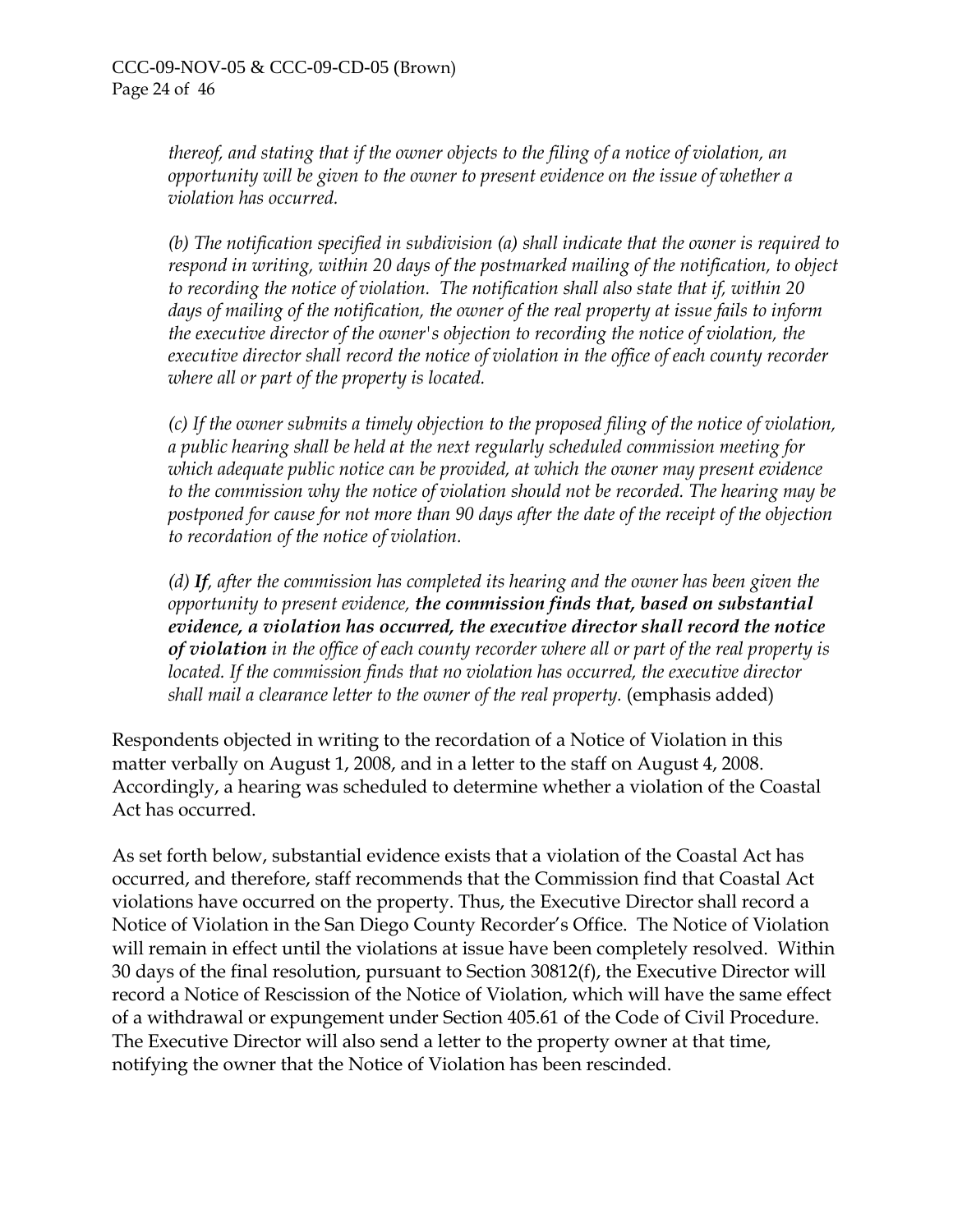# **a. Unpermitted Development Has Occurred**

Coastal Act Section 30812 authorizes the Executive Director to record a Notice of Violation if real property has been developed in violation of the Coastal Act. As is explained above, in Section IV.D.1 and elsewhere herein, the findings from which are hereby incorporated herein by reference, the activities at issue constitute development under Coastal Act Section 30106 and the City of Encinitas LCP and they were either wholly unpermitted or were temporarily permitted by an EP for which follow up CDPs were required but never obtained, in violation of the EP and of the Coastal Act. Therefore, the Commission finds that violations of the Coastal Act have occurred.

## **b. Requirements For the Recordation of a Notice of Violation Have Been Satisfied**

Coastal Act Section 30812(g) states:

*The executive director may not invoke the procedures of this section until all existing administrative methods for resolving the violation have been utilized and the property owner has been made aware of the potential for the recordation of a notice of violation. For purposes of this subdivision, existing methods for resolving the violation do not include the commencement of an administrative or judicial proceeding.* 

Despite repeated attempts by Commission staff to resolve this matter administratively over a period of thirteen years as detailed more fully above, Respondents have failed to take action to remove the unpermitted development and restore the impacted areas of the property, or even to obtain the required permits. Staff first sent a letter to Respondents on March 12, 1997, after Respondents allowed both the first and second EPs to expire without taking any action to comply with the special conditions listed in the permits. At this time, the Commission contacted the Respondents via a Notice of Violation (NOV) to indicate that the work was unauthorized, a violation of the Coastal Act, and that failure to rectify the situation could result in fines under Coastal Act Section 30820. Not only was no CDP application ever submitted to remedy the violations, but Respondents subsequently applied for and were granted two more EPs in 2000, and 2001, and again violated the terms of those permits which required followup in the form of application for a regular CDP. Not only did Respondents continue to ignore requests from Commission staff to resolve these violations, but also consequently engaged in additional unpermitted development.

During the thirteen years that staff has spent attempting to resolve the violations with Respondents amicably, Respondents have continued to delay resolution. Clearly, all existing administrative methods for resolving the violations at issue in this matter have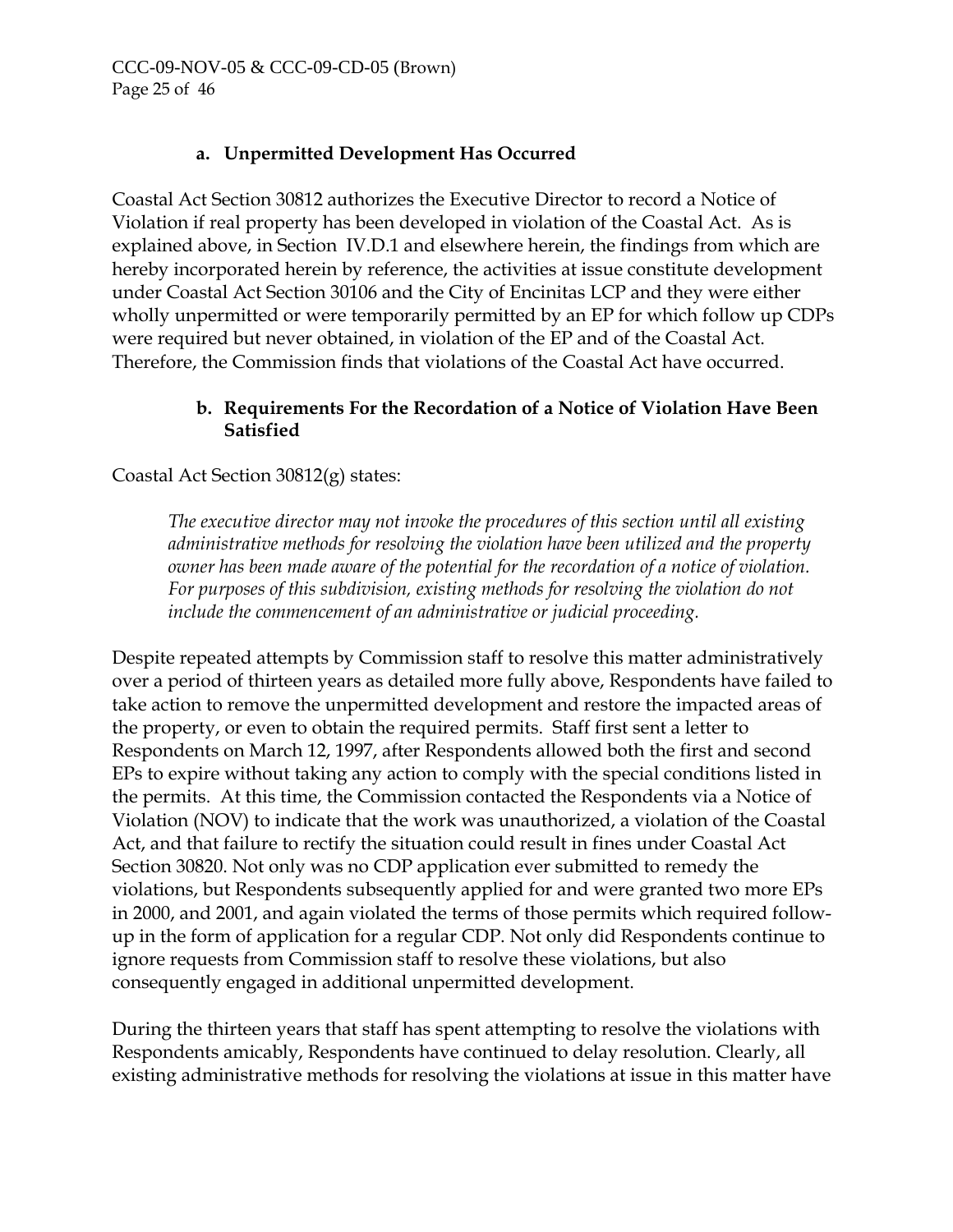## CCC-09-NOV-05 & CCC-09-CD-05 (Brown) Page 26 of 46

been exhausted, as required by Coastal Act Section 30812(g), before initiating these proceedings.

As noted above, on July 15, 2008, the Executive Director notified Respondents of his intent to record a Notice of Violation. In addition, Commission staff notified Respondents of its intent to proceed with the Notice of Violation proceedings in letters dated June 9, 2009, and July 21, 2009.Thus, Respondents have been made aware of the potential for the recordation of a Notice of Violation as required by Coastal Act Section  $30812(g)$ .

## **3. The Unpermitted Development at Issue is Inconsistent with the Coastal Act and the City LCP**

A showing that unpermitted development is inconsistent with the policies of Chapter 3 of the Coastal Act and the resource protection policies of the City's LCP is not required either for the issuance of a Cease and Desist Order or to record a Notice of Violation. Nevertheless, we provide this information as background and to provide additional information regarding the development.

As described below, the unpermitted development is inconsistent with Sections 30210 and 30211 (Public Access and Recreation), Section 30235 (Minimization of Natural Shoreline Alteration), Section 30253 (Minimization of Adverse Impacts), and Section 30251 (Protection of Visual Resources/Minimization of Natural Landform Alteration) of the Coastal Act, in addition to analogous policies within the City of Encinitas' LCP.

i. Public Access and Recreation

Section 30210 of the Coastal Act states:

*In carrying out the requirements of Section 4 of Article X of the California Constitution, maximum access, which shall be conspicuously posted, and recreational opportunities shall be provided for all the people consistent with public safety needs and the need to protect public rights, rights of private property owners, and natural resource areas from overuse.* 

## Section 30211 of the Coastal Act states:

*Development shall not interfere with the public's right of access to the sea where acquired through use or legislative authorization, including, but not limited to, the use of dry sand and rocky coastal beaches to the first line of terrestrial vegetation*.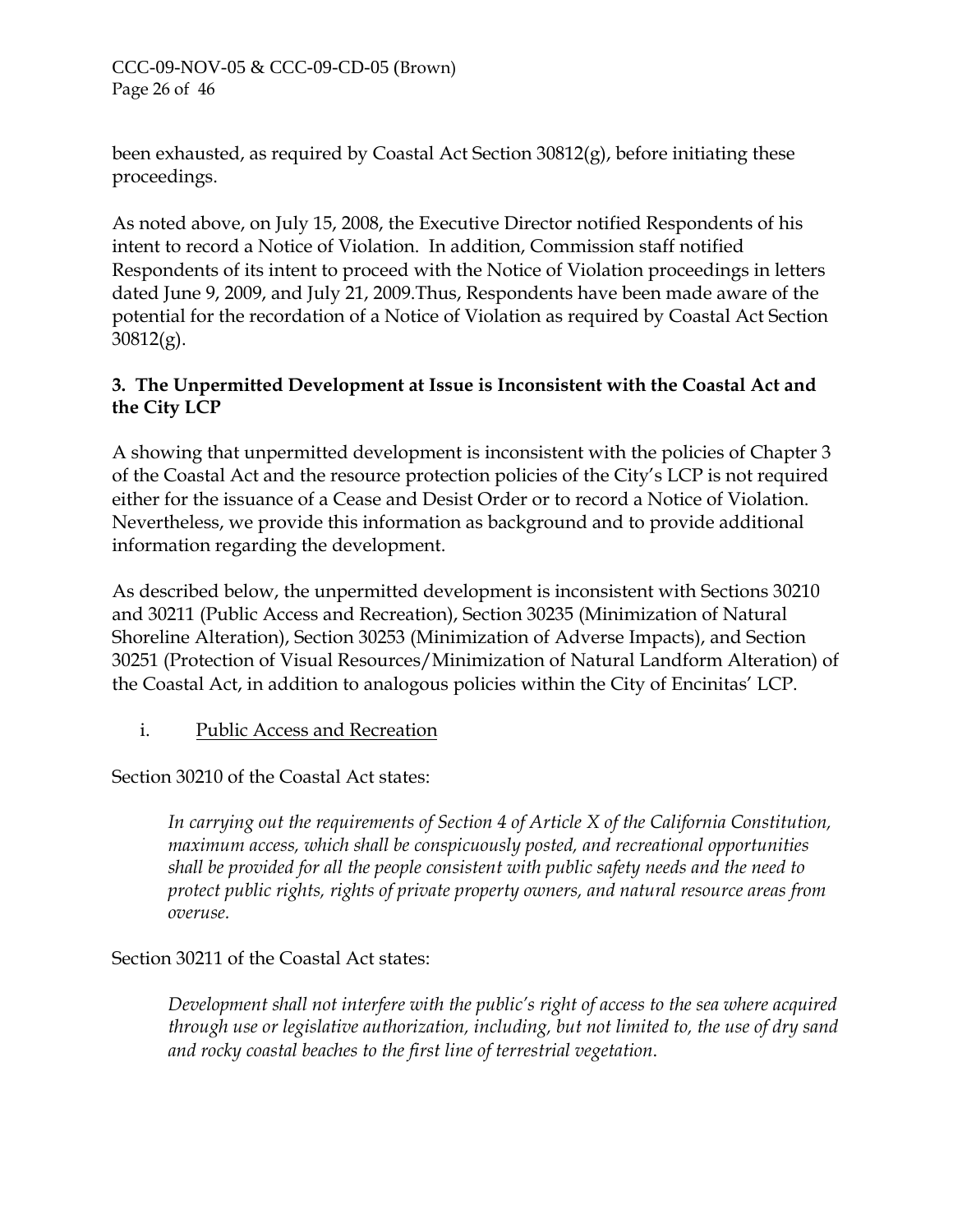As a paramount goal of the Coastal Act is providing the public with access to California's beaches, the unpermitted development is directly inconsistent with the Coastal Act as it has resulted in the blocking of public access to portions of a public beach. The rip-rap on the beach physically impedes public access to a portion of the public beach and precludes use of areas of the sandy beach. Moreover, the seawall itself was erected on the public beach and therefore also obstructs the public's usage of the beach in its entirety.

While the unpermitted development is an immediate impediment to beach access, the erection of the seawall and placement of rip-rap on the beach also will have the long term impact of interfering with natural sand replenishment to the beach. Seawalls adversely affect sand supply by preventing sand from within the bluffs from reaching the beach, while rip-rap and seawalls both tend to increase the steepness and rigidity of the shore, resulting in a greater transfer of wave energy for erosion and sand transport.[14 B](#page-46-0)ecause this development was unpermitted, these effects on beach accretion are both unquantified and are not unmitigated as is required by Section 30325. (*See*  below). While the deleterious effects of the seawall and rip-rap on public access are inconsistent with Coastal Act policies, their construction is also contrary to the City's LCP Goal 8, Policy 8.6, which states that the City encourages measures that replenish sandy beaches. Significantly, neither the Commission nor the City have had the opportunity to evaluate these impacts and to recommend appropriate measures since Respondents have never followed the Coastal Act permitting procedures nor submitted the necessary information to allow for such an analysis.

Furthermore, while there are extant and ongoing impacts to public access as a result of the unpermitted development, the method of construction of the lower seawall also poses the threat of additional future impacts to beach use. The lower seawall was comprised of shotcrete applied over the face of landslide debris. This could greatly increase the likelihood that voids will develop behind the shotcrete and increases the rapidity in which it will become non-functional. If the shotcrete cracks and waves remove material from behind the seawall, it could compromise the stability of the entire lower wall. Accordingly, there is the potential that some of the material could fall onto the beach if the wall is subject to wave attack.

Lastly, while the unpermitted development negatively affects the public's access to the sandy beach, it also poses a potential hazard to those recreating in coastal waters. The rip-rap on the beach makes the beach impassable at high-tide as well as increasing the danger to surfers at high-tide. Policy 8.6 explicitly states, "[t]he City will encourage measures which would replenish sandy beaches in order to protect coastal bluffs from wave action and maintain beach recreational resources. The City shall consider the

<u>.</u>

<span id="page-46-0"></span><sup>&</sup>lt;sup>14</sup> The Heinz Center. Evaluation of Erosion Hazards, xli (2000). .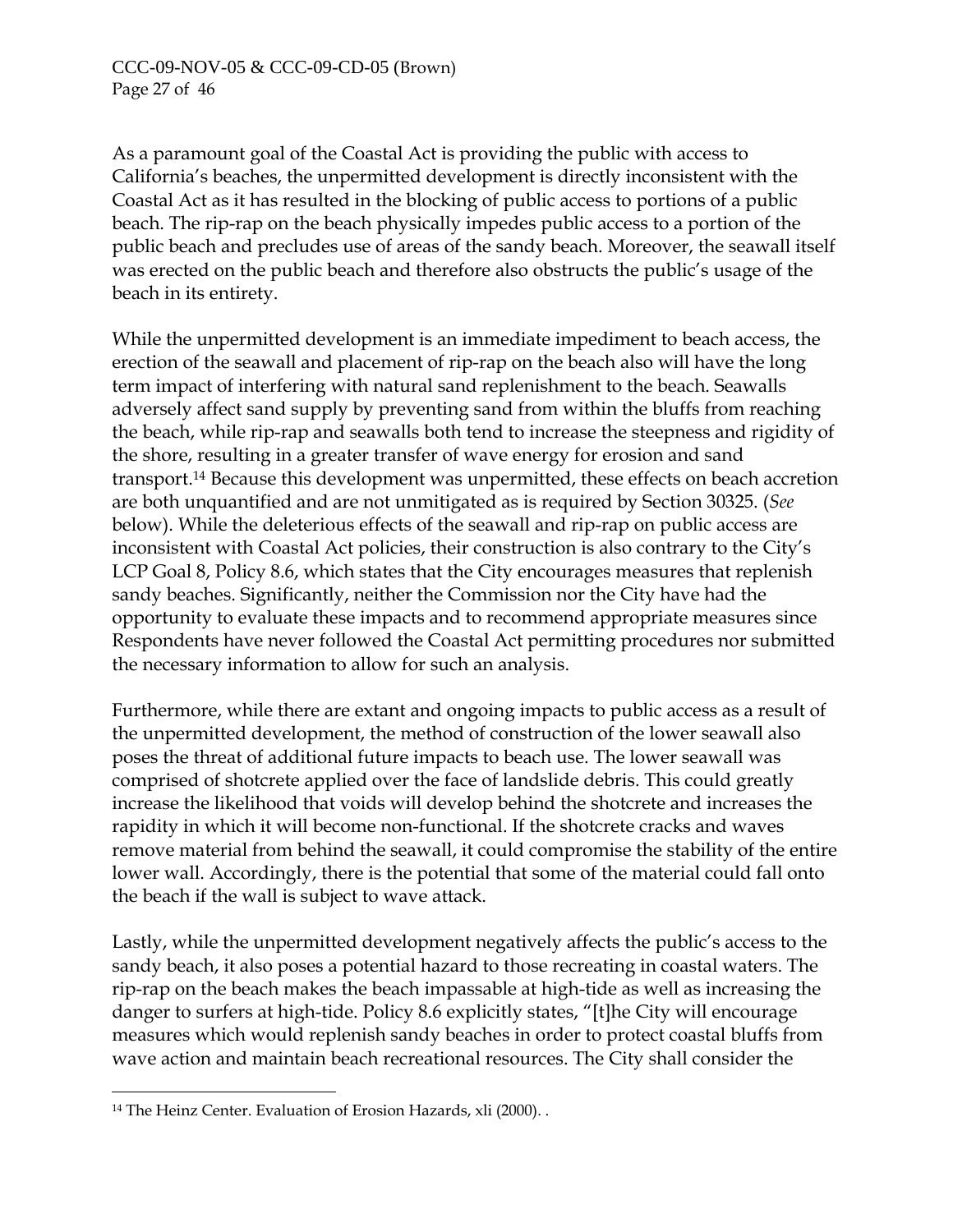needs of surf-related recreational activities prior to implementation of such measures." Thus, in failing to obtain a regular CDP from the City, Respondents did not provide adequate consideration for surf-related recreational activities prior to undertaking the bluff-stabilization development, thereby violating the City's LCP. Furthermore, the seawall and rip-rap placed directly on the public beach decrease the area of beach available for public access and recreation, inconsistent with Section 30210 and 30211 of the Coastal Act.

## ii. Visual Resources

Section 30251 of the Coastal Act states in relevant part:

*The scenic and visual qualities of coastal areas shall be considered and protected as a resource of public importance. Permitted development shall be sited and designed to protect views to and along the ocean and scenic coastal areas, to minimize the alteration of natural land forms, to be visually compatible with the character of the surrounding areas, and, where feasible, to restore and enhance visual quality in visually degraded areas…* 

## The City of Encinitas' LCP Goal 9 is to:

*Preserve the existence of present natural open spaces, slopes, bluffs, lagoon areas, and maintain the sense of spaciousness and semirural living within the I-5 View Corridor and within other view corridors, scenic highways and vista/view sheds as identified in the Resource Management Element.* 

The City of Encinitas' LCP Goal 8, Policy 8.7 states in relevant part:

*The City will establish, as primary objectives, the preservation of natural beaches and visual quality as guides to the establishment of shoreline structures…* 

As evidenced by the aforementioned policies of the City's LCP and section of the Coastal Act, the scenic quality of the coastal zone is a resource to be preserved and enhanced. Both the Coastal Act and LCP require consideration, and mitigation of adverse impacts to coastal visual resources as a requisite to coastal development.

The adverse impacts to coastal resources associated with the unpermitted development at this site include those that affect scenic and visual resources. Most of the unpermitted development is located on Respondents' property, which directly abuts a public beach. In addition, some of the unpermitted development is located directly on this public beach. As such, and as the development extends from the top of the coastal bluff down to the toe of the bluff, and occupies several meters of public beach, the development is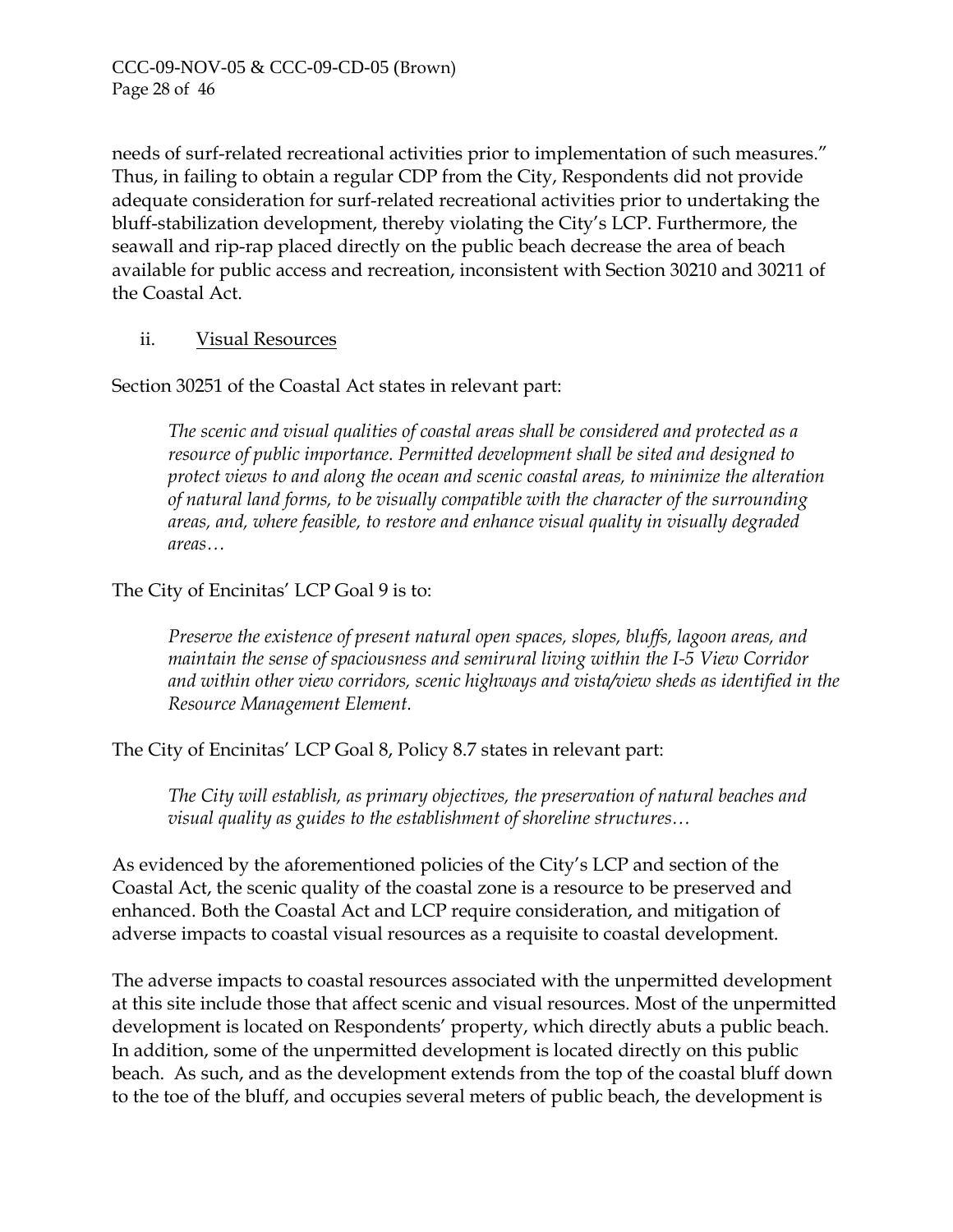highly visible to beachgoers. The rip-rap placed on the beach not only poses a hazard to surfers, impedes public access to the beach and precludes use of areas of the beach, but it also has unmitigated deleterious aesthetic effects stemming from the placement of several tons of large boulders onto a sandy beach. The rip-rap placed on the beach consists of ½ ton to 2 ton quarry stone reaching 5 to 7 feet height.

Moreover, there are other long-term impacts to scenic resources resulting from the presence of the seawall. The 27-foot tall by 92-foot long, lower seawall was permitted on a temporary basis but remains in place, functioning as a permanent revetment without a permit. According to the terms of the EP, this wall was to be colored and texturized to resemble the natural bluff surface, however these conditions were never met, and the exceedingly visible seawall remains grey/white in color and smooth in texture, in direct contrast to the natural bluff face. These aesthetic characteristics render the 27-foot high seawall highly dissimilar to surrounding biota and degrade the scenic characteristics of this area.

In addition, if the seawall fails, it may result in the need to construct a much bigger structure to protect the home on the bluff tops, which would be inconsistent with Sections 30210, 30235, and 30251 as well. Further, the additional placement of several tons of unpermitted white/grey-colored gravel on the bluff face negatively impacts the views along this coastal setting.

Lastly, the construction of the bluff-top deck cantilevered over the bluff edge, in violation of the City's LCP setback ordinance, is completely unnatural and highly visible from the public beach, inconsistent with Section 30251 of the Coastal Act. Thus, the unpermitted developments on the subject property are inconsistent with the Coastal Act and the City's LCP as they fail to consider and mitigate impacts to coastal visual resources.

## iii. Minimization of Natural Shoreline Alteration

Section 30235 of the Coastal Act states:

*Revetments, breakwaters, groins, harbor channels, seawalls, cliff retaining walls, and other such construction that alters natural shoreline processes shall be permitted when required to serve coastal-dependent uses or to protect existing structures or public beaches in danger from erosion, and when designed to eliminate or mitigate adverse impacts on local shoreline sand supply.* 

Because of the natural mutability of coastal bluffs, in addition to their essential function as a source of beach replenishment and nearshore habitat, development resulting in the alteration of coastal bluffs is regulated under the Coastal Act and the City LCP. In the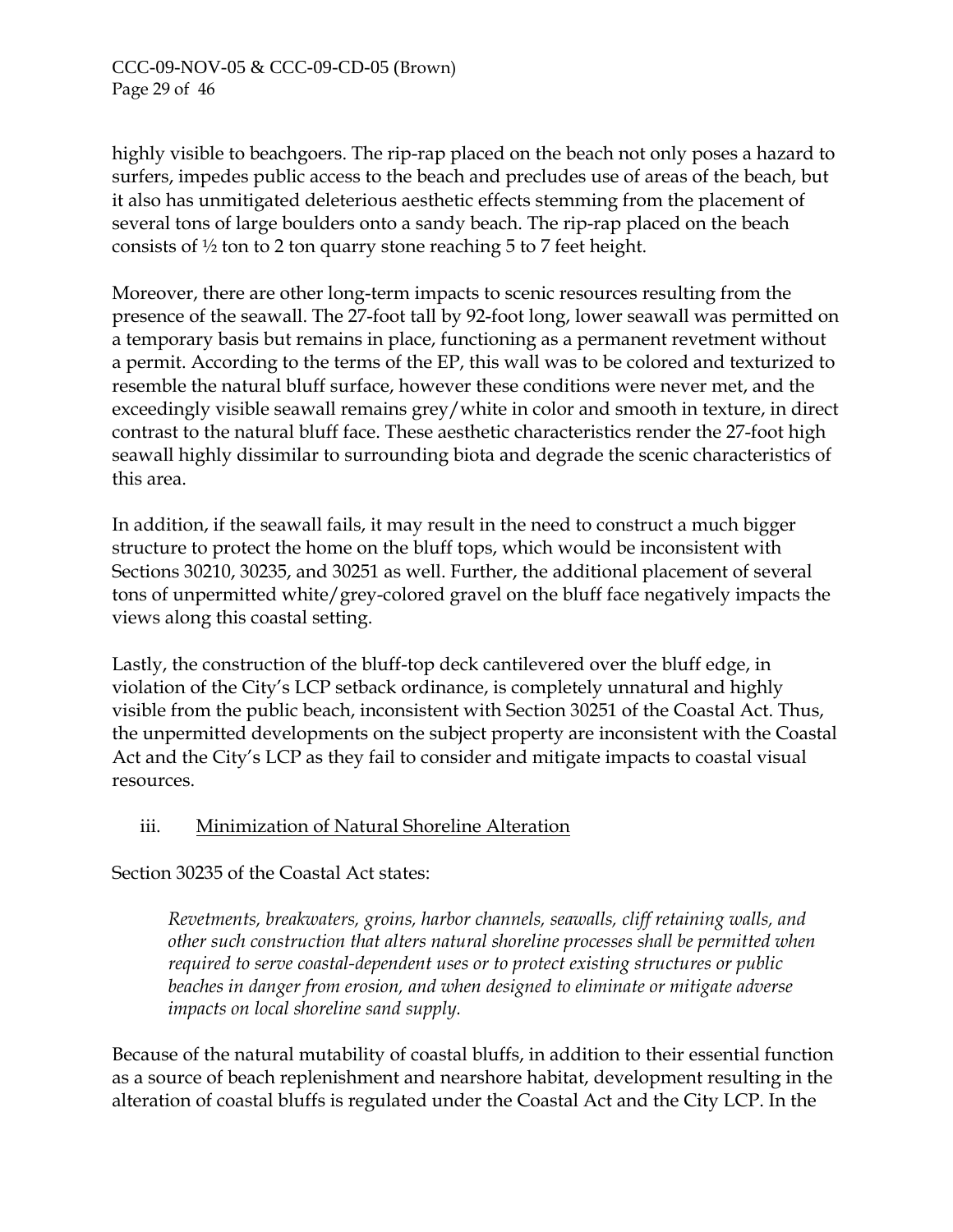-

construction of the numerous bluff protection structures, mitigation measures for impacts on shoreline sand supply have not been addressed by Respondents. In fact, much of the unpermitted development in question may be causing or contributing significantly to erosion.

Section 30235 requires that shoreline protection devices be designed to eliminate or mitigate adverse impacts on sand supply. The Commission has regularly required that property owners who construct seawalls calculate the impacts to sand supply (based on a standard formula), and mitigate (in some cases pay money into a fund for beach sand replenishment) the loss of sand caused by the construction of the protective device in order to satisfy the requirements of Section 30235. Because the construction of the seawall and placement of rip-rap was not done pursuant to a regular CDP, impacts were neither quantified nor reviewed to insure minimal degradation of coastal resources.

Additionally, as discussed above, Section 30251 requires the minimization of impacts that alter the natural shoreline. As the unpermitted development that is the subject of these proceedings has radically altered the natural bluff top, face and toe, as well as the characteristics of the beach fronting Respondents' property, the natural shoreline has been dramatically altered, inconsistent with Section 30251. Moreover, the unpermitted development is inconsistent with the 1993 Shoreline Preservation Strategy ("SPS") enacted by the San Diego Association of Governments as well as the City's LCP. The SPS is aimed at protecting the region's shoreline as an environmental amenity and to avoid hazards to public safety. Policy 2.8 of the City's LCP further encourages the maintenance of the bluffs, beach, shoreline, reefs and ocean and discourages any use that would adversely affect the bluffs and the beach. Thus the unmitigated modification of the coastal bluff and beach is incompatible with the City's LCP and the Coastal Act.

Furthermore, the deck cantilevered over the edge of the bluff on Respondents' property was constructed in direct violation of LCP Policy 1.6(f) which provides for the reduction of unnatural causes of bluff erosion by "requiring new structures and improvements to existing structures to be set back 25 feet from the inland bluff edge and 40 feet from coastal bluff-top edge with exception to allow a minimum coastal bluff-top setback of no less than 25 feet." Under Section 30.34.020 of the City's Municipal Code, only 'minor accessory structures' may be located within five-feet of the top edge of a coastal bluff.[15](#page-49-0) Here, the deck is actually cantilevered over the edge of the bluff face, and no determination has been made as to whether the deck would qualify as a 'minor

<span id="page-49-0"></span><sup>&</sup>lt;sup>15</sup> For the purposes of the Coastal Bluff Overlay Zones, "minor accessory structures and improvements" are defined as those requiring no City approval or permit including a building or grading permit, and not attached to any principal or accessory structure which would require a permit. City of Encinitas Municipal Code 30.34.020(B)(1)(b).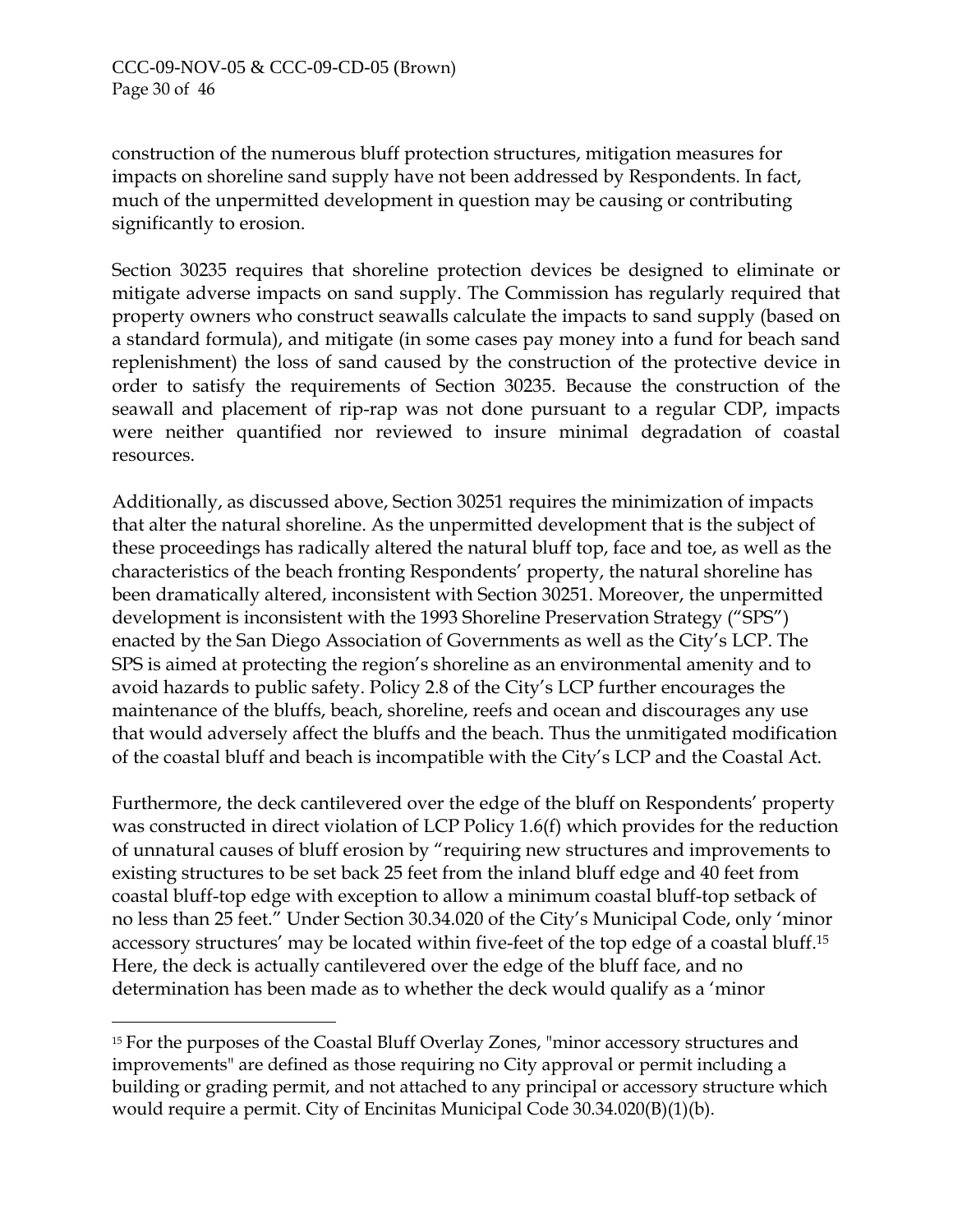accessory structure' for coastal bluff set-back purposes. Additionally, Goal 8, Policy 8.1 of the City's LCP requires that any improvements constructed in an area with a slope greater than 25% or in an area where soil stability is an issue first submit a soil and geotechnical assessment of the property for the City to review and approve. As the subject development was undertaken on the face of an unstable bluff with a slope greater than 25%, the Respondents were required to provide a geotechnical and soil assessment to the City to insure preservation of the coastal feature. As no such reports were provided to the City, the grading of the slope and development thereon is inconsistent with the LCP.

Because the development undertaken was unpermitted, the effects on the shoreline were unquantified and unmitigated and therefore the development does not conform to Coastal Act and City LCP requirements for the minimization of effects on coastal resources. Therefore the deck and bluff-stabilization development are inconsistent with the Coastal Act and the City of Encinitas' LCP provisions to protect the shoreline.

## iv. Public Safety and Minimization of Adverse Impacts

Section 30253 of the Coastal Act states in relevant part:

*New development shall do all of the following:* 

- *a) Minimize risks to life and property in areas of high geologic, flood, and fire hazard.*
- *b) Assure stability and structural integrity, and neither create nor contribute significantly to erosion, geologic instability, or destruction of the site or surrounding area or in any way require the construction of protective devices that would substantially alter natural landforms along bluffs and cliffs.*

The City of Encinitas' LCP Goal 8, Policy 8.5 states in relevant part:

*The City will encourage the retention of coastal bluffs in their natural state to minimize the geologic hazard and as a scenic resource. Construction of structures for bluff protection shall only be permitted when an existing principal structure is endangered and no other means of protection of the structure is possible. Only shoreline/bluff structures that will not further endanger adjacent properties shall be permitted as further defined by City coastal bluff regulations. Shoreline protective works, when approved shall be aligned to minimize encroachment onto sandy beaches. Beach materials shall not be used as backfill material where retaining structures are approved…* 

As discussed above, a critical goal of the Coastal Act and the City's LCP is to provide and protect public access to beaches in a sustainable and safe manner. Since the instances of unpermitted development on the subject property at issue here is either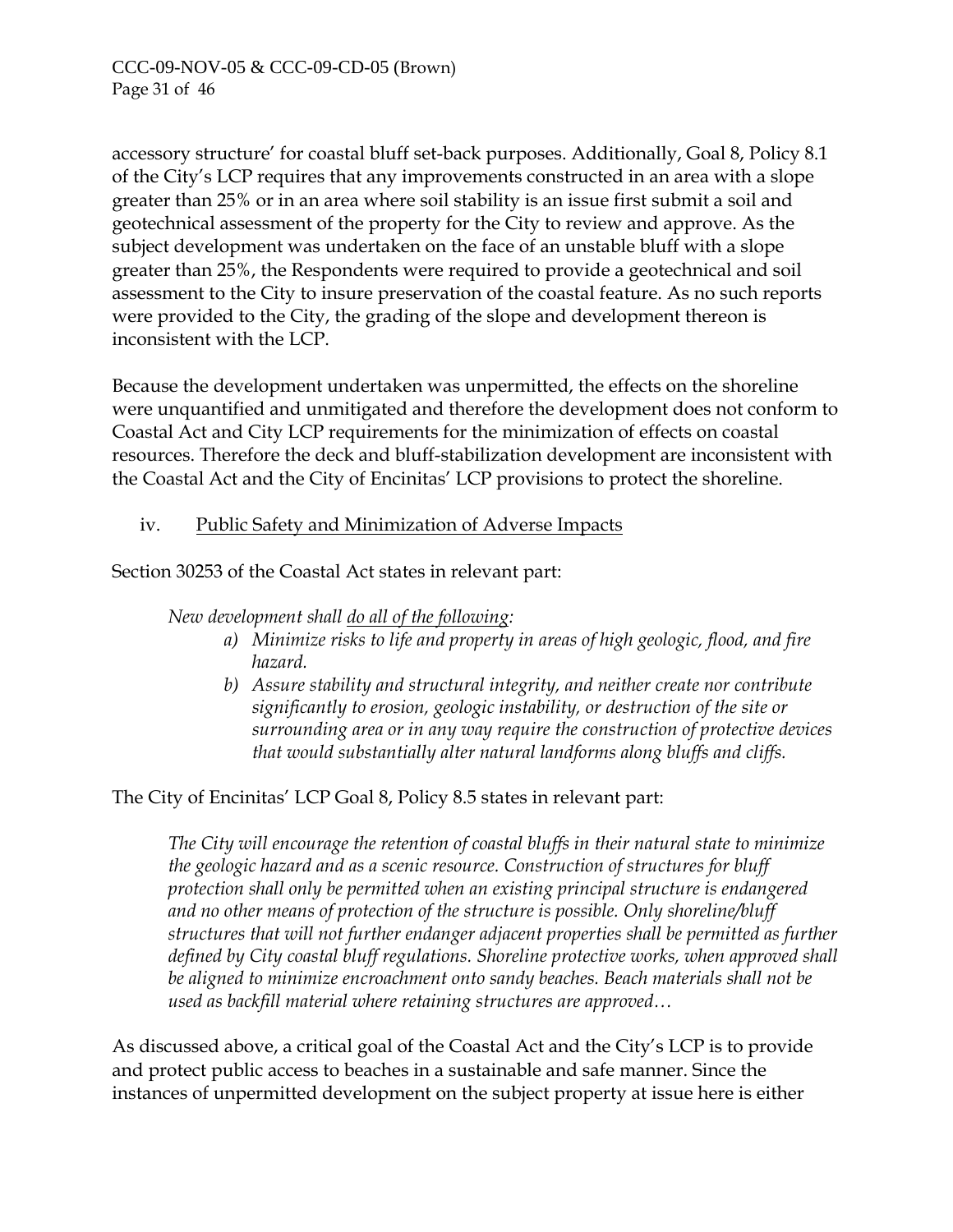unpermitted or was placed on the subject property without adequate review (placed as a temporary measure through now expired EPs) or arguably as both, there is no way to know if the unpermitted development in question has been built to the correct safety standards. Because additional unpermitted development was placed on the bluff slope and at the top of the bluff (several tons of gravel on the face of the bluff and a deck a the top of the bluff), authorized plans were not constructed as proposed, and Respondents did not provide the Commission or the City with as-built engineering calculations, there is no way that the Commission can conclude that the unpermitted development minimizes risks or assures stability, as required by Section 30253.

There is also a safety issue as improperly engineered "protection" devices at the subject property could potentially accelerate bluff failure and endanger users of the public beach below. The illegal upper bluff wall has already failed and remains buried in gravel. The existing seawall may not be sufficiently structurally sound to sustain the additional weight of bluff and gravel. If the extant lower seawall fails, the entire slope of gravel placed behind it could drop onto the public beach and possibly harm a member of the public. Failure of the seawall would also likely have a deleterious affect to the stability of the adjacent properties. Thus the development on the subject property has unquantified and unmitigated impacts on the safety of the public and the stability of the bluff system in violation of the Coastal Act and the City's LCP.

In summary, the unpermitted development has significantly impeded public access, degraded the coastal scenic and visual resources, and failed to mitigate impacts to the natural shoreline sand supply. Therefore, the unpermitted development is inconsistent with the Coastal Act and Policies of the City LCP.

# **E. Order is Consistent with Chapter 3 of the Coastal Act**

The Cease and Desist Order attached to this staff report is consistent with the resource protection policies found in Chapter 3 of the Coastal Act. The Order requires Respondents to remove the deck cantilevered over the bluff-face, the rip-rap placed on the state beach, as well as all unpermitted development from the subject property. Additionally, Respondents must obtain a CDP for any currently unpermitted development that they wish to retain.

Furthermore, the various attempts to preclude bluff erosion are unpermitted, unengineered, temporary, and dangerous and may actually be contributing to the blufferosion problem. As stated above, the Order will require the submittal of a complete CDP application to address any potential bluff instability issues and Respondents' placement of unpermitted development on the bluff face that may have caused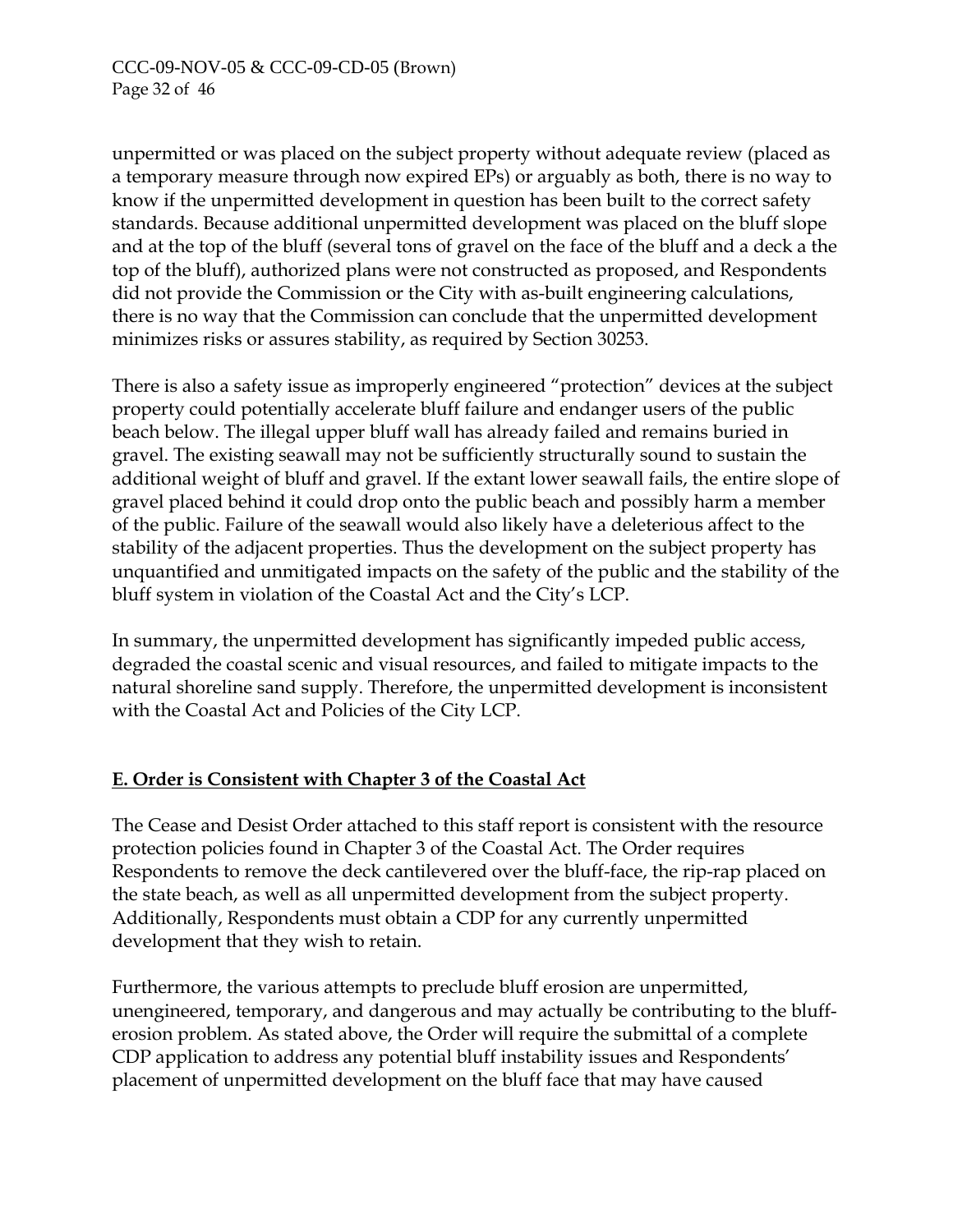## CCC-09-NOV-05 & CCC-09-CD-05 (Brown) Page 33 of 46

additional instability to the bluff. Therefore, the Cease and Desist Order is consistent with the Chapter 3 policies of the Coastal Act and the City LCP.

## **F. California Environmental Quality Act (CEQA)**

The Commission finds that issuance of these Orders to compel the restoration offo the subject property is exempt from any applicable requirements of the California Environmental Quality Act of 1970 (CEQA), Cal. Pub. Res. Code §§ 21000 *et seq.*, and will not have significant adverse effects on the environment, within the meaning of CEQA. The Orders are exempt from the requirement for the preparation of an Environmental Impact Report, based on Section 15060(c)(2), 15307, 15308 and 15321 of CEQA Guidelines, also in 14 CCR.

## **G. Statement of Defense**

In accordance with Section 13181(a) of the Commission's regulations, Respondent was provided the opportunity to respond to the Commission staff's allegations as set forth in the NOIs dated August 20, 1997, February 14, 2000, and July 2, 2008, by completing a Statement of Defense ("SOD") form. Respondent was required to submit the SOD(s) no later than September 20, 1997, March 15, 2000, and August 4, 2008, respectively, under applicable regulations. Respondent ultimately submitted three formal SOD documents, the first on August 22, 1997, responding to claims regarding violations stemming from EP 6-96-82-G and EP 6-96-110-G; the second on March 8, 2000, and the third on July 29, 2008 .

While, upon review, it appears that none of the arguments made by Respondents are relevant to the legal factors underlying the Commission's decision to issue the Cease and Desist Order—that is, whether or not there was unpermitted development or development inconsistent with permits issued under the Coastal Act—or its finding of a violation of the Coastal Act, as a courtesy, staff has addressed the concerns raised by Respondents, and the Commission adopts staff's responses, as presented below. After reviewing all of the defenses raised by Brown, it appears that only one of them may be construed as a defense as to whether the Commission can issue a Restoration Order, not a Cease and Desist Order. The following paragraphs present statements made by Respondents and the Commission's responses to those statements.

## **1. Respondents Defense:**

**Respondents assert, "Brown never agreed that removal of deadman, shotcrete walls, Chance anchors and other repairs to property would be a safe and correctly engineered solutions [sic] to the on-going emergency nature of the problem at the site. In fact, Brown said such**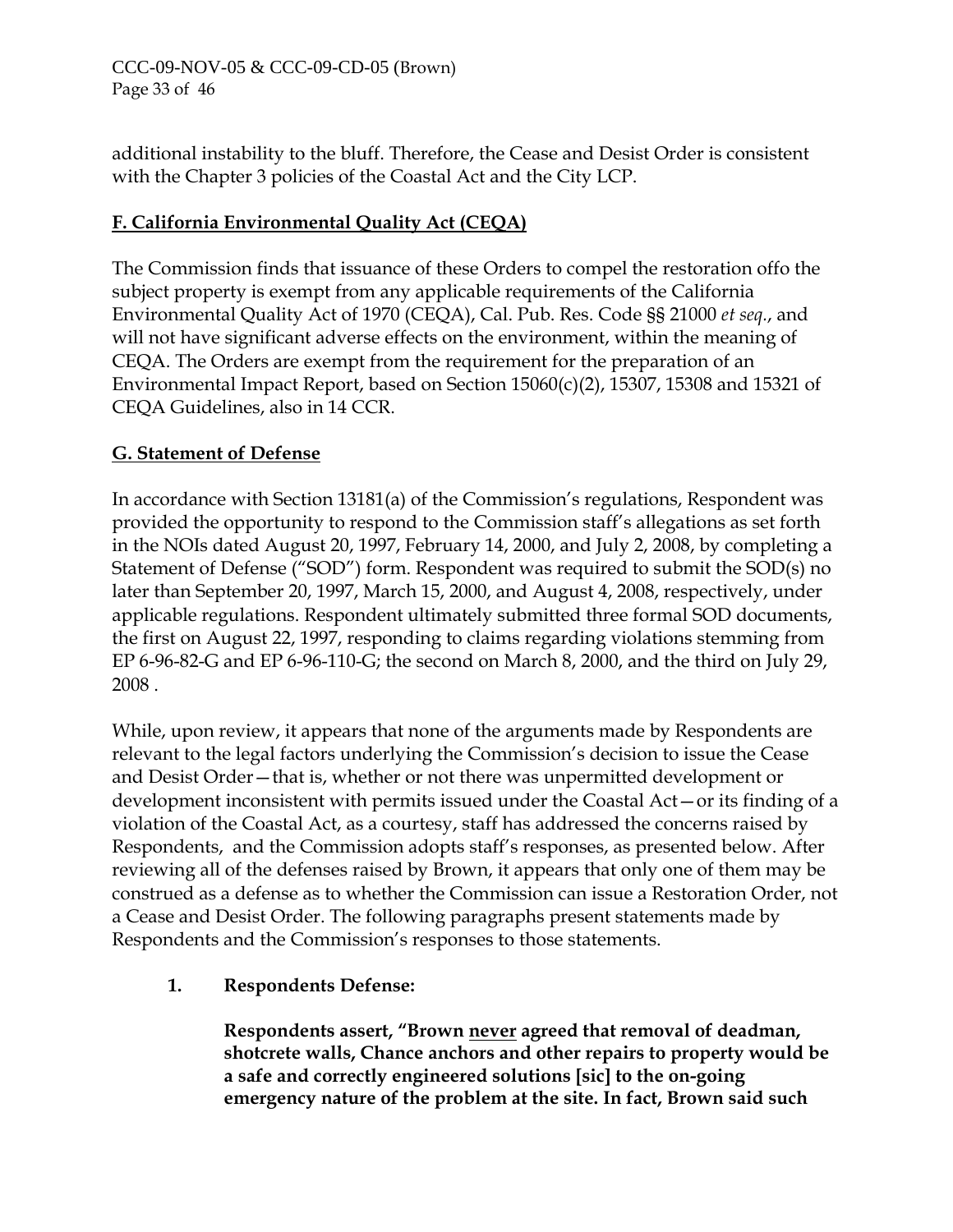**removal procedures would be extremely dangerous." (Emphasis in original). March 8, 2000 Statement of Defense, page 5. (Exhibit 23).** 

**Staff interpreted this defense to be an allegation that Respondents did not agree to the temporary nature of the work performed under EP Nos. 6-96-82-G and 6-96-110-G.** 

## **CCC Response:**

The emergency permits in question explicitly stated within the text of the permits, and subsequently iterated at the end of each permit in highlighted text, that the repairs were to be temporary unless otherwise permitted by a CDP. (Exhibits 6, 7, 25-27). Whether or not Respondents themselves considered removal of the repairs to be safe is irrelevant to the legal effect of the terms of the EPs issued by the Commission. Respondents, as recipients of the EPs, had the ability and opportunity to timely apply for a permanent CDP under the Coastal Act if they felt permanent authorization of the development was warranted; in fact they were specifically directed to do so both in the EPs themselves and in numerous subsequent correspondence from the CCC staff. They failed to do so. They also had the ability and opportunity to file a legal challenge contesting the special conditions of the EPs at the time the conditions were imposed by the Commission. Respondents would have been required to make any such legal challenge pursuant to the terms and timeframe specified in Section 30801 of the Coastal Act.

Section 30801 of the Coastal Act states:

*Any aggrieved person shall have a right to judicial review of any decision or action of the Commission by filing a petition for a writ of mandate in accordance with Section 1094.5 of the Code of Civil Procedure, within 60 days after the decision or action has become final* (emphasis added).

Respondents did not file any such legal challenge; in fact, they accepted the EPs as granted by the Executive Director of the Commission and carried out work described in the temporary permits. Permittees who fail to challenge a permit condition within the appropriate time period lose the ability to challenge it later. *California Coastal Commission v. Superior Court* (1989) 212 Cal.App.3d 1488. Furthermore, under California land use law, once a permittee has acquiesced in, and accepted the benefits of, a permit approval, he or she is deemed to have waived his or her right to challenge any requirement associated with that approval. *County of Imperial v. McDougal* (1977) 19 Cal.3d 505, 510-11.

Thus, while Respondents' claim that removal of the development would be unsafe, the terms of the EPs under which the work was authorized were explicit as to the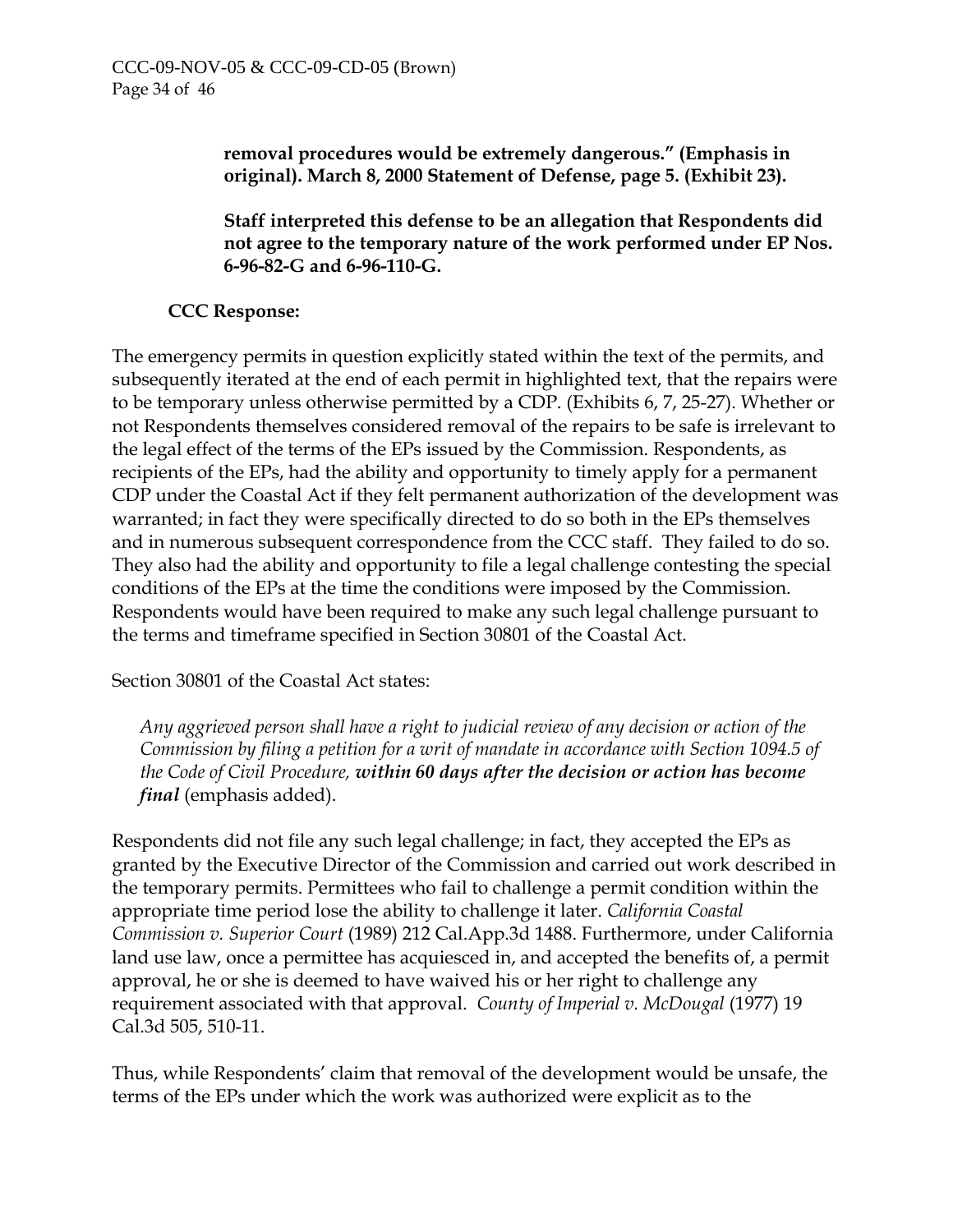temporary nature of the authorization. Given such clear language on the face of the EPs and Respondents' concern regarding the safety of the removal of the work, Respondents had ample opportunity to rectify these concerns by applying for a regular CDP so as to render the improvements permanently authorized. Instead, Respondent not only acquiesced in the terms of the EPs as granted and completed the work, but also subsequently proceeded in 2001 to again utilize the emergency permitting process with full knowledge of the intended temporary nature of work performed under such permits.

Emergency Permits are specifically designated as temporary measures to allow the Commission to respond to exigent circumstances, thereby protecting life and property, while simultaneously ensuring that any measures taken under these permits are ultimately consistent with the Coastal Act. Requiring permit recipients to either remove the work or submit a complete CDP application allows staff to respond to emergency situations where in depth analysis of conditions surrounding the proposed work is typically not available due to time constraints. In addition to a lower evidentiary requirement standard, another significant feature of EPs is that they do not go through the rigor of a public hearing as is required for a regular CDP. Therefore, as the emergency permitting process is necessarily limited both substantively and procedurally, work performed pursuant to such permits is also necessarily limited as being temporary.

## **2. Respondent Defense:**

**Respondents deny that on July 2, 1999, they were proceeding with work for which they had requested but not received an Emergency Permit. Respondents assert, "[i]n fact, my engineer had sent drawings and calculations to your office on June 20, 1999 describing our plans in this emergency. No steel deck was constructed nor were the steel deck rails delivered. They were fabricated and are sitting in the Storage yard of Bannister Steel in Escondido today awaiting the granting of the Emergency Permit applied for on May 17, 1999." March 8, 2000 Statement of Defense, page 5. (Exhibit 23).** 

**Additionally, Respondents deny the construction of a 'new' deck, stating that, "…this was a repair of the remaining existing deck. It was completed in August of 1996 under the permit authorizing removal of damaged deck." March 8, 2000 Statement of Defense, page 1.** 

## **CCC Response:**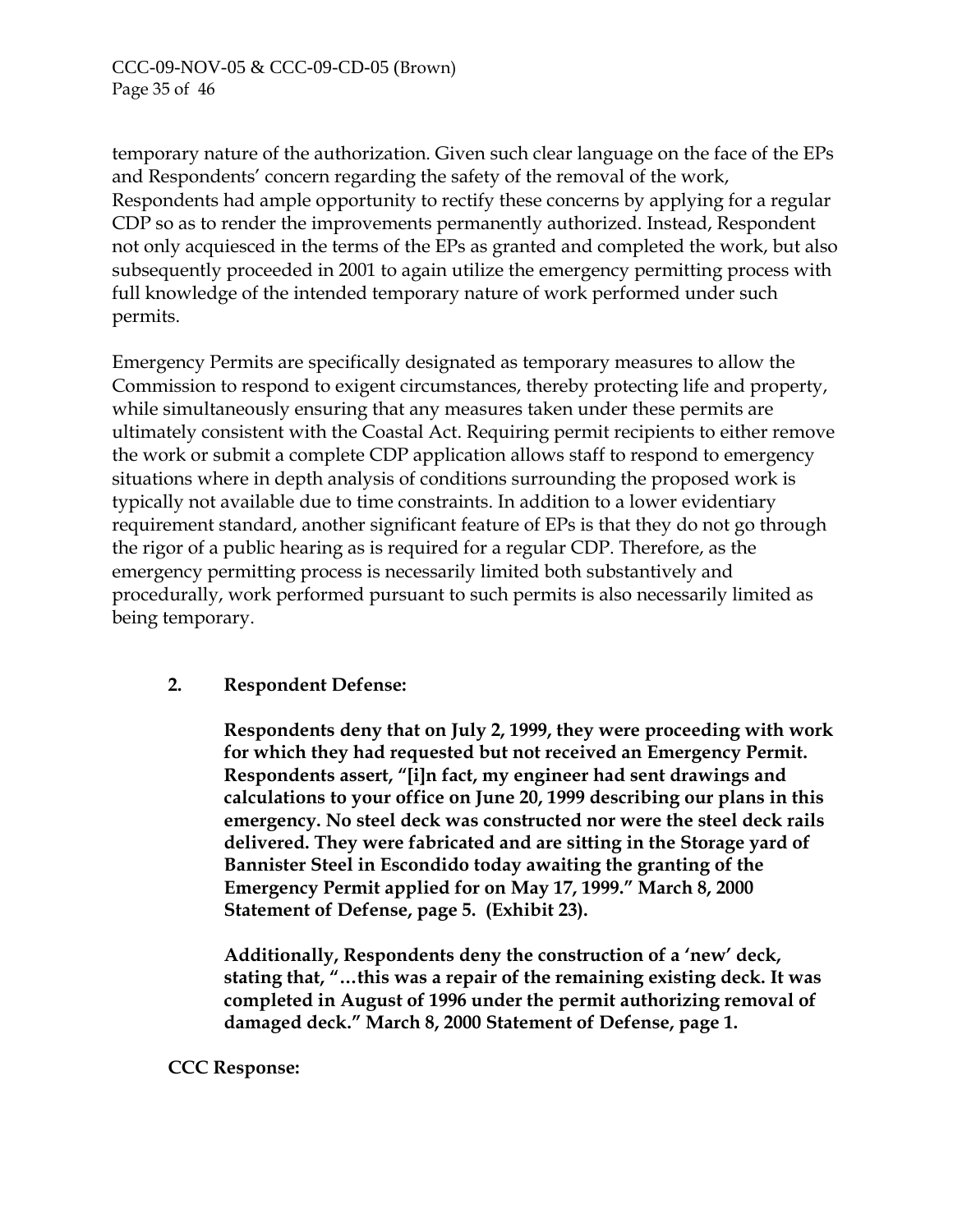This defense seems to assert that no deck was constructed, yet all available information seems to indicate that is not the case. Aerial photographs from 1989 depict the upcoast portion of Respondents' property as being landscaped with grass, however subsequent photographs from 2001 depict a wooden deck occupying that portion of the property. No permit was obtained for this deck which extends to and slightly over the edge of the bluff. This deck was subsequently referenced in communications from Respondents themselves, on June 25, 1996, where they requested permission to remove deck debris from the bluff face as a portion of the deck had been damaged in the June 2 landslide.

Additionally, the unpermitted work that took place in 1999 included an extension of this deck through the addition of four large steel beams that extend approximately five feet from the edge of the deck. While Respondents characterized this new structure as a "workmen's platform," a fact which belied by the existence of patio furniture on the structure in photographs from the California Coastal Records Project (Exhibit 5), we note that the exact nature and purported use of the unpermitted development is not relevant to this proceeding. The structure is clearly new, and constructed with out permits and constitutes unpermitted development under the Coastal Act; the platform is unpermitted development whatever its' purported use.

## **3. Respondent Defense:**

**Respondents state that, "Brown denies 'the Commission did not issue an emergency permit due to lack of supporting documents or information regarding the nature of the emergency.' I have hired Mr. William Catlin and the City of Encinitas hired Mr. James Knowlton, consultant engineer, who have documented the emergency conditions at the site. This caused the Head City Engineer and the City Manager to issue registered mail Warning Notices to myself and my neighbors suggesting we leave our homes. We have asked staff at the San Diego CCC to produce a letter from a licensed engineer documenting that we do** *not* **have an Emergency situation." March 8, 2000 SOD. (Exhibit 23).** 

## **CCC Response:**

Section 13056 of the Commission's regulations states that the Executive Director shall file permit applications only after they have been reviewed and found to be complete. The determination that Respondents' applications were incomplete was made pursuant to the provisions set forth in 14 CCR sections 13052, 13053.5 and 13055. Commission staff informed the Respondents that the applications were incomplete and specified the necessary additional information requisite to a completed application, thereby clearly indicating that pending such submissions, the applications were considered incomplete.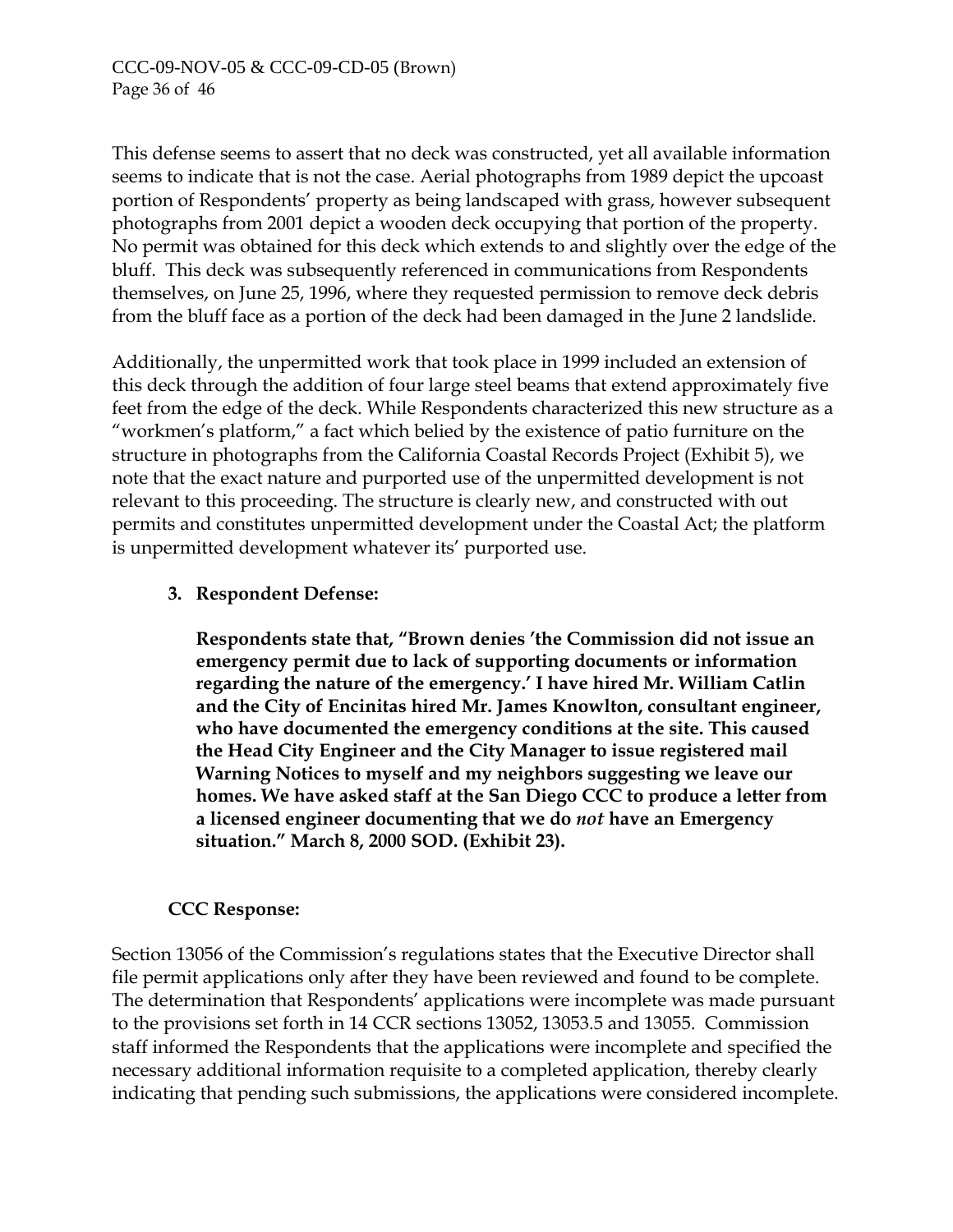Further, while the Executive Director did issue other EPs to address emergency situations on the subject property, the rejection of the EP submitted in 1999 was based on lack of information. In the 2000 SOD, Respondent quoted only partially the rationale for denying the EP, stating that "…the Commission did not issue an emergency permit due to the lack of supporting documents or information regarding the nature of the emergency." This sentence actually states in full that "…the Commission did not issue an emergency permit due to the lack of supporting documents or information regarding the nature of the emergency and the work to be performed." February 14, 2000 Letter from Peter Douglas, page 2. (Exhibit 22). It was therefore not simply a lack of information regarding the nature of the emergency that rendered the application deficient, but also a lack of information on what exactly Respondents planned to do. The plans sent by Respondent were inadequate and incomplete, as they were accompanied by no geotechnical or engineering information by a licensed engineer, for the proposed work, as pointed out in the May 28 and July 19, 1999, letters from CCC permit staff to Respondents. Because the requested information was never submitted, the emergency request was never completed.

CCC staff explicitly informed Respondents again on June 7, 2000, that their application was incomplete, stating that "we have not received an updated geotechnical assessment that documents the existing site conditions of the subject and surrounding properties and documents the appropriate structural solution to the emergency situation. As we have indicated to you in previous letters and telephone conversations, a geotechnical assessment is information that is required before a valid application for emergency permit can be filed." Letter from Gary Cannon to Mike Brown, June, 7 2000. (Exhibit ) On April 2, 2000 and April 24, 2000 the Commission received project plans from structural design engineer Michael A. McNeff, sent at the request of Respondents. These plans were for a seawall and upper bluff protection system below properties from 816 to 866 Neptune Avenue in Encinitas. These plans were not submitted in conjunction with a permit request, nor was there a pending permit application for this work, as indicated to Respondents by staff on April 4, 2000. These project plans were therefore detached from any permit request and could not have been used to complete an inadequate permit application as Respondent suggests.

Furthermore, in a letter to Respondent on May 5, 2000, CCC staff indicated that the Commission was unclear as to why the plans were submitted, and informed Respondent that while an EP might or might not be warranted for bluff-stabilization purposes, a complete application must be submitted for the Commission to review it. This letter went on to inform Respondent that a complete application would require a formal request, a complete project description, engineered plans, site specific geotechnical reports for all affected properties and authorization from each of the affected property owners, in addition to a documented rationale for why an emergency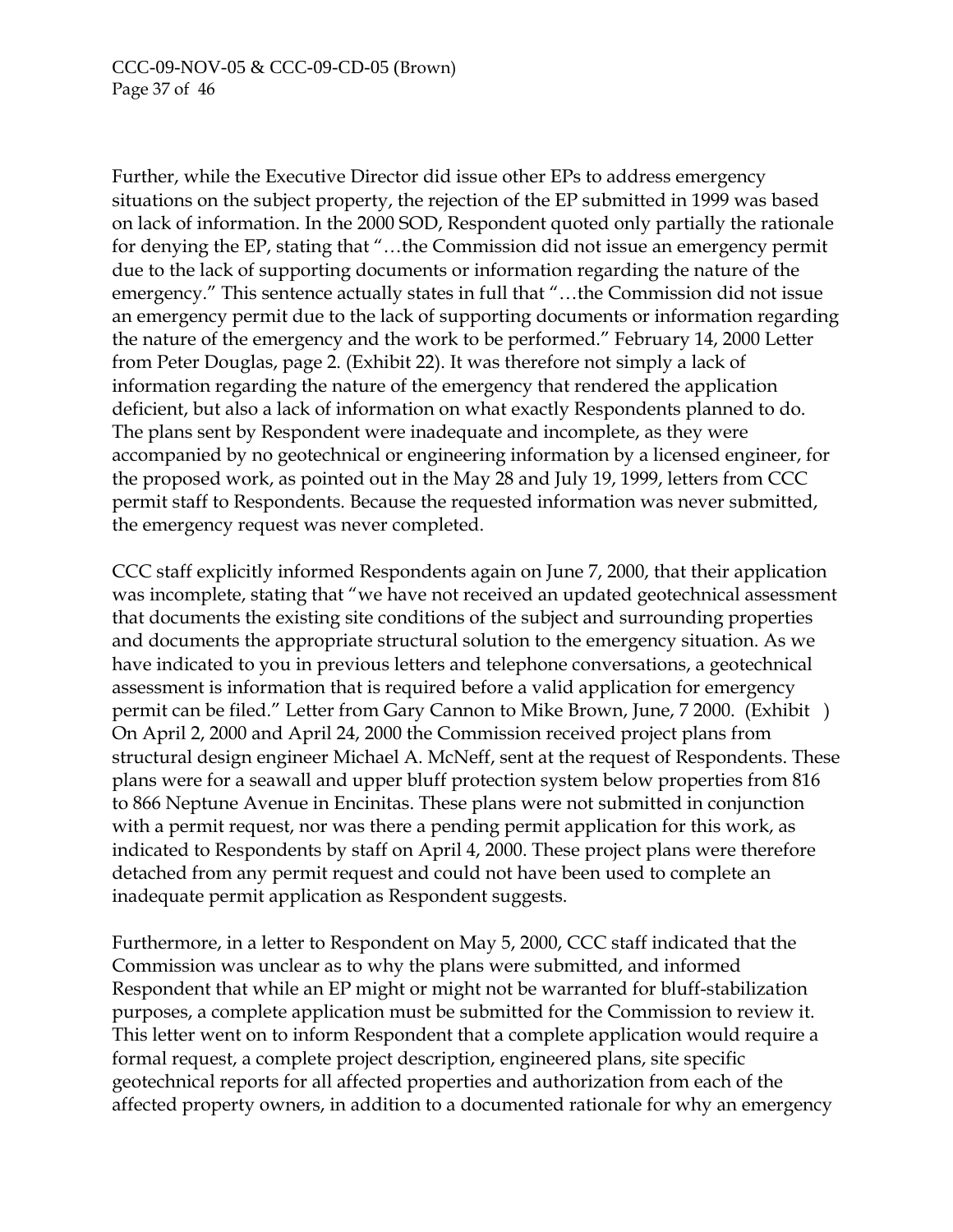permit is necessary. Only two property owners were party to the application for bluff stabilization that was to span across five properties, in addition to which, Dr. Okun, owner of one of the properties covered by the proposed plan, specifically indicated to the City (via their attorney Charlie Marvin) that he had no intention of being part of the application.

 Beginning in 1999, these various communications from CCC staff in response to Respondents' incomplete applications for EPs all cited a lack of up- to- date geotechnical information on the subject property as a limiting factor in the Commission's ability to review the application. In fact, Respondents have for ten years failed to provide this information to the Commission, instead attempting to rely variously on 10-15 year old geotechnical reports from the subject property and up- todate reports from neighboring properties, which, even if useful, do not replace the need for current information regarding the property for which a permit would be sought.

Additionally, Commission regulations provide that if an applicant disagrees with a determination that an application is incomplete, he or she can appeal the determination to the Commission. Here, Respondents failed to avail themselves of this administrative appeal procedure for determinations of incompleteness. 14 CCR § 13056(d). In addition, Respondents did not provide any justification for their implied argument in their SOD why they disagreed that any each of the items cited by the Executive Director as being required to complete the applications was not actually necessary. In their SOD, they instead relied on their argument that the Commission did not have a geotechnical engineer on staff when the permits were returned as incomplete. This is clearly not relevant to the requirement to provide all the information in a EP or CDP application necessary to perform a Coastal Act analysis, in order to have a complete EP or CDP application. Moreover, as the City contracted with a certified geotechnical engineer for review of Respondents' application, this assertion is even less relevant.

Finally, it should be noted here that even if the allegation that for some reason the CCC staff should have considered the permit application complete even with out the basic information it was missing were true, this is not a relevant defense to the action at hand. The Coastal Act regulations clearly provide for a legal remedy if an applicant desires an appeal of the Executive Director's decision. The applicant does not legally have the right to merely disregard all Coastal Act legal requirements and construct and maintain illegal development as an alternative to this process. Here, Respondents built development without a permit, failed to comply with the terms of their Emergency Permits, failed to seek a CDP to authorize the development, and maintained all of the development despite staff's efforts to assist in resolving this matter. The assertion that the CDP application should have been considered complete is not a valid defense to these violations.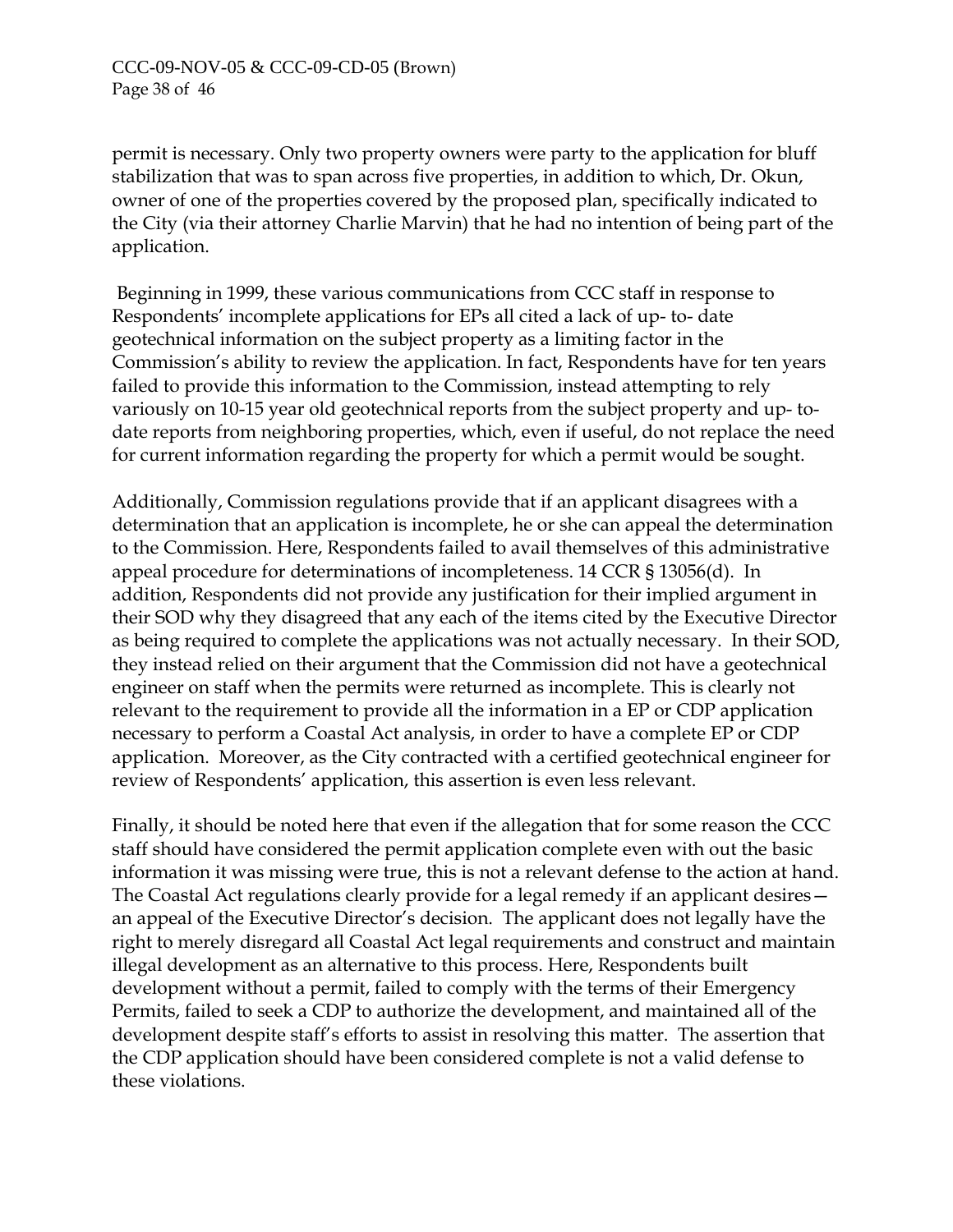# **4. Respondents' Defense:**

**Respondents assert that "…the rip rap boulders on the beach [were] deposited by Dr. Okun, our next door neighbor…" June 15, 2009 Letter from Respondents to Heather Johnston (CCC Staff), paragraph 1. (Exhibit 39).** 

# **CCC Response:**

Placement of the rip-rap on and in front of the subject property, regardless of its origin, constitutes development in accordance with Section 30106 of the Coastal Act. It appears that, based on all available information, that Respondents are the parties associated with the rip rap on the beach seaward of Respondents' property. Respondents, not Dr. Okun, were the party that sought and received the EP for this very development--the placement of rip-rap on the beach seaward of his property at 836-838 Neptune Ave. EP No. 5-01-12-G authorized the placement of 2 to 6 lineal feet of 5 to 7 foot high rip-rap on the public beach in front of the subject property. As the rip-rap constitutes development pursuant to the Coastal Act, the rocks are located on Respondent's property, and the EP permitting the placement of the rip-rap was issued to Respondents, Respondents are the party responsible for maintaining the development and for complying with the terms of the EP they sought and obtained, and agreed to comply with.

There are additional facts supporting the conclusion that Respondents are responsible for the rip-rap. For example,, Respondents obtained the relevant permits from the Department of Parks and Recreation to operate machinery on the Leucadia State Beach to place the rip-rap. Finally, photographs from 2002, the year after the permits were obtained to place the rip-rap, show that rip-rap was indeed placed in front of Respondent's seawall. The violation remains on, and seaward of, the subject property to the benefit of Respondents, and, therefore, constitutes a continuing violation which Respondents are responsible for resolving.

As noted above, the rip-rap constitutes development pursuant to the Coastal Act, the rocks are located immediately seaward of Respondent's property, and the EP permitting the placement of the rip-rap was issued to Respondents. Respondents are the party responsible for placement of the development and for complying with the terms of the EP they sought and obtained, and agreed to comply with.

## **5. Respondent Defense:**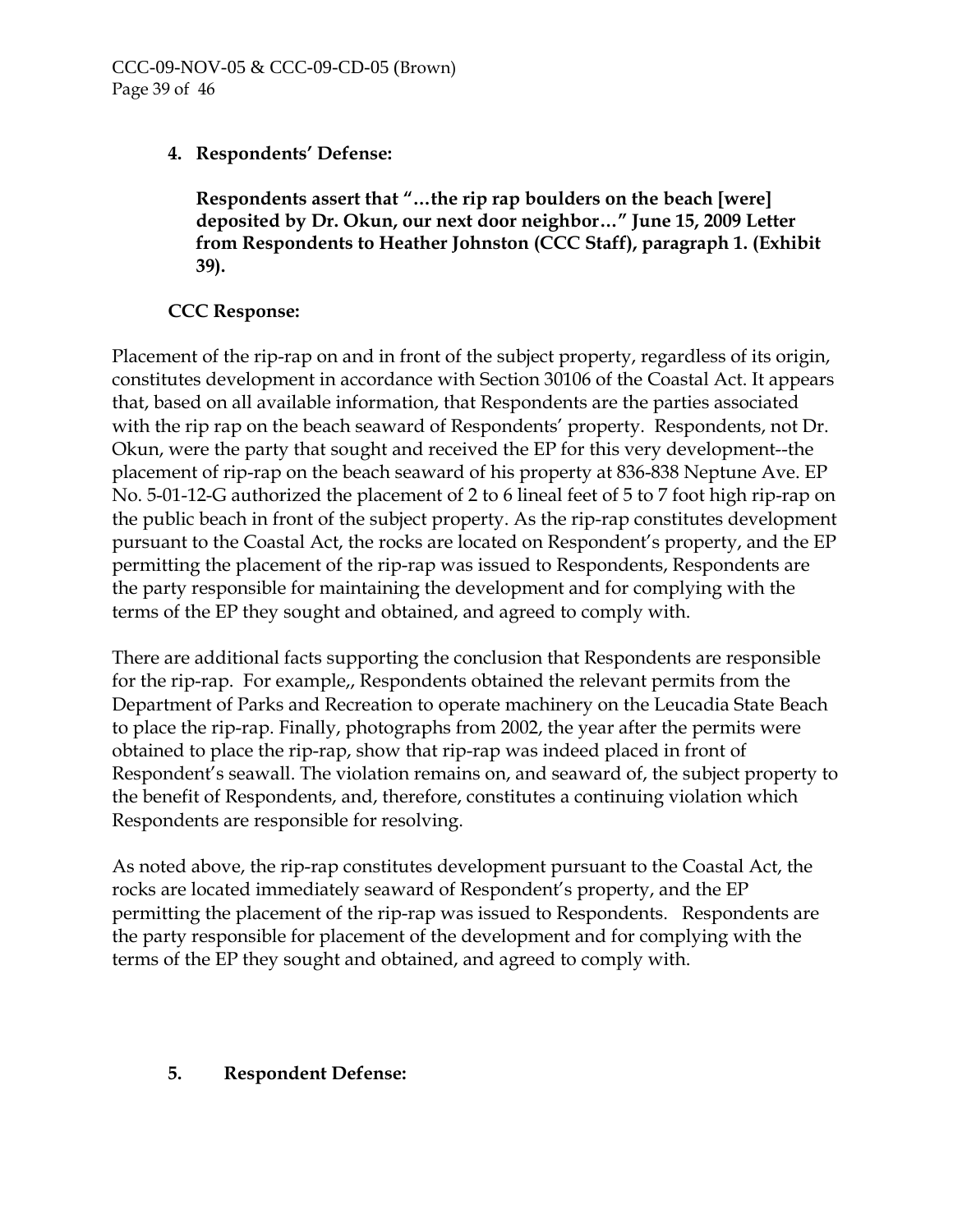**Respondents object to the characterization of the placement of gravel on the bluff face on page 3 of the July 2, 2008 NOI as unpermitted development and a violation of the terms of the EP. Respondents allege that a landslide occurred during a backfilling operation on the neighboring Sonnie property. Further, Respondents claim that they informed the City of Encinitas that, as a result of this landslide and the distance their home was set back from the bluff-edge, they may not need to construct the 50 foot high upper bluff retention system. August 4, 2008 Letter from Respondents. (Exhibit 34).** 

# **CCC Response:**

The suggestion by Respondents here appears to be that the changed circumstances and the notification to the City allowed Respondents to substitute one type of development for another. However, Respondents' claim in relation to actions taken after the landslide in no way serve to rebut or negate the fact that rather than erecting the upper seawall pursuant to the EP, Respondents dumped several tons of gravel onto the bluff face without a CDP. This action was clearly outside the scope of the work permitted by the EP and completely not authorized by the EP or any other coastal permit. It was development and not exempt, and thereby required either an amendment to the EP, a new EP, or a regular CDP. Despite this, Respondents did not submit a CDP application for the dumping of several tons of gravel on a coastal bluff. The placement of solid material (gravel) is "development" as that term is defined by the Coastal Act and the City's LCP. Under the Coastal Act and the City's LCP, development requires a coastal development permit. No CDP was granted (or even applied for) in this case and no exemption to the permit requires applies.

The fact that Respondents allegedly notified the City that the conditions at the subject property had changed and might therefore result in not constructing the seawall temporarily authorized by the EPs is in no way tantamount to Respondents applying for and receiving a CDP for completely different development – the placement of several tons of gravel on a coastal bluff. Additionally, pursuant to Section 30.80.180.B of the City LCP, the City of Encinitas is not the legally responsible agency for issuing EPs, nor has it the authority to amend previously issued EPs issued by the Coastal Commission.

## **6. Respondent Defense:**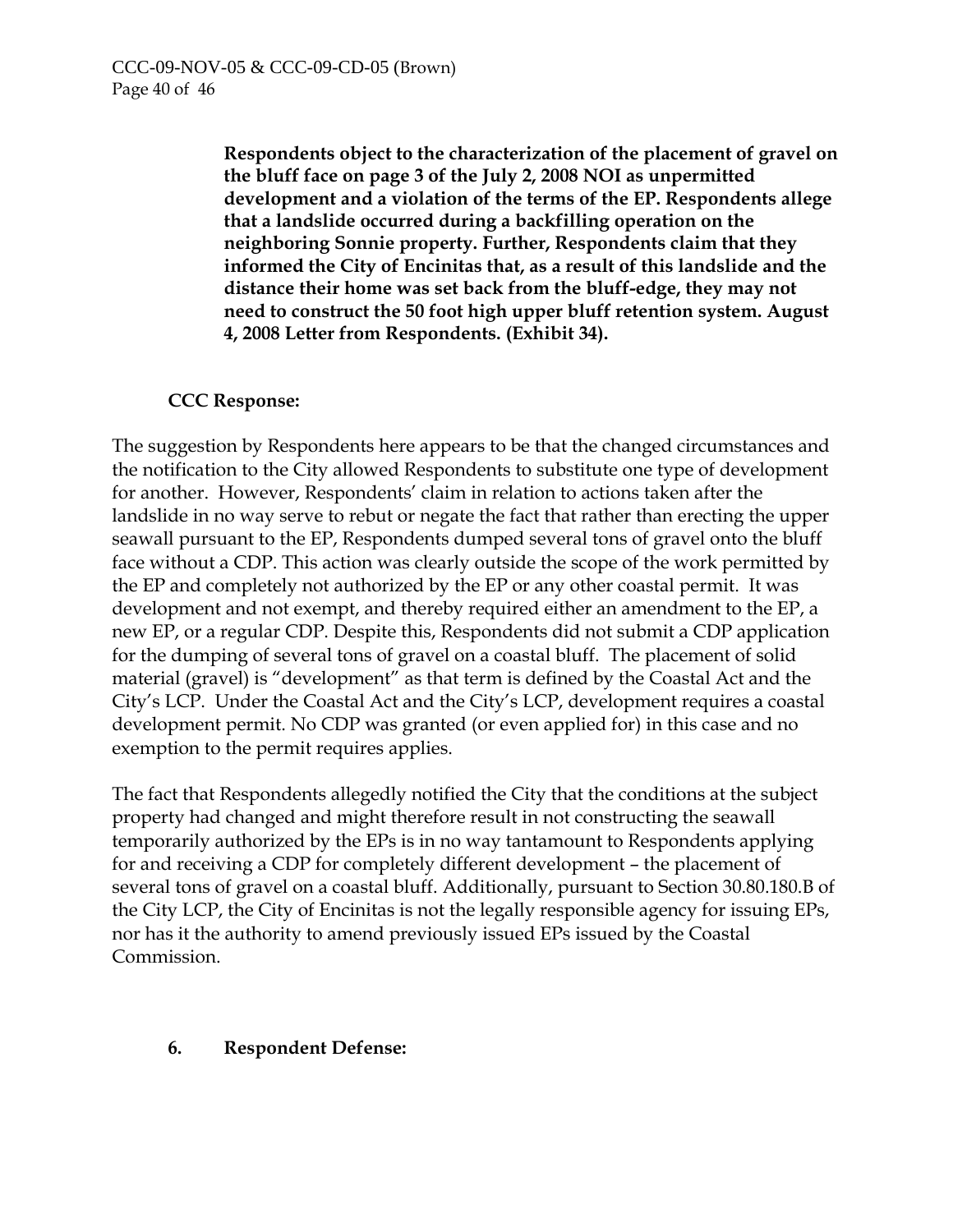**"There has been no harm to the environment, and in fact, the public has benefited from these activities. The CCC and the City of Encinitas are increasing the threat to public safety by thwarting emergency permits to perform necessary bluff stabilization projects." March 8, 2000 Letter from Mike Brown to Peter Douglas, page 1. (Exhibit 23).** 

## **CCC Response:**

Respondents' assertion in this defense is apparently that this work was both necessary to the protection of the public and the environment and also had no negative impacts on such. As a preliminary matter, it should be noted that the standard for the issuance of a cease and desist order is not whether coastal resources have been negatively impacted, rather, it is whether unpermitted development has occurred. However, while a showing of negative impact is not necessary for the issuance of this Order, staff notes that the impacts of the unpermitted development to coastal resources have been sufficiently deleterious so as to warrant a brief discussion, and so some information is provided here to be responsive to issues raised by Respondents.

 As examined above in Section IV.D.3 of this Staff Report, the unpermitted development in question has had serious, long-term impacts on visual resources, public access and recreation, and the local sand supply. Not only have several tons of rip-rap been placed on a public beach, thereby directly precluding public access to a section of Leucadia State Beach, but also, the bluff on the Subject Property has been completely altered resulting in profound aesthetic and functional diminishment of coastal resources. For illustration of some of the visual impacts, please see Exhibit 5. From a strictly utilitarian standpoint, the bluff no longer performs essential beach replenishment functions, a loss for which no mitigation steps have been taken.

While there are readily observable negative impacts aesthetically, and to public access and safety from the rip-rap, unpermitted seawall, and other revetments, there is also the serious potential for failure of the bluff-stabilization system, which would result in physical harm to the beach-going public and further decreased public access. Whereas a properly engineered, colorized, texturized bluff-stabilization system, accompanied by the requisite geotechnical information, could indeed tend to increase public safety and access along the beach, as the unpermitted development was undertaken without the benefit of geotechnical analysis, Respondents' claim is unsubstantiated. With regard to the safety of the public, it is difficult to fully assess the long term effect of the work performed or the claim that it has enhanced the stability of the bluff, as to date Respondents have not provided up to date geotechnical information for the subject property. The evidence that is present however does not in fact indicate increased safety to the public: in fact, the original upper shotcrete wall with chance anchors constructed under emergency permits subsequently failed on May 15, 1999. This occurrence not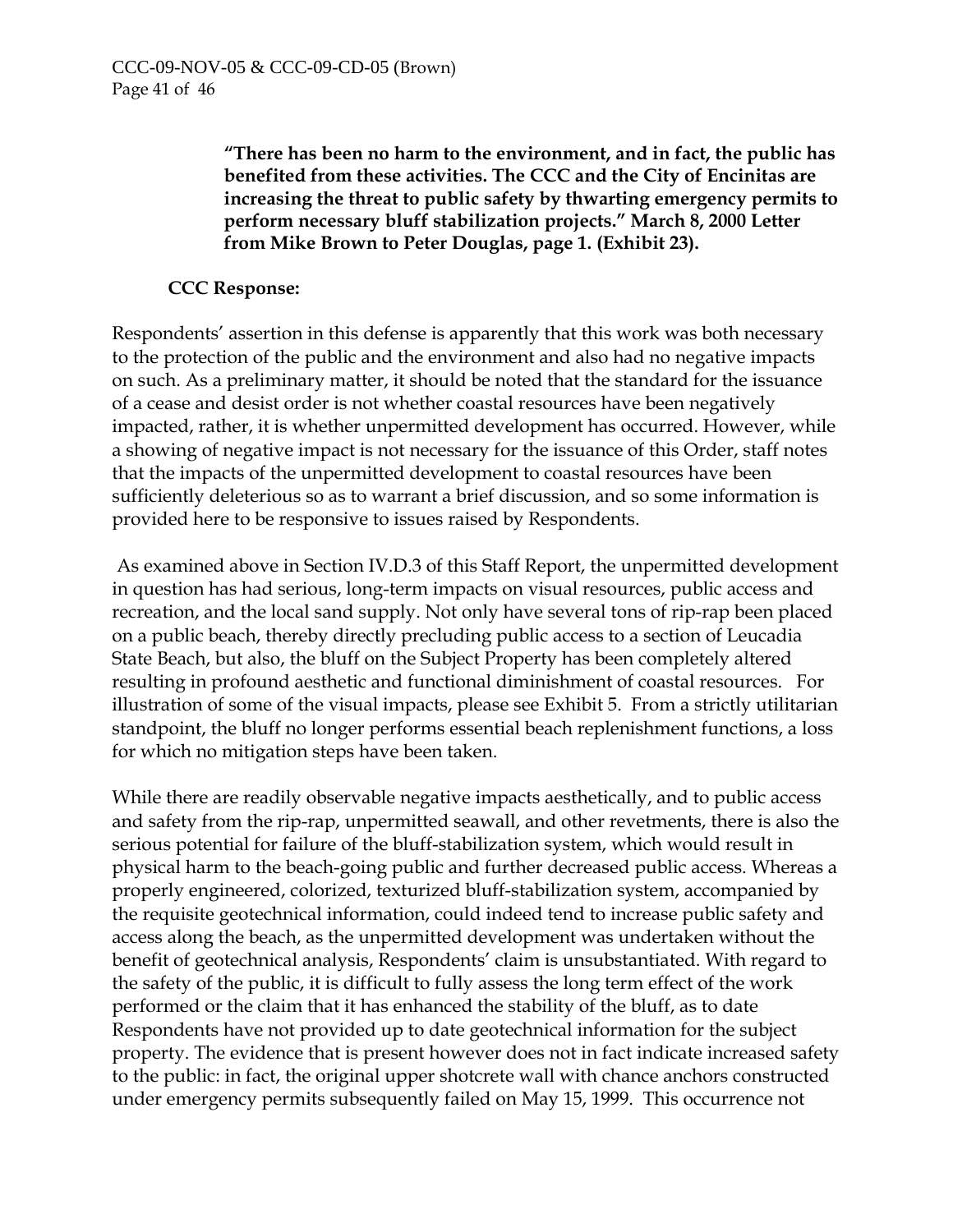only reflects the increased danger of work undertaken and maintained long term absent sufficient analysis, but also presents an additional future peril to the public in the form of the collapsed wall and rubble now being supported by the lower seawall.

However, as previously mentioned, regardless of the impacts on public safety from Respondents' actions, the Commission does not have to establish that there has been harm to the environment for it to enforce violations of the Coastal Act. In *Ojavan Investors, Inc. v. California Coastal Comm.* 54 Cal.App.4th 373, 398 (1997), the Court of Appeals ruled that, even though there was "very little or no physical damage to the properties involved," a judgment for injunctive relief and civil fines should be upheld,

*in light of the public interest goals of the TDC (transfer development credits) program, the need for uniform compliance with the program so as to further the Coastal Act's objectives to protect the coast, and appellants' blatant disregard of the deed restrictions. Id.* 

Respondents have violated the Coastal Act by failing to obtain a CDP for development on the subject property, and by violating conditions of previously issued EPs. These are the only elements needed to support issuance of a CDO under 30810, and are also sufficient to support the findings for 30812. A full analysis of compliance of a proposed development with the Coastal Act is possible only performed after a complete application for a CDP or CDP amendment is filed. Without such, Commission staff cannot make a fully informed assessment of the impacts of the development on coastal resources. However, it is likely that the development has resulted in increased erosion and geological hazards, as well as a decrease in the function of natural shoreline processes. Additionally, the development has observably had adverse impacts on visual resources and public access.

Thus, Respondents' claim that their actions did not result in any resource damage and actually enhanced public safety is both unsubstantiated and irrelevant to the issues before the Commission in this proceeding.

# **7. Respondent Defense:**

**"The City of Encinitas' failure to provide adequate drainage along Highway 101 and Neptune Avenue contributed to the destabilization of the bluff and the creation of an emergency situation requiring immediate action." March 8, 2000 Letter from Mike Brown to Peter Douglas, page 1. (Exhibit 23).** 

 **CCC Response:**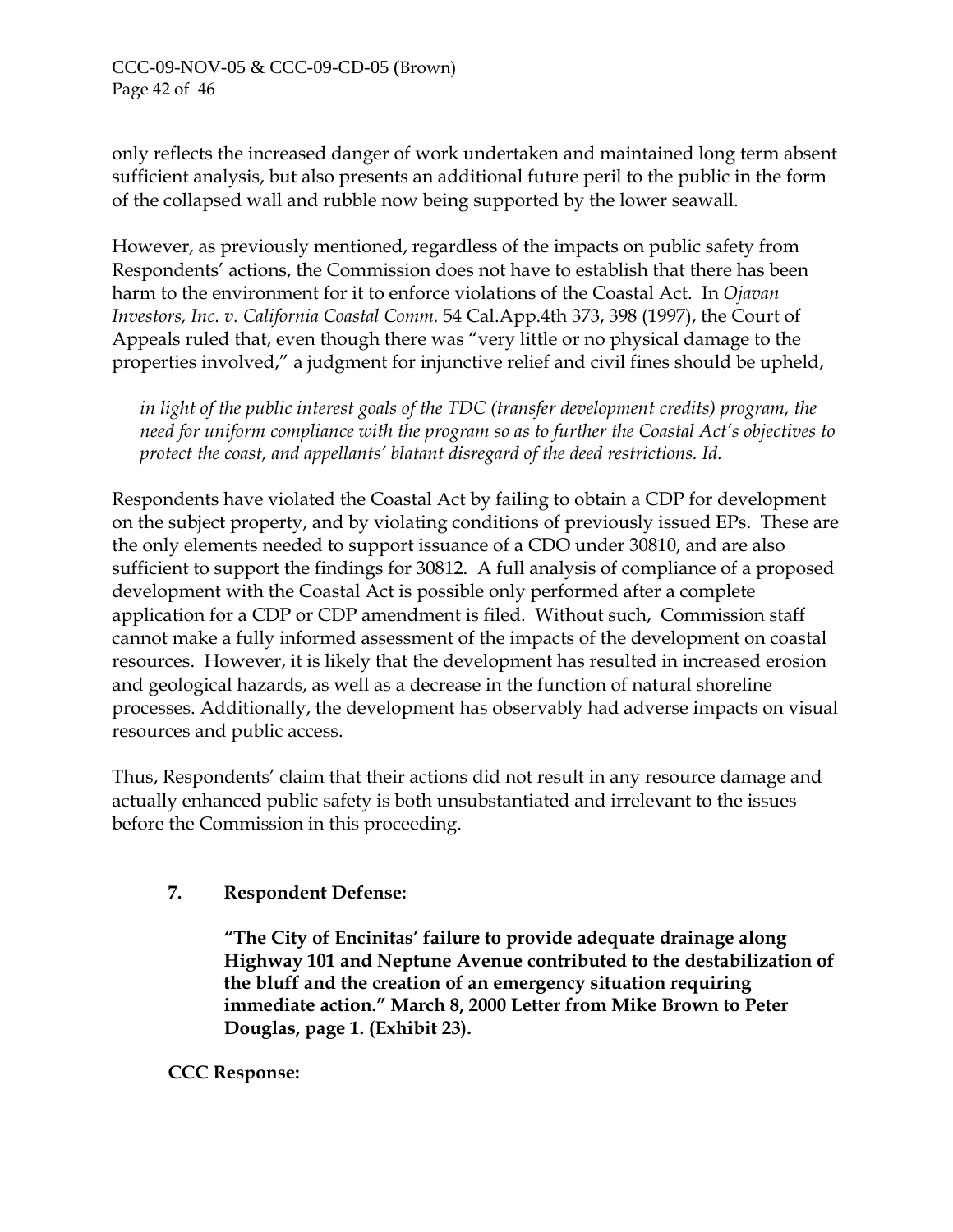Respondents' claim that the City of Encinitas is implicitly responsible for creating the situation in which it became necessary to perform bluff-stabilization work is not germane to the requirement that all development undertaken in the coastal zone be approved consistent with the procedures in the Coastal Act and the City's LCP and conducted pursuant to and in compliance with the terms of a valid CDP. As described above, the Coastal Act was enacted to provide long-term protection of California's coastline through implementation of a comprehensive planning and regulatory program. Central to this program is the requirement that development, as defined by Section 30106, within the coastal zone is permitted, assuring consistency with the goals and policies of the Act. As such, the issue of the source of the underlying geotechnical problem is relevant to disputes between private parties, but is in fact not germane to the inquiry of whether a permit is required.

Additionally, the question of whether the City of Encinitas is legally responsible for the instability issues at the subject property has been decided. In the court case arising from the June 2, 1996 landslide, in which Respondents sued the City over issues involving a portion of the Respondents' and adjacent neighbor's properties, the court dismissed the plaintiffs' claim as lacking in substantial evidence as to the unreasonableness of the City's actions with respect to drainage. The Court held that, "[p]laintiffs have not established the basis of liability for a public entity for damage in inverse condemnation caused by subterranean waters." Pg. 4. Further stating that "…this court finds that Leucadia Park is, and was before the construction of the roads at issue, a natural ponding area." Page 5. Thus, not only is this issue irrelevant to the findings before the Commission in this proceeding, the Respondents' claim that the City of Encinitas is responsible for the bluff degradation has already been deemed unmeritorious by a court.

# **H. Summary of Findings**

- 1. John Mike ("Mike") and Patricia Brown ("Respondents") are owners of the property located at 836-838 Neptune Ave, Encinitas, San Diego County. The property is identified by the San Diego County Assessor's Office as APN APN: 254-011-17 ("Respondents' property"). The property is located within the Coastal Zone.
- 2. . Respondents undertook unpermitted development on and seaward of Respondents' property ("subject property").
- 3. Respondents undertook unpermitted development, as defined by Coastal Act Section 30106 and City of Encinitas LCP Section 30.04, at the subject property, including 1) unpermitted grading of a bluff slope 2) unpermitted construction of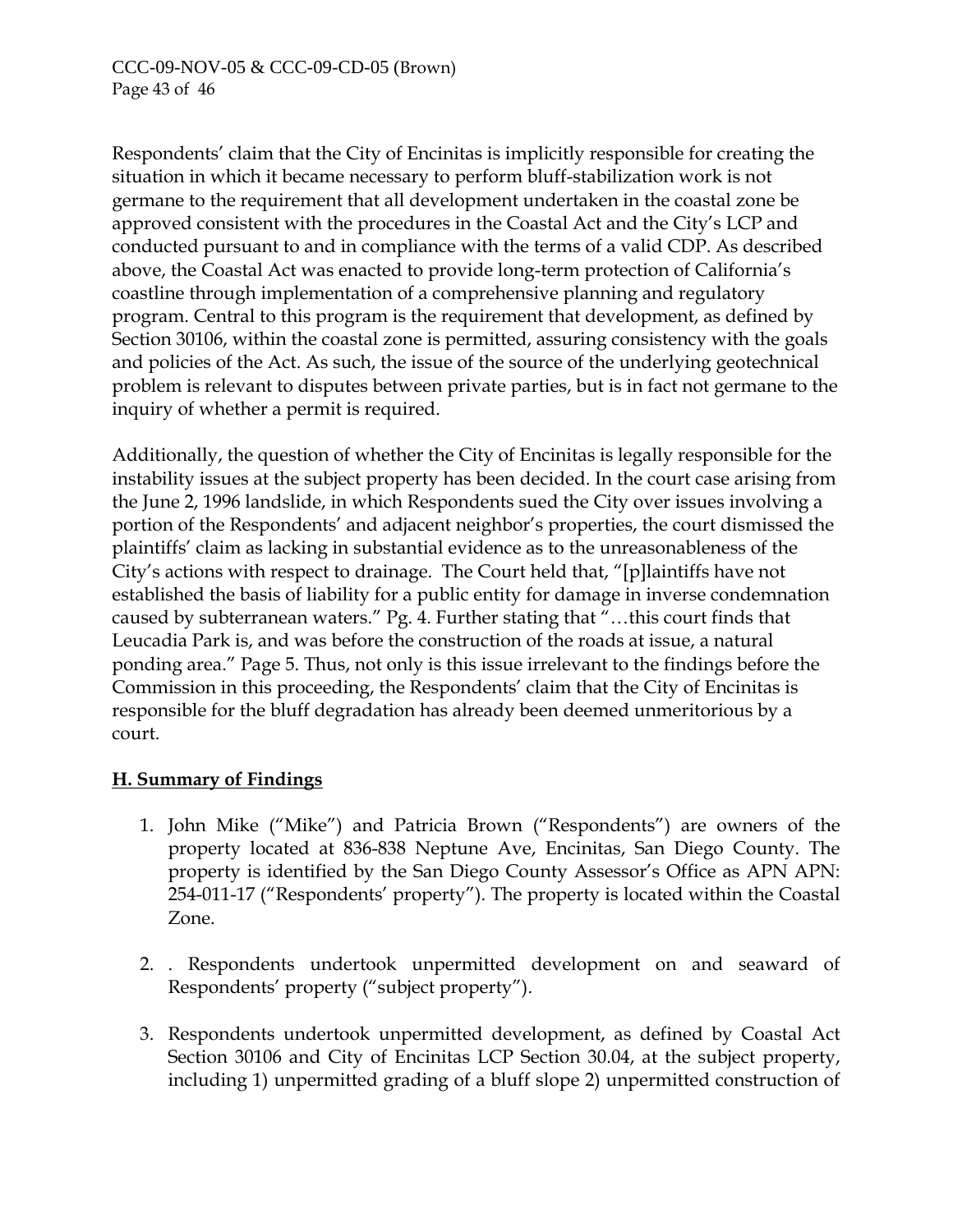a deck 3) unpermitted placement of gravel on the bluff face 4) unpermitted placement of rip-rap on a public beach 5) unpermitted construction of a seawall.

- 4. Respondents undertook development inconsistent with Emergency Permits 6-96- 82-G, 6-96-110-G, 6-01-012-G, 6-00-171-G, and 6-01-042-G, and failed to either remove the development or obtain follow-up regular coastal development permits to authorize temporary emergency work (including grading and construction of a seawall), also in violation of the terms of the Emergency Permits.
- 5. Respondent conducted the above-described development without a Coastal Development Permit and/or in violation of the terms of Emergency Permits temporarily authorizing the work. This development was therefore in violation of Coastal Act Section 30600(a) and LCP Section 30.04.
- 6. No exemption from the permit requirements of the Coastal Act or the City LCP applies to the unpermitted development on the subject property.
- 7. On August 20, 1997, February 14, 2000, and July 2, 2008, the Executive Director informed Respondent that pursuant to Title 14, California Code of Regulations, Section 13181(a), the Commission intended to initiate cease and desist and restoration order proceedings against them, and outline steps in the cease and desist and restoration order process.
- 8. The unpermitted development described in item No. 3 and 4 is inconsistent with the policies set forth in Chapter 3 of the Coastal Act and City LCP Policies .
- 9. The Commission has enforcement jurisdiction in this case because some of the work performed is at or below the mean high tide line ("MHTL"). Additionally, the City has requested, in both written and verbal form, and given authorization to the Commission to be the lead agency for any necessary enforcement proceedings regarding the development landward of the MHTL.
- 10. On March 23, 1997, the Executive Director informed Respondents of the presence of confirmed Coastal Act violations on their property. This letter was followed by over twelve years of Communication from Commission staff with respect to the Coastal Act violations on the subject property, culminating in the July 2, 2008 Notice of Intent to Record a Notice of Violation and Commence Cease and Desist and Restoration Order Proceedings.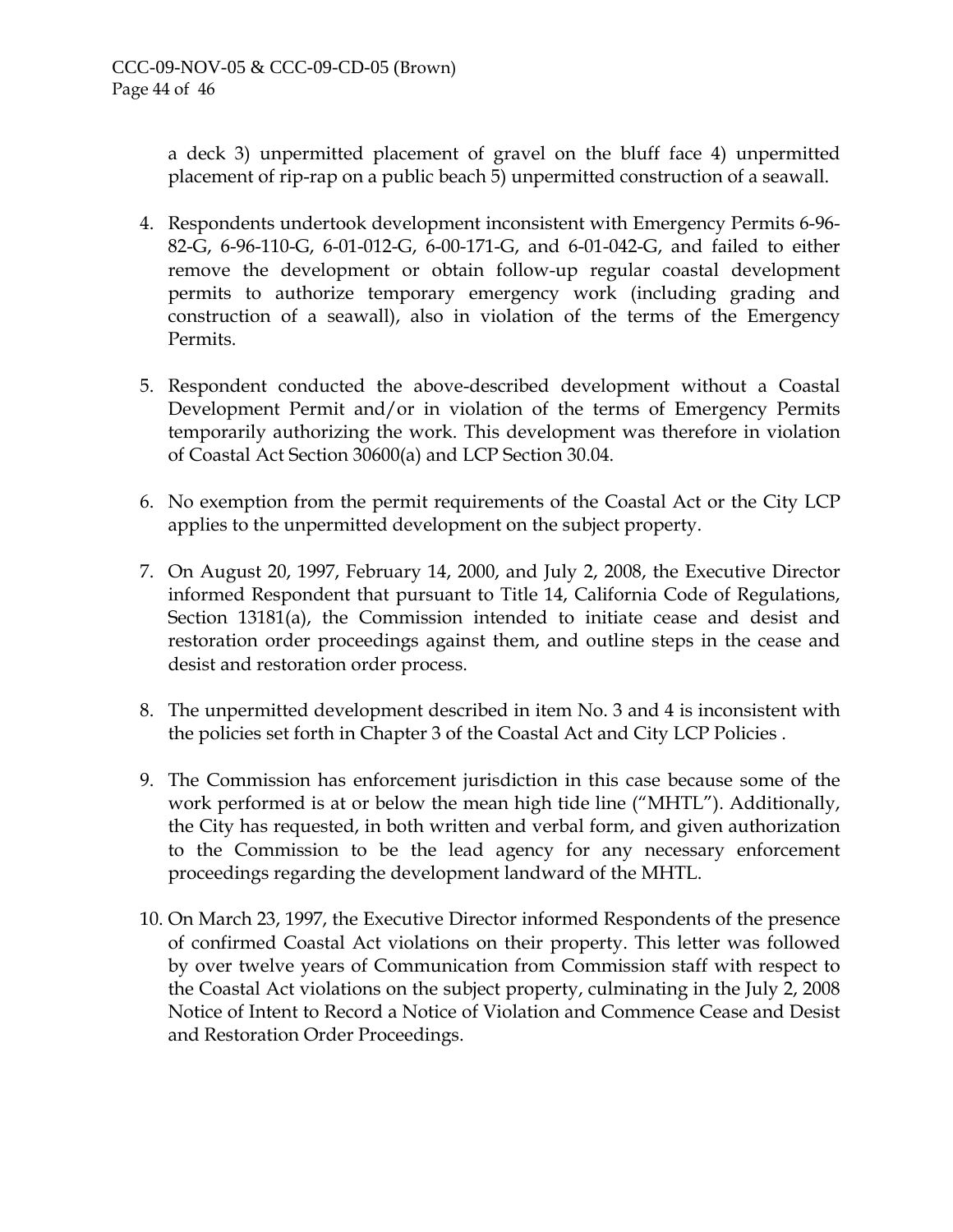## **[I. Exhibit List](http://documents.coastal.ca.gov/reports/2009/9/W10-s-9-2009-a1.pdf)**

Click on the link at left to go to the exhibits.

- 1. Site Map and Location
- 2. 2008 Aerial photograph of subject properties taken from the California Coastal Records Project, www.Californiacoastline.org
- 3. Letter from City of Encinitas to CCC requesting assistance in enforcement, September 11, 1997
- 4. Letter from City of Encinitas to CCC requesting assistance in enforcement, May 29, 2003
- 5.
- a. Photograph of Post-Construction Seawall, Gravel and Rip-Rap, 2002
- b. Photograph of Seawall
- c. Photograph of Respondents' Seawall (Left) and Dr. Okun's Colorized and Texturized Seawall (Right), 2008
- d. Photograph of Respondent's Property, 2002
- 6. Emergency Permit No. 6-96-82-G, June 4, 1996
- 7. Emergency Permit No. 6-96-110-G, July 30, 1996
- 8. Site Visit Photograph, August 23, 2003
- 9. Notice of Violation letter from CCC, Mar 13, 1997
- 10. Notice of Intent to Commence Cease and Desist and Restoration Order Proceedings to Respondents, August 20, 1997
- 11. Letter from Respondents with Statement of Defense to CCC, August 22, 1997
- 12. Letter from CCC to Respondents, September 2, 1997
- 13. Letter from CCC to Respondents, December 23, 1997
- 14. Respondents' Waiver of Legal Argument, April 17, 1998
- 15. Letter from CCC to Respondents, December 2, 1999
- 16. Letter from CCC to Respondents, May 28, 1999
- 17. Letter from CCC to Respondents, July 2, 1999
- 18. Fax from Respondent to CCC, July 2, 1999
- 19. Fax from American Geotechnical to CCC, July 15, 1999
- 20. Letter from CCC to Respondents, July 19, 1999
- 21. Letter from CCC to Respondents, May 5, 2000
- 22. Notice of Intent to Commence Cease and Desist Order Proceedings to Respondents, February 14, 2000
- 23. Respondents' Statement of Defense, March 8, 2000
- 24. Letter from CCC to Respondents, June 7, 2000
- 25. Emergency Permit No. 6-00-171-G, November 20, 2000
- 26. Emergency Permit No. 6-01-12-G, January 11, 2001
- 27. Emergency Permit No. 6-01-42-G, March 6, 2001
- 28. Notice of Violation letter from CCC, March 12, 2002
- 29. Letter from CCC to Respondents, May 9, 2002